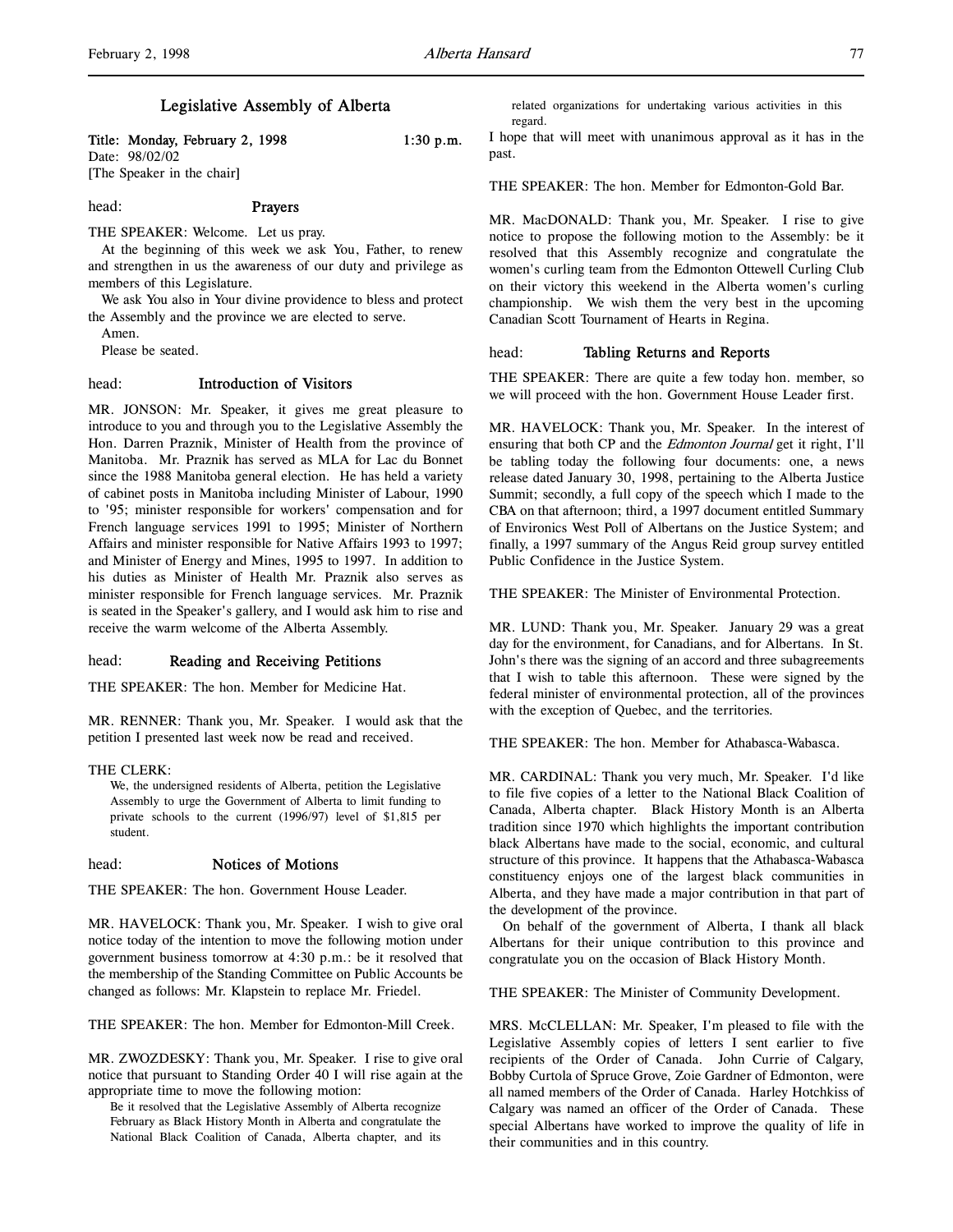I have also sent a letter to Wayne Gretzky to congratulate him for formally receiving his Order of Canada medal last week and to thank him for his contribution to sports and citizenship in Alberta, throughout Canada, and around the world.

Last but not least, Mr. Speaker, I wish to file a copy of a letter I sent this morning to Ms Cathy Borst, skip of Alberta's new provincial championship curling team. Ms Borst and her teammates captured the championship and for the third time will represent Alberta at the national Scott Tournament of Hearts in Regina later in February. I know that every member in the Assembly joins me in wishing her and her team well.

THE SPEAKER: The hon. Minister of Family and Social **Services** 

DR. OBERG: Thank you, Mr. Speaker. I have four tablings today. The first tabling is a news release from the chief of police, John Lindsay, who wishes to reaffirm the support and approval of the Edmonton Police Service for the proposed Protection of Children Involved in Prostitution Act.

The second tabling is from Crossroads outreach, from DeWayne Brown, who deals with juvenile prostitutes in Calgary.

The third one is from Street Teams, which is an organization again that deals with juvenile prostitution and is headed by executive director, Ross MacInnes.

Mr. Speaker, the fourth one is a list of children who died in child welfare care April 1, '97, to January 15, 1998.

THE SPEAKER: The hon. Member for Edmonton-Norwood.

MS OLSEN: Thank you, Mr. Speaker. I'd like to table four copies of the Child and Family Resource Association accreditation standards. These standards are used, they accredit day care facilities in this province, and they exceed the standards set down by this province.

THE SPEAKER: The hon. Member for Calgary-Buffalo.

MR. DICKSON: Thank you, Mr. Speaker. I am pleased to table this afternoon copies of correspondence with Calgary-Buffalo constituents with advice in terms of how to access records of expenses both in terms of my constituency office and me as MLA.

MRS. PAUL: I am tabling today four copies of the ATPC leverage report for the period through January 27, 1997, which was the subject of the minister's audit.

MR. MAR: Mr. Speaker, I am pleased to table four copies of my report on my role during the recent Alberta mission to Asia. Our education institutions here in Alberta are well recognized throughout the world for their expertise, and I was pleased to have the opportunity to share Alberta's experiences and discuss international opportunities for Alberta's education system.

THE SPEAKER: Hon. members, pursuant to section 3(2) of the Election Finances and Contributions Disclosure Act I am pleased to table with the Assembly the 20th annual report of the Chief Electoral Officer for the calender year 1996. A copy of the report was distributed to all members on December 19, 1997. 1:40

#### head: Introduction of Guests

THE SPEAKER: Edmonton-Calder.

MR. WHITE: Thank you, Mr. Speaker. It's my honour and privilege today to introduce to you and through you to the members of the Legislature 23 students along with their teacher from Prince Charles school. We have Mr. Ricard, their teacher, and we have two adult helpers along: Mrs. Wedel and Ms Joyce. I should mention to you, too, that these students have a very special school in that they have some courses that are taught in Cree. I must say to the students that there are at least three Members of this Legislative Assembly that speak enough Cree to be able to come and teach a course at your school. It's with great pleasure that I say tansi to those this afternoon and ask them to rise and receive the warm welcome of the Legislature.

THE SPEAKER: The hon. Member for Edmonton-Ellerslie.

MS CARLSON: Thank you, Mr. Speaker. It's a pleasure to introduce to you and through you to Members of the Legislative Assembly a member of my basketball team. Amelie is here today. She is accompanied by 22 of her fellow students and teachers Mr. Ray Brooks and Miss Jennifer Gluwchynski. I would ask that they now rise and receive the traditional warm welcome of the House. They are all from St. Richard school.

### head: Oral Question Period

## Video Lottery Terminals

MR. MITCHELL: The Premier continues to link the social evil of video slot machines to the social good of community grants because it's the only way that he can even remotely begin to justify video slot machines. He doesn't want to lose that link in the argument, Mr. Speaker, because once that's gone, the only thing that he is left with to justify video slot machines is his government's greed at any cost. The truth is that the government doesn't need video slot machine money to fund community groups. Why does the Premier keep misleading Albertans about needing video slot machines to fund community and church grants?

MR. KLEIN: Well, Mr. Speaker, when it comes to a matter of need, I guess we could allude to any program. The simple fact is that lottery moneys from all sources, including VLTs, used to be in a separate lottery fund, and a percentage of that was designated to support various community programs, various cultural programs, various sports activities, and so on. That money then – by the way, upon the insistence of the Liberal Party, and I quote from the Hansard:

Mr. Wickman: Year after year the Auditor General recommends that lottery funds be part of general revenues. What is it about the use of these lottery funds that prevents a minister from implementing the Auditor's recommendations?

Subsequent to that we have implemented the Auditor's recommendation, and we designate a portion of those funds to those community endeavours that are not deemed to be essential but indeed are deemed to be very, very important to the quality of life in this province.

MR. MITCHELL: So if it's not essential, it's okay if it's funded by video slot machine money, Mr. Speaker.

Mr. Speaker, why doesn't the Premier get rid of video slot machines, outright get rid of them, given that he collects more than enough money from less addictive, far less dangerous forms of gambling to cover community grants already?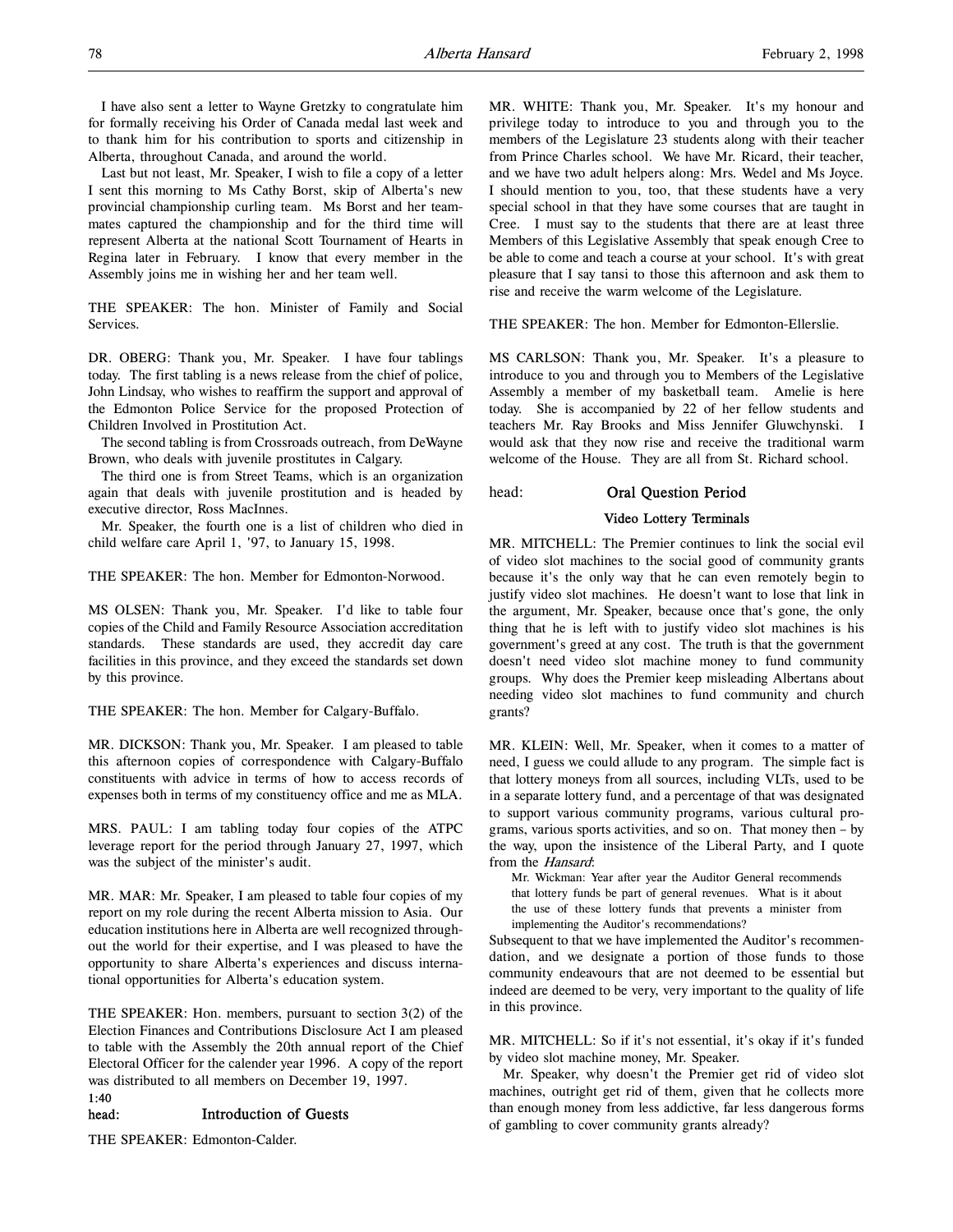MR. KLEIN: Well, I guess we have to have a discussion on the whole issue of gambling and what is more sinful or less sinful in terms of gambling generally.

I find it interesting that the leader of the Liberal opposition refers to my ability, this power that I have to eliminate VLTs with the stroke of a pen. I don't think that I have that authority, because there are still some contractual arrangements and procedures to be followed relative to the people who have VLTs in their bars and in their restaurants.

Now, the Liberals are somewhat inconsistent. They're saying that with the stroke of a pen I should get rid of VLTs. In their own Liberal material, their election material, Mr. Speaker, they were going to put in a three-year period. In other words, what they were proposing is to allow people they accuse us of addicting to VLTs – they're giving these people another three years to become further addicted.

MR. MITCHELL: He literally did away with St. Stephen's grant with the stroke of a pen right there at the bottom of his letter, Mr. Speaker.

Why doesn't the Premier simply focus on the issue and get rid of video slot machines now? It's very clear that his government was funding community groups between 1988 and 1992, when there were no video slot machines. He doesn't need the money to fund community groups.

MR. KLEIN: Well, Mr. Speaker, as you know, this is the subject of a debate in city council chambers today in Calgary. It will be the subject of a debate, I suspect, in the not too distant future in council chambers in Edmonton. There was a year-long very intensive review of gambling in this province, including VLTs. Quite clearly the recommendation was that if VLTs are going to be removed, let that be a community decision – a community decision – and let community standards prevail.

Now, Mr. Speaker, I would suggest that the leader of the Liberal opposition is going to have a lot of time on his hands very soon, and if he wants to get involved in this issue in the city of Edmonton, I would encourage him to do so.

MR. MITCHELL: So there can be a debate anywhere, Mr. Speaker, except right here in the Legislative Assembly, where the government made the decision to bring them in in the first place.

THE SPEAKER: I take it, hon. member, that that was your preamble to this upcoming question?

### MR. MITCHELL: Yes. Thank you, Mr. Speaker.

Any church or community groups that return video slot machine money or won't take it in the first place are now going to be penalized by receiving no money at all for their good works. What this amounts to is that because these groups are going to provide the moral leadership the Premier lacks, he's going to penalize them. Mr. Speaker, why would the Premier want to penalize these groups for doing the right thing?

MR. KLEIN: Nobody is going to be penalized. Everyone who applies and receives a CFEP grant or a grant under the Wild Rose Foundation or a grant under the  $-$  what is it?  $-$  parks, wildlife, recreation program. Everyone who applies for a lottery grant and if that application is approved and if they decide they want the money once it's sent, then they're perfectly entitled to keep the money, Mr. Speaker. I've got no problems with that.

MR. MITCHELL: Mr. Speaker, so the Premier is saying – would he please confirm this? – that there is going to be no other source of funding to these community groups who refuse to take that money from video slot machines because it's immoral, that he's not right now considering some other source of funding. If he is, could he please tell us what it is?

# 1:50

MR. KLEIN: Well, Mr. Speaker, VLTs are part of the mix relative to lottery funds that come in. There is all kinds of money coming in from various forms of lotteries. There are various pull tickets, Sport Select programs, 6/49, and there are dollars from VLTs. Yes, the majority of those dollars I suspect do come from VLTs, but they're all part of the lottery program. I don't know how difficult it would be administratively to separate out the money that comes from a VLT as opposed to the others. I don't know. Perhaps we could look into that. Getting back to the point I wanted to make, not all this money comes from VLTs; it comes from the lottery pool generally. It's all gambling in one form or another.

The simple fact is that all of these organizations who apply and are approved for funding will get that funding. In the case of St. Stephen's church, my PS on that letter came on the heels of the incoming bishop making some very, very strong statements relative to how he was going to take aim at VLTs. The message was very, very simple, and I can paraphrase it. He must have the letter in front of him. I simply said: if you feel uncomfortable, in light of your bishop's statements on this issue, taking the money, then please feel free to return it. They can also feel free to keep it. It wouldn't hurt my feelings one way or the other.

MR. MITCHELL: Sophie's choice, Mr. Speaker, is no choice at all. They don't have another source of funds.

Given that the Premier, then, is now saying really that, well, we have other sources of funds for these community groups and we don't really need video slot machines, why won't he simply do away with video slot machines? They have no social value, they are hurting families, and they are hurting communities. Get rid of them.

MR. KLEIN: Mr. Speaker, I would like to remind the hon. leader of the Liberal opposition that in fact there are two communities now who no longer have VLTs. That was done not through a dictatorial action by the Premier; that was done in a democratic fashion. VLTs no longer exist in the town of Rocky Mountain House. They no longer exist in the town of . . .

MR. MITCHELL: They exist in Fort McMurray.

MR. KLEIN: Just a moment, Mr. Speaker. I would like to have the . . . [interjections] Who's asking the questions over there? You or your boss? Your boss for the time being.

THE SPEAKER: Hon. Premier, would you just carry on and give a complete answer in light of the interjections.

MR. KLEIN: Well, Mr. Speaker, just to reply to some of the gratuitous comments coming from the other side, VLTs have been removed from Rocky Mountain House. They've been removed from Sylvan Lake. There is a problem in Lacombe. Indeed there was a plebiscite, but the validity of the election is being challenged, and until that is resolved, we can't do much. In the case of Wood Buffalo regional municipality a similar situation exists. That election is being challenged in the courts.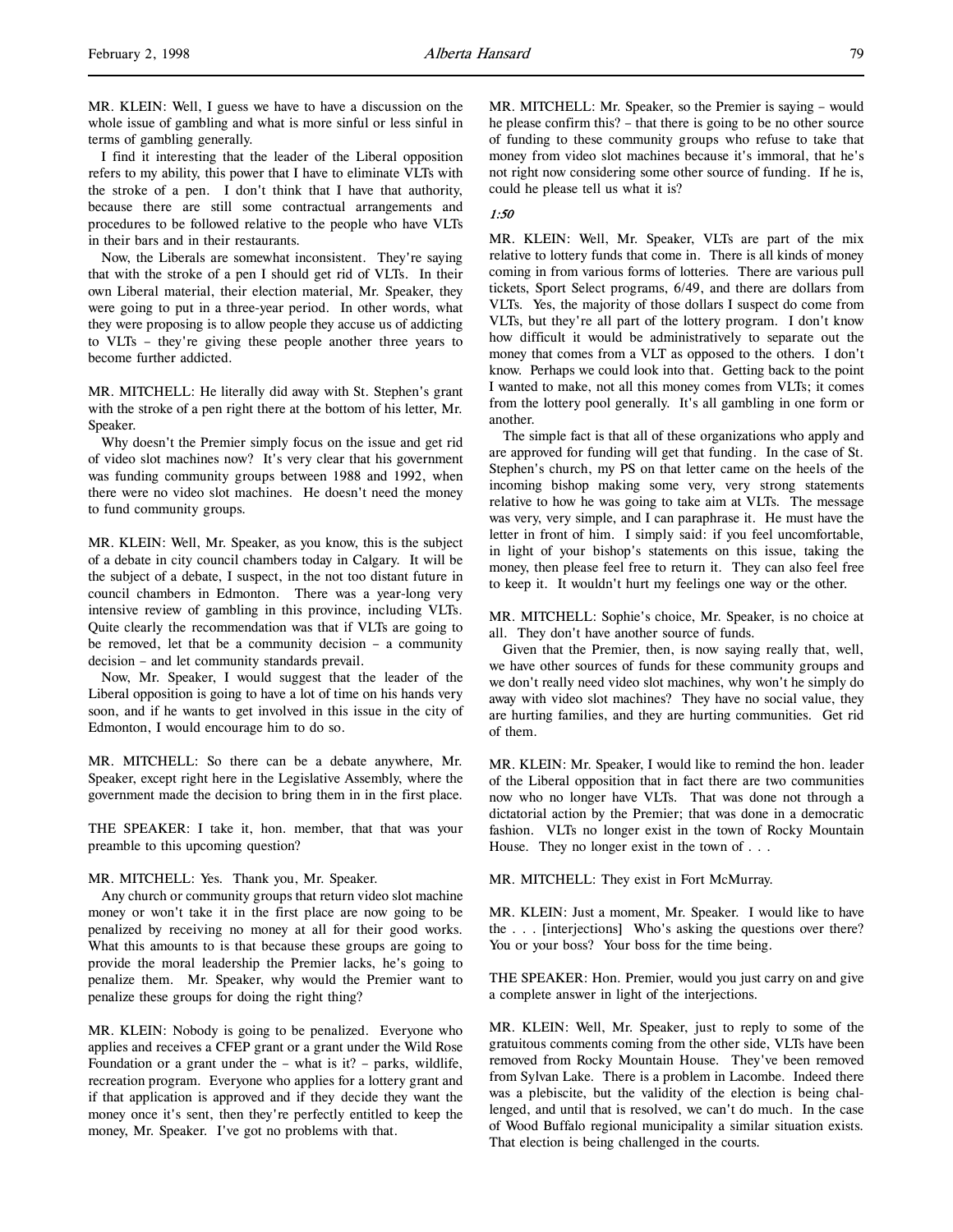THE SPEAKER: Third Official Opposition main question. The hon. Member for Edmonton-Meadowlark.

## Long-term Care

MS LEIBOVICI: Thank you, Mr. Speaker. In the throne speech the government stated that they will review long-term care services in the province. The regional health authorities and Albertans already know what the issue is. It's lack of funding which is keeping Albertans from obtaining their needed long-term care. As the review is undertaken, the waiting lists continue to soar, and families continue to be split apart. My questions are to the Minister of Health. When will this government provide the resources to regional health authorities so they can reopen the closed long-term care beds?

MR. JONSON: Mr. Speaker, with respect to the Capital health authority, which is the regional health authority that the hon. member resides in, I think that over the last two years we have made a very significant increase in the funding to the overall regional health authority: some \$81 million of increase last year, or about 11 percent; this year approximately \$40 million in operational funds and another \$12 million in equipment or capital funds for an increase of about, I think, 18 percent or so over the two-year period. So there has been significant reinvestment in health care in, for instance, the Capital region.

Now, with respect to long-term care we want with the committee and with the directions in our business plan to put an emphasis, yes, on looking at ways of providing more long-term care accommodation, both using the volunteer sector and the regional health authority's resources itself and capitalizing on many of the innovative long-term care projects such as the CHOICE program, which is targeting the proper population and providing good care and being cost-effective.

MS LEIBOVICI: Thank you, Mr. Speaker. How can this minister stand here and say that the funding in the Capital health region is adequate when over 500 people are on a wait list for long-term care. Can you explain that?

MR. JONSON: Well, Mr. Speaker, I think that first of all there is a very significant additional investment of funds, additional funds, in the Capital health region. Yes, we recognize all across this country, including Alberta, that the increasing proportion of our elderly population is requiring that we develop more longterm care models and more capacity, and that is something that we are putting an emphasis on in the province.

MS LEIBOVICI: Five hundred people in the Capital health region alone.

My third question is: what happens when an individual can't access long-term care in their region? Just how far are people going to be placed away from their families and loved ones?

MR. JONSON: Well, Mr. Speaker, we do throughout the regions in the province put the first priority on care for the elderly and on finding a location for them outside of the acute care facility once they have progressed to the point where they go into long-term care placement. Yes, there is no guarantee that their first location will be their location of choice. But certainly every effort is made as opportunities open up within the system to move long-term care patients to as close a location, which is acceptable to them, to their home as possible. That is part of the emphasis in the system.

### Health Care Premiums

MS BARRETT: Mr. Speaker, a 55-year-old unemployed woman suffering inordinate pain from kidney stones went to her doctor last summer to get some treatment. She knew she was behind in her health care payments. She was unemployed. She was behind by a couple of hundred bucks. She got billed directly by the Allin Clinic for \$64.62. She called me at home last night very upset about this. My question to the Health minister is this: when will this government abandon its hideous policy of discrimination against those who can't afford to keep up with their health care premiums?

MR. JONSON: Mr. Speaker, if I understand the hon. leader of the third party's question, this was a billing of an individual by a physician?

MS BARRETT: Billed directly.

MR. JONSON: Oh, well, that is quite different I think from the actual question, Mr. Speaker. The health care premiums of course are charged to those people able to pay in this province, but no one – and let me emphasize this – no one is denied access to health care in this province by virtue of having paid or not paid their premiums.

Now, without knowing the specific circumstances, this seems to have been an initiative of the physician, for whatever motive I don't know. It is something that one would have to get the details of and then look into.

## 2:00

MS BARRETT: Well, Barrett and her ferrets researched this pretty thoroughly this morning, and every clinic we called said that if the patient has been cut off of health care due to arrears, the patient will be billed directly, Mr. Speaker. My belief is that that is in contravention of the Canada Health Act. Will the Minister agree now to put an end to this policy?

MR. JONSON: Mr. Speaker, the physician is paid by Alberta health care whether a person has paid their premium or whether they haven't or whether they are receiving a subsidy. There is no direct connection between the two, and I think we are mixing up two types of issues here. It seems to me, as I said, without the benefit of the details and being able to investigate it, that we're talking about perhaps a billing practice for some other reason.

MS BARRETT: No, Mr. Speaker. The document says very clearly: AHC has refused to pay for these services. They are insured services.

Will the minister make a commitment to let the people who are behind in their payments, make a commitment that no clinic – and we checked all over this city this morning: standard operating procedure. No clinic should be allowed to bill these people just because they're in arrears.

MR. JONSON: Mr. Speaker, I think that I would ask for the opportunity to investigate this particular issue. I would certainly reply in some detail to the hon. member, and I could reply in the House if she wishes.

THE SPEAKER: The hon. Member for Airdrie-Rocky View, followed by the hon. Member for Edmonton-Gold Bar.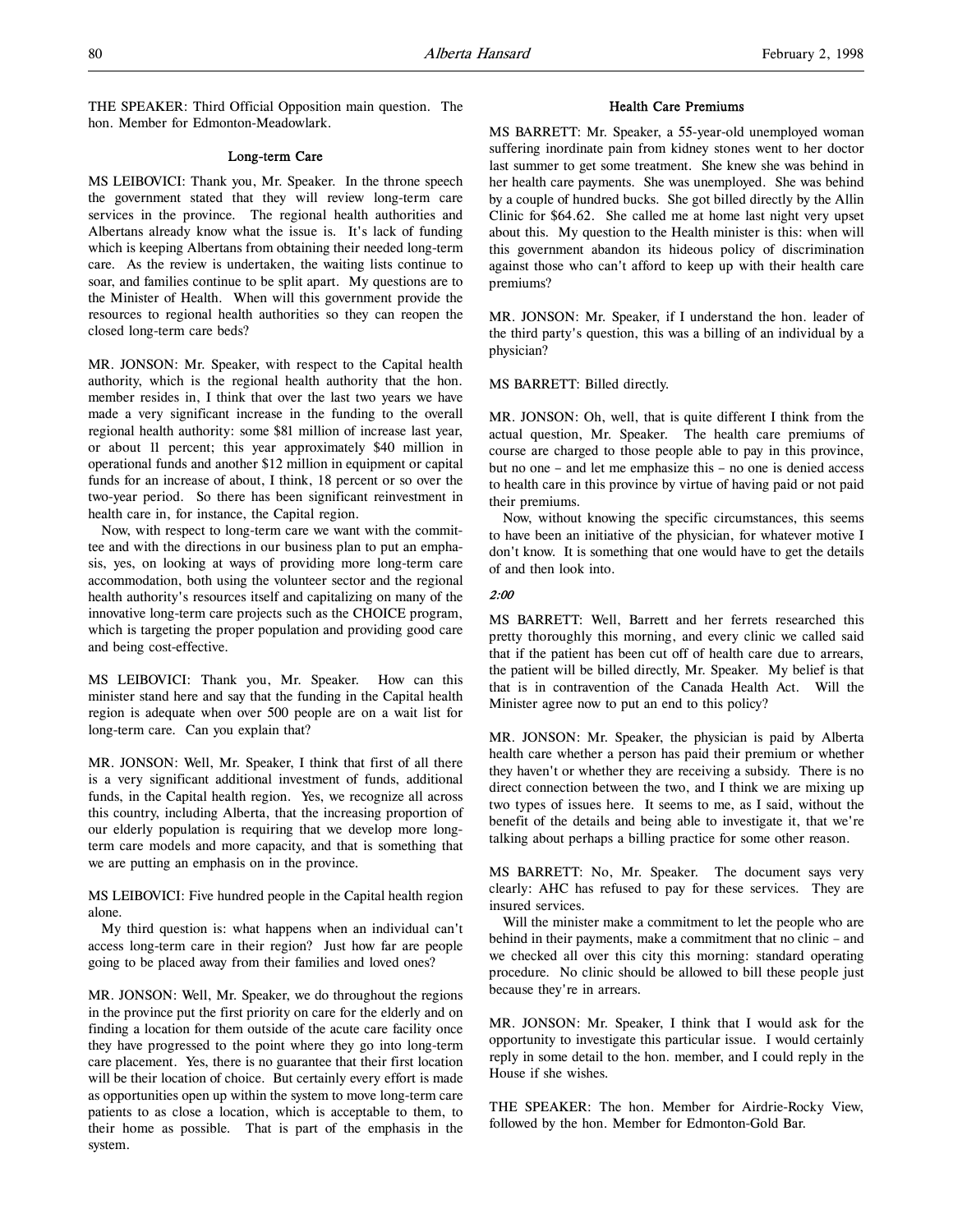#### Sulphur Pollution

MS HALEY: Thank you, Mr. Speaker. In the past few months in the Airdrie-Rocky View constituency we've had two industrial accidents, both resulting in fires involving sulphur. Concerns have been raised about standards and regulations governing the handling and storage of sulphur in the province of Alberta. Could the Minister of Environmental Protection please explain what his department is doing to respond to those concerns?

MR. LUND: Thank you, Mr. Speaker. It's true; there were two fires in the hon. member's constituency over the last short while, and both involved sulphur. In the first one actually the company was cleaning up the site because of an order that was issued from Environmental Protection. Under the Environmental Protection and Enhancement Act we have the ability, if we feel that there is the danger of pollution, to issue an order. That was being carried out at the time when there was an accidental ignition of some of the sulphur. That particular incident is still under investigation. We at this point have not laid any charges.

The second one occurred just very recently. The initial investigation seems to indicate that that was an explosion created from some dust during a handling procedure and is currently still under investigation.

As it relates to human health and those standards, I would ask the hon. Minister of Labour to supplement my answer.

THE SPEAKER: I think we'll just proceed, and perhaps it'll come out in subsequent questions.

MS HALEY: To the same minister then. Could you please explain: once incidents like these fires have been brought under control, what does your department do to determine the impact of the accidents?

MR. LUND: Thanks, Mr. Speaker. The department had staff on site immediately. We also had an air monitoring device on site checking the plume as it moved to the northeast. Actually they were taking samples for over a day and are now analyzing those. We are proceeding with a total investigation to see if in fact there was some negligence on the part of the company in the handling and/or storage of this material.

MS HALEY: My final question to the same minister is: could you please tell me what your department does now to work with those companies that are involved to ensure that these situations aren't repeated?

MR. LUND: As I indicated, the investigation is continuing. We're at this time not sure whether it will be necessary to issue any further orders or if in fact it would move through to some type of prosecution.

MR. SPEAKER: The hon. Member for Edmonton-Gold Bar, followed by the hon. Member for Redwater.

### Maple Leaf Foods Inc.

MR. MacDONALD: Thank you, Mr. Speaker. The city of Edmonton has been let down by this government again. The hog processing industry in this city has gone from the political pork barrel to the picket line burning barrel. Over 209 million taxpayers' dollars have been invested in the former Gainers' site.

The former Provincial Treasurer said in this House on March 23, 1994, "The taxpayers will come out even" if Gainers is sold. My questions today are to the Premier. Why, when you sold Gainers, did your government foolishly agree to separate the processing plant from the processing equipment, which the taxpayers purchased? Now as a result of this foolish agreement, there is a difficulty in attracting a new buyer to that site.

MR. KLEIN: Well, Mr. Speaker, we're trying to deal with that situation the best we possibly can and to create as much value for the property as we possibly can. We think it's a good site for the processing of livestock, whether it's hogs or other agricultural animals. I'll have the hon. Minister of Public Works, Supply and Services, who has been charged with leading the program to find a new use for that site and put people back to work, supplement my answer.

MR. WOLOSHYN: Thank you very much, Mr. Speaker. I think we have to put this whole issue in perspective, and I would say that \$209 million has not been spent on the facility there over the years. I don't know where those numbers are coming from. I think we have to understand that the equipment, yes indeed, was sold to Burns, which in turn sold it to Maple Leaf. I'd like to say at this point that Maple Leaf is abiding by the terms of their lease, and we all know we have been very open on this.

The hon. member has gone through the plant himself. He can attest to the fact that a 91-year-old building that has had special certification to do meat because of wood and black iron in it, a 91-year-old building that is reported to be held up through the refrigeration process, which we are checking incidentally, hon. member – I don't know that for sure – becomes a very difficult buy for any outside buyer. My department has entertained any written offer to purchase that facility, and to this point there have been no written offers to purchase the facility. We're in the process of trying to market it to get the best return for future industrial jobs, whether in that area or other areas, on behalf of the citizens of that particular section of Edmonton and indeed the whole area.

MR. MacDONALD: Thank you, Mr. Speaker. Since the union requested help from your government on September 16 by letter to you directly, Mr. Premier, why did it take your government until October 22 to respond to the union's request for help in resolving this dispute?

MR. KLEIN: Well, Mr. Speaker, our response to that letter is the same today as it was then; that is, the services of Alberta Labour would be made available in terms of providing mediation services. Those services were provided. There was a mediation report that was rejected by the union. I'll have the hon. Minister of Labour supplement my answer, but I believe that he will reply that all reasonable steps that could have been taken to resolve this dispute were taken.

MR. SMITH: Thank you, Mr. Speaker, and in fact that's exactly what's occurred. The operation moved from that point to not being a strike but in fact being a closure. The parties were consistent in their messages. The unfortunate part, of course, was that there was some discussion as to what one arm of the union was doing in one province and what the other arm of the union thought they were doing in our province.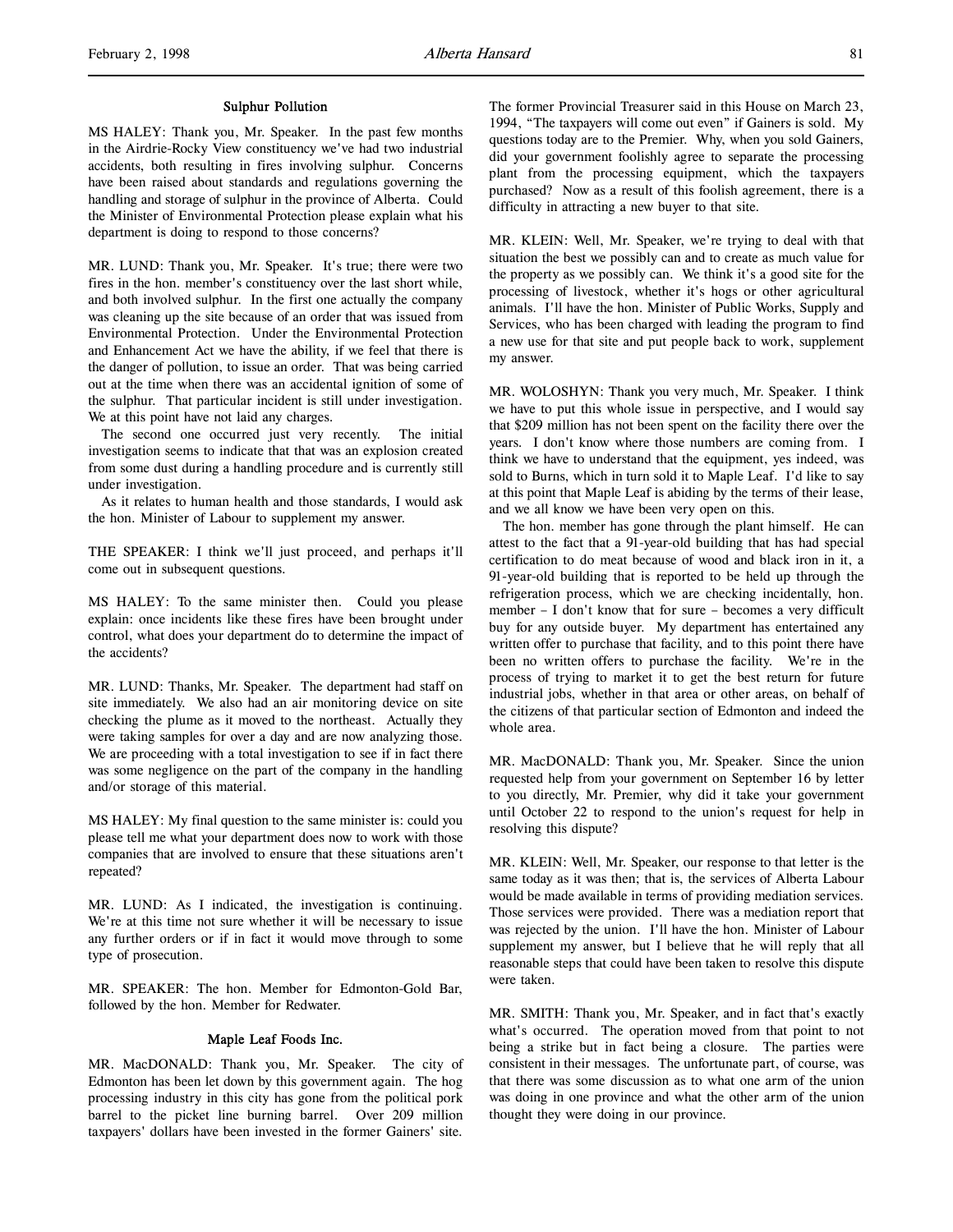# 2:10

MR. MacDONALD: Well, Mr. Speaker, if the Premier had asked the Minister of Labour in September to act as quickly as he did this afternoon, perhaps there would still be a hog processing industry in this city.

Why, Mr. Premier, did you let Edmontonians down after you promised on February 23, 1993, that you would make sure that this plant remained viable and open and that those workers would keep their jobs? Why did you say that?

MR. KLEIN: Mr. Speaker, I made no such comment whatsoever. I'd like the hon. member to show me where those comments were made. As a matter of fact, my only comments relative to this particular situation were that mediation services were available. They were offered, and they were used. Unfortunately, it didn't turn out the way we would have preferred the outcome to have been accepted.

Having said that, my only statement relative to the Gainers' plant was – I had a conversation with Wallace McCain in Toronto. I'm just paraphrasing it now: make no mistake about it; if the union decides to go on strike, the plant will close. That wasn't my decision. It wasn't the Labour minister's decision. It wasn't the Liberal party's decision. It was the decision of the company, who said that if there is a strike, the plant will close. There are no ifs, ands, or buts. Unfortunate as it might be, that's the way it was.

Now, having said that, Mr. Speaker, we did commit that we would use all of our very, very best efforts to find a new use for that site. The Minister of Public Works, Supply and Services was put in charge of the examination of uses for that site. I understand that he has consulted with the mayor and with Economic Development Edmonton. We have put together a team within government involving Agriculture, Labour, Economic Development, and Public Works to vigorously pursue a new use for that site so we can indeed reap the economic benefits, this city can reap the economic benefits, northern Alberta can reap the economic benefits, but more importantly so we can put people to work.

THE SPEAKER: The hon. Member for Redwater, followed by the hon. Member for Calgary-Buffalo.

## Agricultural Disaster Relief

MR. BRODA: Thank you, Mr. Speaker. I would like to commend the government for the way they handled the recent grass fires in southern Alberta in providing assistance to those communities in need. No one likes to see a disaster happen. However, I have received several calls from the farmers in my constituency in the northeast who have been devastated by rains this fall and have lost most of their crops, if not all of them. They feel that they did not receive the same treatment. To the minister of agriculture. I understand there's some \$50 million that will be turned over in surplus to Treasury. Could some of this money not have been used to provide relief to the farmers in the northeast and northern Alberta?

MR. STELMACH: Mr. Speaker, all of our programs under the farm income disaster program, crop insurance, and some of the disaster loan program have been applied equitably and fairly to both regions, including Athabasca, Boyle, the Cleardale-Saddle Hills area, and the Granum area. Basically the program is that anything uninsurable is covered through the disaster program we have in place in the province of Alberta and anything insurable, including crops, has to be covered by the farmer. Some of the surplus dollars have gone back to Treasury as a result of finding new and better ways of delivering services in the department of agriculture and also in the Agriculture Financial Services Corporation. It's a testament to the good work that their staff is doing in those areas.

MR. BRODA: Supplementary question to the same minister, Mr. Speaker. Some of these same farmers have lost their crops three years in a row, and they cannot afford some of the insurance that's out there. Could the minister advise if there is any possible way of addressing their costs of insurance?

MR. STELMACH: Thank you, Mr. Speaker. We have looked at what is a unique situation in Athabasca and the Cleardale-Saddle Hills area, and that is three years of inability to put in a crop. As a result, under our current farm income disaster program, the farmers are not able to drive a margin of which we could pay 70 percent of that margin under the program. We are looking at the third year of the farm income disaster program, where it will be coming forward for a total review.

However, I've mentioned to the farmers at every opportunity that we've met that we are not going to go back to the previous policy of ad hoc programs trying to identify these single areas. We have the most comprehensive program in the province of Alberta I think, indeed, compared to other provinces: farm income disaster, crop insurance, and NISA for all of the crop farmers in the province.

MR. BRODA: No further questions.

THE SPEAKER: The hon. Member for Calgary-Buffalo, followed by the hon. Member for Calgary-Cross.

## Health Regions' Funding

MR. DICKSON: Thank you, Mr. Speaker. The provincial government's recent announcement of health care funding creates a big problem for regional health authorities but an even bigger problem for Albertans needing health services in 1998 and 1999. The Calgary regional health authority is going to receive \$33 million less than what that region has determined is needed just to hold the line on services. It's not just an isolated problem. Edmonton, Chinook, David Thompson, East Central, and Palliser echo these concerns. My questions are to the Minister of Health this afternoon, and I would ask him this: which group of Albertans does this minister think can afford to wait longer for accessing a health service? Somebody waiting for a dialysis treatment? Somebody needing cardiac surgery? Somebody needing hip joint replacement? Who should be waiting longer? Who ought to wait longer, according to this minister's plan?

MR. JONSON: Well, Mr. Speaker, in the funding announcement that was made in January with respect to regional health authority funding – I would like to focus on what I understand is the focus of the hon. member's question. We did recognize in that funding announcement in the context of provincewide services, services such as dialysis and cardiac surgery – and I won't go through the whole list the hon. member quoted. That particular area is a set of services offered in Edmonton and Calgary which benefit the province in total. There we have increased funding, as I recall,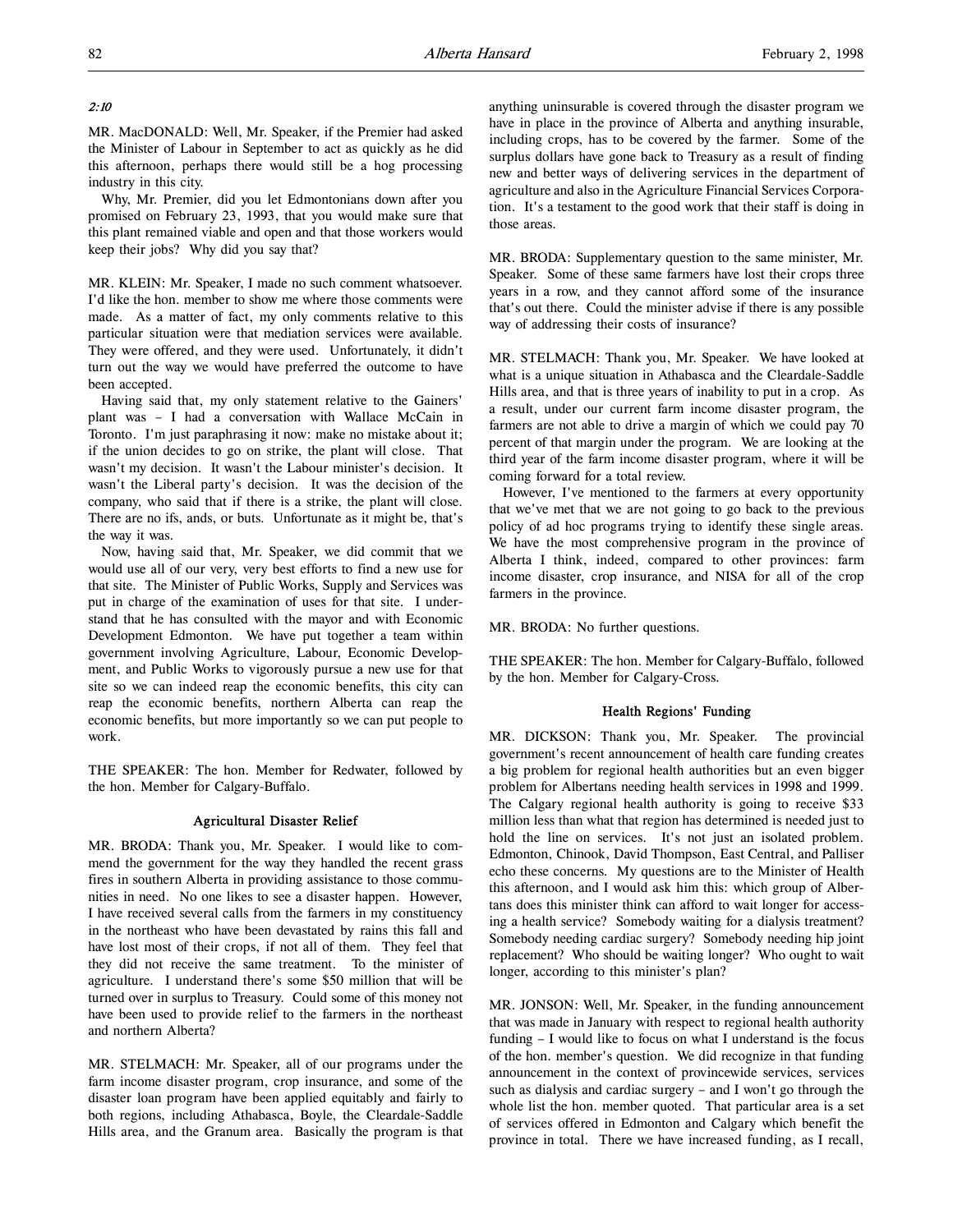by 10 percent over last year, which I think is a fairly significant increase recognizing that particular high priority area.

MR. DICKSON: Mr. Speaker, my supplementary question would be this: why doesn't the minister trust his own handpicked regional health authorities who have told him that they need significantly more money to be able to do the job Albertans expect when it comes to health service?

MR. JONSON: Mr. Speaker, I think that we have provided significantly more money. I have given one example in response to the first question. In the case of the Calgary regional health authority, which has been alluded to, there has been an increase of \$35 million in operational funding as I recall and some \$13 million in equipment funding, for an overall increase of 7 percent. In addition to that, as I indicated to you and to the hon. member, last year the funding increase for that particular regional health authority was 11 percent. I think that's a fairly significant trend.

MR. DICKSON: Mr. Speaker, I'm still trying to get an answer to this question. So I'll come back and ask again: leaving aside the numbers, why is it that when the Calgary regional health authority comes to this minister and says, "We need a certain number of dollars to provide an adequate level of health service to Calgarians," this minister says: I'm going to ignore that, and I'm going to give you \$33 million less? Would he give us the rationale, the justification for ignoring the recommendation of his own regional health authority?

## 2:20

MR. JONSON: Mr. Speaker, I think that we have given a significant additional amount of money to the Calgary regional health authority. I would not go so far as to ever say in any particular year that we have met every particular demand or initiative that may be referred to, but I don't know quite where the hon. member is quoting \$33 million from. I listened quite carefully to the presentation by the Calgary regional health authority, and albeit we were not able to meet their total objective in terms of funding for this year, we have made a very, very significant contribution to that particular goal that they brought forward.

THE SPEAKER: The hon. Member for Calgary-Cross, followed by the hon. Member for Edmonton-Norwood.

# WCB Survivors' Pensions

MRS. FRITZ: Thank you, Mr. Speaker. In 1982 an all-party review committee changed the WCB policy for surviving spouses of workers who died as a result of work-related accidents. Prior to 1982 widows without dependent children received 75 percent of their spouses' eligible gross income until death or remarriage. After 1982 the payment was reduced to an equivalent of three years of benefits. There were also significant changes for those widows with dependent children. My question is for the Minister of Labour. Have there been any studies since 1982 to show the impact of the changes on the welfare of the surviving family members?

MR. SMITH: Mr. Speaker, in fact, it is an excellent question. I welcome it from the member. There is that issue that WCB now is undertaking an examination of exactly this policy as well as other policies. More importantly, the speaker's preamble I think

outlined the scenario in which the situation occurred in 1982 where an all-party committee – in fact the former leader of the New Democratic Party, Mr. Grant Notley, sat on that committee. They then tabled these changes, as the member pointed out, where lifetime WCB pensions were replaced by enhanced vocational support and term pensions.

It is not to my knowledge, Mr. Speaker, that the Workers' Compensation Board has delivered to us any impact studies, information, analyses related to that. I will certainly ask the WCB to do a complete scan and report back to this House and to the member for that answer.

MRS. FRITZ: Thank you, Mr. Speaker. Also will the minister commit to having the WCB compensation for surviving family members issue placed on the agenda of the WCB benefits policy review, which I understand was to begin this week?

MR. SMITH: Good questions from a good representative, Mr. Speaker. Let me just add that the Workers' Compensation Board is an employer-funded organization. It is a board-governed institution, and it does operate at arm's length from the government. They're always under examination on how they can do things better for the employers, who pay all the money that operates that organization, and the workers, who last year received more payout than ever before and returned back to work at an earlier pace.

Anyone interest in participating, Mr. Speaker, in the broad policy consultation that the WCB is about to undertake over the next short period of time – I believe it'll commence in the next couple of weeks and go on for an extensive period of time – people who are involved in this issue directly, those mentioned in the newspaper today, are all perfectly able, one, to participate in the review and, secondly, to contact board members and also the board chair directly.

MRS. FRITZ: Thank you, Mr. Speaker. To the minister: will the minister give his assurance that any deficiencies in the current benefit policies for dependent spouses will be addressed by 1999 and hopefully in the budget?

MR. SMITH: It would have no impact on the government budget because, as I said earlier, the WCB act stipulates that, one, they cannot run a deficit, and secondly, they are totally funded by employer dollars and not by any taxpayer dollars whatsoever. Certainly I think that they would be able to move with dispatch, Mr. Speaker, and that should there be changes, they would be able to direct their recommendations for legislative change and modification through the standing policy committee process and subsequently through government in 1999.

THE SPEAKER: The hon. Member for Edmonton-Norwood, followed by the hon. Member for Red Deer-South.

# Child Welfare

MS OLSEN: Thank you, Mr. Speaker. A four-year-old child under the protective care of this government has died. The Minister of Family and Social Services is ultimately responsible for his department and policies; therefore, his ministry is ultimately responsible for not preventing this boy's death. To the Minister of Family and Social Services: what is the government's policy on returning children to environments in which they have been physically abused?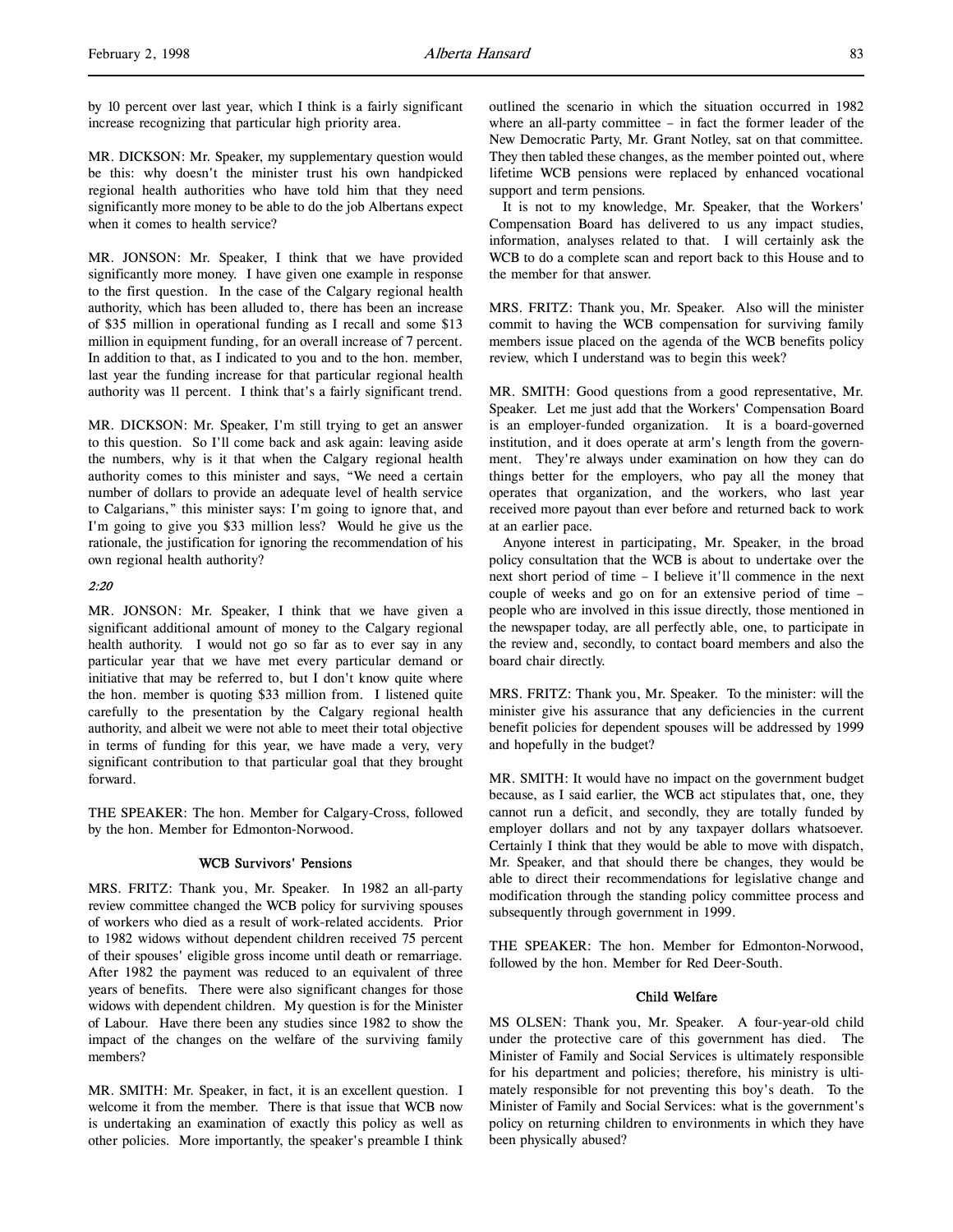DR. OBERG: Thank you, Mr. Speaker, and I'd like to thank the hon. member for bringing this question forward. I would say at the outset that the death of any four-year-old child is a very tragic occurrence. When I heard about this situation on Thursday of last week, there were some circumstances surrounding it that I as minister, ultimately accountable, as the hon. member has stated, quite frankly wasn't comfortable with. I ordered an immediate inquiry as to what part social services had to play in this. I also talked to the medical examiner's office, who stated that the issue is presently before the criminal court. Following the criminal court's investigation, there will be a fatality inquiry review. I will also say that I will make public any inquiry, anything that the social services ministry comes up with, providing that the person's privacy is protected.

MRS. SLOAN: You allowed him to go back into that home.

THE SPEAKER: Hon. Member for Edmonton-Riverview, I do not recall recognizing you.

MS OLSEN: This again to the Minister of Family and Social Services: why was Jordan Quinney returned to live in the home of a man convicted of assaulting him?

MR. HAVELOCK: Mr. Speaker, I need to caution the member and this House that this issue is before the courts. Any mention of anything that's happened with respect to previous charges, et cetera, is actually prevented from being asked due to 23(g) under the Standing Orders.

# Speaker's Ruling Sub Judice Rule

THE SPEAKER: Hon. members, there is great need here to be careful in terms of the question that does come forward. I would refer hon. members to our own Standing Orders,  $23(g)$  in this case. The debate must be very, very strictly relevant to the point. If it

refers to any matters pending in a court or before a judge for judicial determination

(i) of a criminal nature from the time charges have been laid until passing of sentence and from the date of the filing of a notice of appeal until the date of a decision by an appellate court . . .

And the rules do go on. So frame the questions very, very carefully so that nothing is said in this House that may prejudice the ongoing investigation.

### Child Welfare

#### (continued)

MS OLSEN: Thank you, Mr. Speaker. I'll ask this question, then, to the Minister of Family and Social Services: is it the government's policy to return abused children to environments that put them at risk?

DR. OBERG: Mr. Speaker, I'd be more than happy to answer that question. The mission statement of children's services is to keep children safe. As the name implies, that's what we aim to do.

THE SPEAKER: Hon. member, I still will recognize a third if you wish. Do you have a supplementary question, or are you concluded?

MS OLSEN: Yes. Thank you. My understanding is that the minister has committed to a fatalities inquiry. Will he then commit to making public every aspect regarding this little boy's tragic death? A public inquiry, not just a fatalities inquiry.

# 2:30

DR. OBERG: Actually, Mr. Speaker, what I said was that a fatality inquiry would take place after the Criminal Code inquiry. The fatality inquiry is not something that a minister orders. It's the medical examiner's office who orders that to occur. I've already given my word that in the social services inquiry into any dealings that this department has had with that case, anything that is found will be made public. But I must caution the hon. member that nothing will be made public that interferes with the privacy of anyone involved.

THE SPEAKER: The hon. Member for Red Deer-South, followed by the hon. Member for Edmonton-Castle Downs.

### Community Lottery Boards

MR. DOERKSEN: Thank you, Mr. Speaker. I've had several conversations with the city of Red Deer council and other municipal officials with respect to the community lottery boards. In Red Deer's case we have an organization that is perfectly equipped and meets the criteria under the name of the Red Deer community foundation. What can be best described as an irritant to municipal officials is the part that they're required to administer these funds without any administrative dollars. My question is to the Minister of Community Development. Would the minister please advise this Assembly as to whether there will be any provisions made to community lottery boards to help them out with the administration of these dollars?

MRS. McCLELLAN: Mr. Speaker, there are a number of avenues for assistance to the community lottery boards that will soon be in place. First of all, the province has committed \$1 million to assist in the administration. In discussions with municipalities and community groups the feeling was that the cutting of the actual cheque had a direct cost to it, and we agree. Also, a concern on reporting or the tracking of how the dollars were spent, so that will also be done by the department or the people put in place to do that. Another cost will be the formation of nonprofit societies for each one of those boards, and we have agreed that should be absorbed by us.

This program is a partnership. The one thing that all people told us is that all dollars should go to the communities and should not be eaten up in administration. I should point out that the \$1 million that is being committed by the province is over and above the \$50 million, and we are expecting that as a part of that partnership municipalities and other community groups may assist these boards in the carrying out of their duties.

MR. DOERKSEN: Again to the same minister: could the minister please advise this Assembly as to the reasons why municipal councils were not allowed to be the decision-makers for this money?

MRS. McCLELLAN: Mr. Speaker, this consultation process that led to the development of community lottery boards was long and, I would say, somewhat arduous at times. That consultation was carried out by the Member for Lacombe-Stettler, and I would invite that member to comment, as she is the chairman of the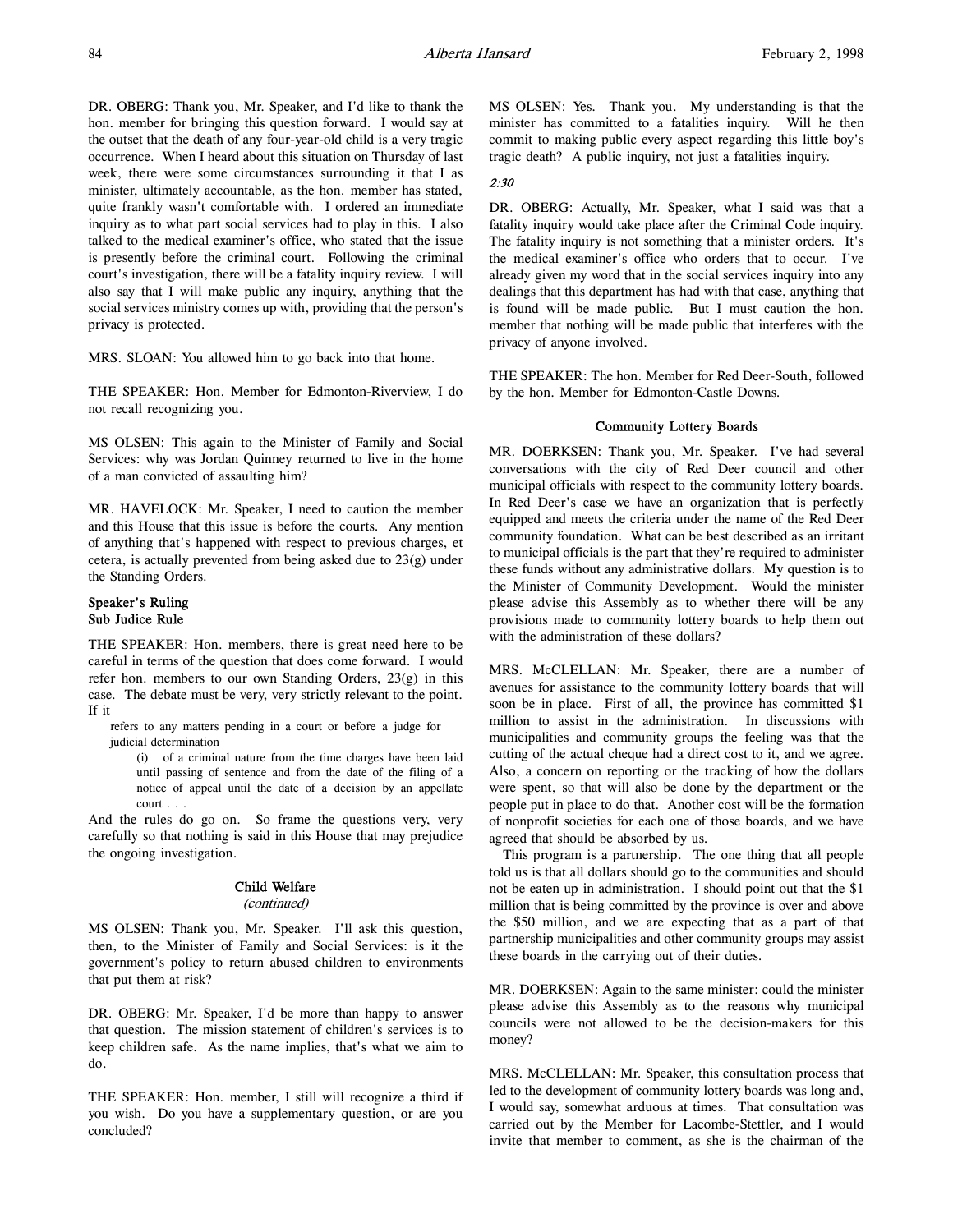# Community Lottery Program Secretariat, which governs this program, with your permission.

# Speaker's Ruling Answers by a Private Member

THE SPEAKER: Well, it's not the common practice in this Assembly to have members of Executive Council refer those questions and matters to private members in the House other than the one question that might deal with scheduling of matters before committees or the like. So this, as a matter of administration or policy, and would have to be dealt with by the duly appointed member of Executive Council.

The hon. Member for Red Deer-South.

## Community Lottery Boards

(continued)

MR. DOERKSEN: Thank you, Mr. Speaker. Given the fact that this is supposed to take effect on April 1 of this year, I wonder if the minister could advise us what the current status is of the establishment of these boards and what will take place at that April 1 deadline if communities do not have these boards set up.

MRS. McCLELLAN: Mr. Speaker, I appreciate your advice on the answering of the questions. If I might very briefly explain to the hon. member, through the consultation process the vast majority of Albertans that responded to this asked that these dollars not be administered by municipalities but directly by communities. I am pleased to report to the hon. member that upon advice that I've received from the Member for Lacombe-Stettler, who is in charge of this program, a number of lottery boards in fact have all of their paperwork in place, and it is proceeding along nicely.

I should also point out, Mr. Speaker, that we do have in that program expertise that can be drawn on by any of the community lottery boards. We've made that known to them. We've put out a set of suggested guidelines. They may use them or not, whichever they choose. Certainly by calling the Community Lottery Program Secretariat or the Member for Lacombe-Stettler or my department with any questions, we are happy to respond. This is a very positive program. It's \$50 million going to our communities. We wanted to get it up and running and to operate it as smoothly as possible. So we are there to help.

THE SPEAKER: The hon. Minister of Labour would like to supplement an answer given earlier in question period today.

# WCB Survivors' Pensions

(continued)

MR. SMITH: Thanks, Mr. Speaker. Very briefly, I'd like to table with the House four copies of the recommendation from the all-party committee of 1982 dealing with the issue of compensation to widows by the Workers' Compensation Board.

THE SPEAKER: The time for question period has now left us. Prior to calling Orders of the Day, we do have one point of order to deal with.

The hon. Member for Edmonton-Gold Bar.

# Point of Order Clarification

MR. MacDONALD: Yes. Thank you, Mr. Speaker. I rise on a

point of order. I cite *Beauchesne* 317. The impression has been left in this House that I have misled this House this afternoon, and I would like to table four copies of an article that appeared in the Edmonton Sun in 1993. Premier Klein's remarks are here for everyone to read.

Thank you, Mr. Speaker.

MR. HAVELOCK: Mr. Speaker, I have yet to see the article. Nevertheless, the Premier certainly did not recall having made that statement. If it's indicated by the article and it's in quotes, then I'm sure that we can take a look at it, but really this strikes me as a point of clarification and not a true point of order.

THE SPEAKER: The chair would agree. Hon. member, there's no advice or no notice given to the chair that anyone has suggested at all that the hon. Member for Edmonton-Gold Bar has misled anyone in the House, point number one. Point number two, documents that are published outside of this Assembly have no bearing on the workings of this Assembly. So thank you for that slick way of getting a clarification in.

# head: Motions under Standing Order 40

THE SPEAKER: Now we have two Standing Order 40s that notice has been given of earlier today. So, first of all, the hon. Member for Edmonton-Mill Creek.

#### Black History Month

#### Mr. Zwozdesky:

Be it resolved that the Legislative Assembly of Alberta recognize February as Black History Month in Alberta and congratulate the National Black Coalition of Canada, Alberta chapter, and its related organizations for undertaking various activities in this regard.

MR. ZWOZDESKY: Thank you, Mr. Speaker. I rise specifically to speak very briefly to the issue of what they call urgency surrounding the need to embrace the Standing Order 40 that I brought forward regarding Black History Month and our recognizing it here as an Assembly.

Now, the primary motivation for this is the fact that Black History Month officially kicked off at city hall here in Edmonton on Saturday. I was able to be present with my colleagues from Edmonton-Glengarry and Edmonton-Meadowlark. We took part in that ceremony, and I gave an undertaking to the black community that following with the tradition that I have established over the last few years, I would be very happy to again bring this motion forward. It has received unanimous consent in the past, and for a few brief moments of our day I hope it will receive unanimous approval again, because it is ongoing right now and there are several activities that that community should be congratulated on.

So with that, Mr. Speaker, I look for and request unanimous consent to proceed briefly.

THE SPEAKER: Might we have unanimous consent to proceed with the motion as proposed by the hon. Member for Edmonton-Mill Creek? All those in favour?

SOME HON. MEMBERS: Agreed.

THE SPEAKER: Opposed?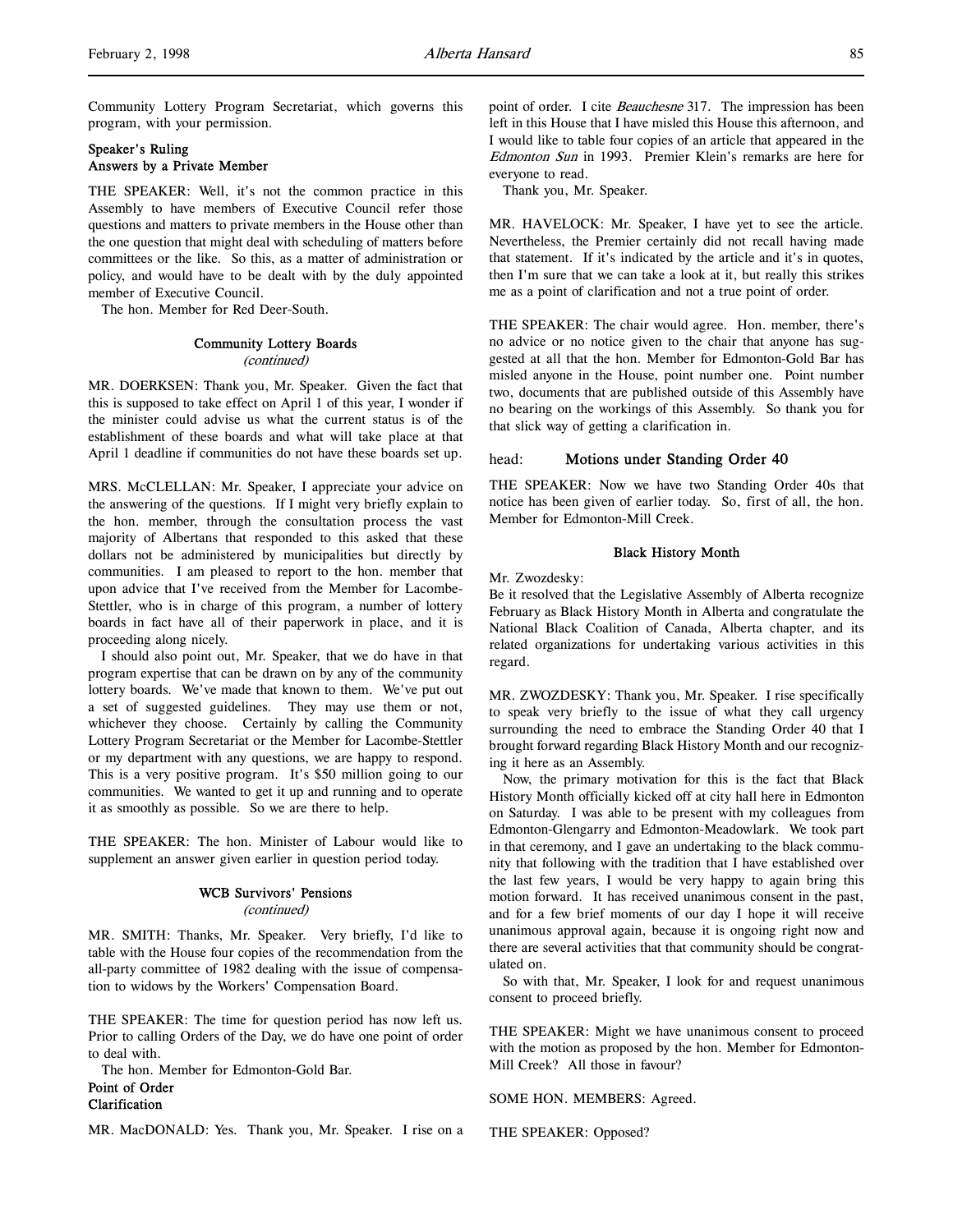SOME HON. MEMBERS: No.

THE SPEAKER: Defeated.

# Alberta Women's Curling Championship

#### Mr. MacDonald:

Be it resolved that this Assembly recognize and congratulate the women's curling team from the Edmonton Ottewell Curling Club – Cathy Borst, Heather Godberson, Brenda Bohmer, Kate Horne, and coach Darryl Horne – for winning the Alberta women's curling championship yesterday. We wish the team success at the upcoming Canadian Scott Tournament of Hearts in Regina.

MR. MacDONALD: I seek the unanimous consent of the Legislative Assembly to speak regarding the motion under Standing Order 40.

They are representing the province for the third time in four years at the Scott Tournament of Hearts. Curling in this province is a very, very well-organized sport that's participated in by many people in many age groups, and I would urge the House on behalf of the province to wish this team the very best at Regina.

Thank you.

THE SPEAKER: Might we have unanimous consent to proceed with the motion as proposed by the hon. Member for Edmonton-Gold Bar?

SOME HON. MEMBERS: Agreed.

THE SPEAKER: Opposed?

SOME HON. MEMBERS: No.

THE SPEAKER: The motion is defeated.  $2:40$ 

# head: Orders of the Day

# head: Government Bills and Orders head: Second Reading

# Bill 1 Protection of Children Involved in Prostitution Act

THE SPEAKER: The hon. Member for Calgary-Fish Creek.

MRS. FORSYTH: Thank you, Mr. Speaker, and it's truly my pleasure to stand before you today in support of Bill 1, the Protection of Children Involved in Prostitution Act. Bill 1 recognizes that children engaged in prostitution are victims. They are victims of sexual abuse and therefore require protection. Bill 1 will provide the protection and address the full range of needs faced by these children.

Mr. Speaker, I would like to begin by thanking Premier Klein for his commitment to making the issue a priority for this government and for bringing this bill forward as the first bill to be introduced in the Legislature this session, also the Minister of Family and Social Services for his support through this whole process and his commitment to \$5.2 million over the next three years to support this legislation.

Juvenile prostitution has become an increasingly serious issue for Albertans and one that I have become very concerned with over the past years. The number of youths involved in prostitution-related activities is growing, and just as concerning is that these youths are becoming involved at a younger age. It is estimated that 10 to 12 percent of prostitutes are under the age of 18. Today the average age of entry into prostitution is 13 to 14 years of age. These may only be statistics, Mr. Speaker, but these are our daughters, our sons, our nieces, our nephews, our grandchildren that we are talking about.

Many of these children come from a history of emotional, psychological, and sexual abuse. Statistics show that four out of five child prostitutes were victims of sexual abuse at an early age. Sadly, many have been abused by the people in their lives that they've loved and trusted. In an attempt to run away from these abuses, these children run to the streets because they feel safer than they are at home. Unfortunately, once on the street these children only find continued victimization and abuse. Mr. Speaker, alone on the street these children are scared and vulnerable to pimps who lure them into the life of prostitution.

Violence is a fact of life for these youths and is steadily on the rise. It is estimated that seven years is the average length of time that a youth involved in prostitution will serve on the streets, and let us remember that little girls and boys become big girls and big boys. They will either be killed by a homicidal pedophile, a pimp, a john, a disease such as AIDS, a drug overdose, or they will take their own lives. In Calgary alone 11 children involved in prostitution have been murdered since 1988. Clearly, Mr. Speaker, we do not have time to waste. These children need our protection, and they need our protection now.

I first became involved in addressing the issue of juvenile prostitution in 1990 through a Calgary-based parent support association which deals with troubled teens. I was working with a parent on the crisis team who had a daughter on the streets and involved in prostitution. Mr. Speaker, that was in 1990 at the age of 14, and she's still there in 1998 at the age of 22. I have seen and felt the effect of prostitution on both the family and the victim. Since then I've worked very closely with both the Edmonton and Calgary vice units and the Calgary-based street teams. Once again I have seen firsthand the brutality and injustice that are endured by these children.

As a member of this Assembly, you will recall, in March of 1995 I introduced a private member's motion to raise awareness and encourage action that will assist youth involved in prostitution. Mr. Speaker, I am pleased to say that it passed unanimously, by both sides of this House. I am also very proud that in bringing forward the motion, we've accomplished a very big goal, the knowledge that children are involved in the sex trade here in Alberta – and this fact has become a public debate and is no longer swept under the carpet – also the work done by many people in this province, including the city of Calgary, who provided us with their handbook for action against prostitution of youth. Thanks, Alderman Bev Longstaff, to you and your committee.

In 1996, in response to the motion, the provincial task force on children involved in prostitution was formed to examine the work already done in the area of juvenile prostitution and to make recommendations to the government for action. Mr. Speaker, although many communities and agencies have looked at the issue of juvenile prostitution, this is the first time that the province of Alberta has examined it. The task force brought together a number of people from different walks of life, including representatives from the Calgary and Edmonton police services, Alberta Justice, Family and Social Services, community agencies, and school representatives.

Mr. Speaker, I'd like to take the opportunity to express my gratitude to the task force members for their hard work, expertise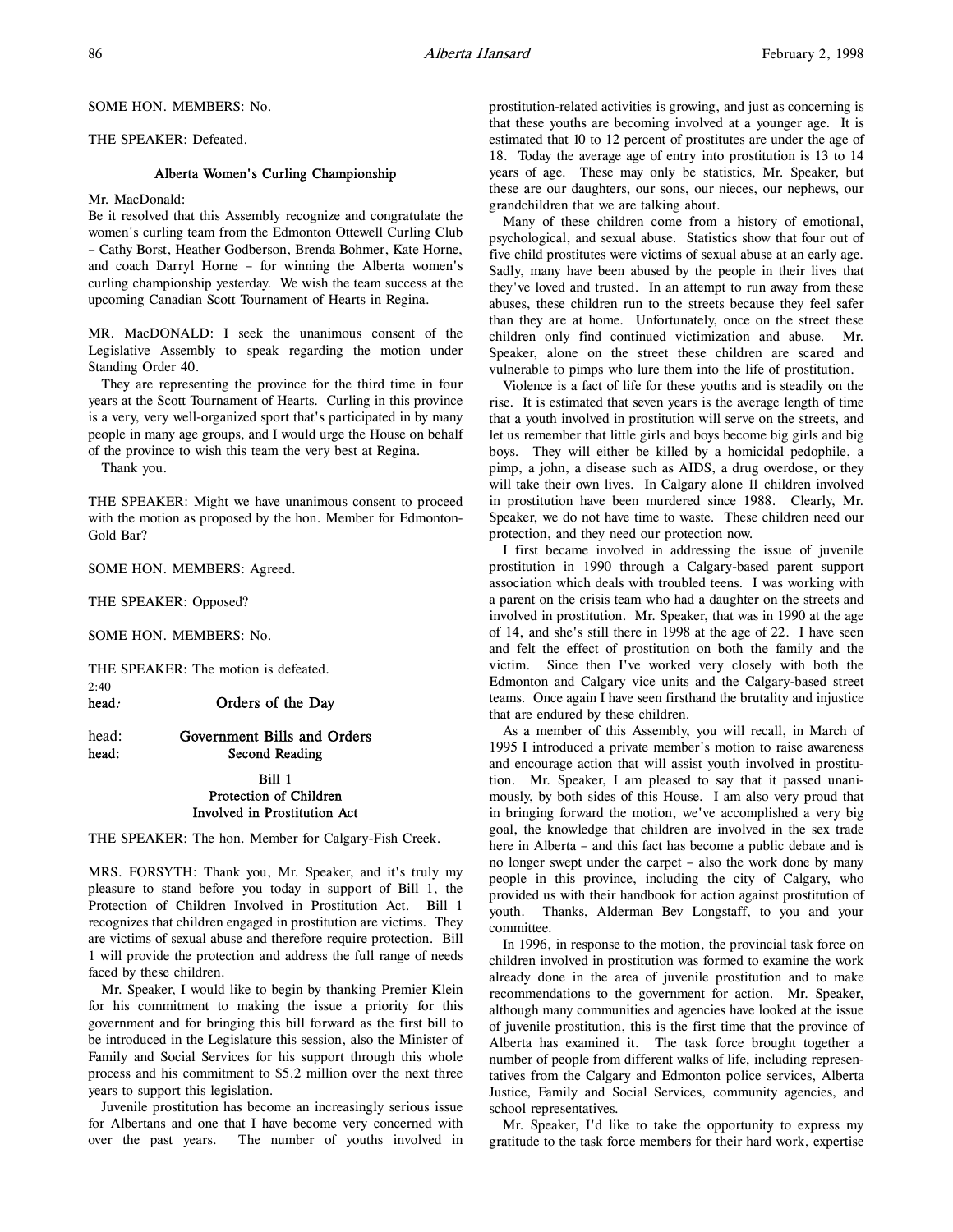and acknowledge them by name and thank them personally from myself and our government and the children who are involved in prostitution: Elaine McMurray, public member; Ross MacInnes, agency member; Brian Serbin, Ken Ogilvie, Ernie Schreiber, Harold Keller of the Edmonton Police Service; Dan Jahrig, Glenn McKay, Verne Fielder of the Calgary Police Service; Shirley Hill, Calgary public school board; David Shanks, commissioner of services for children and families; Sharon Heron, child welfare branch, Department of Family and Social Services; and Paddy Meade, young offenders branch, Alberta Justice. Bill 1 is the direct result of their efforts, and they should feel proud today knowing that the outcome of their work will serve to protect and save the lives of Alberta children.

The goal of the task force was not simply to study the issue but to recommend some positive changes for youth who survive through prostitution. Mr. Speaker, the need for the task force was threefold: firstly, to provide the mechanisms for strong leadership and a co-ordinated effort to combat prostitution; secondly, to increase awareness both here in Alberta and across the country; and thirdly, to determine the requirements of getting the children off the street and keeping them off the street.

The task force unanimously agreed that juvenile prostitution is sexual abuse and based its recommendations on this premise. Because the issues surrounding the problem of juvenile prostitution are multifaceted, we looked at it from all angles. We looked at the determining factors leading to a youth's involvement in prostitution, what factors keep them involved, and what services would assist them in the exit from life on the streets. We examined early intervention strategies that will prevent youth from becoming involved, including educating children in their most formative years and educating parents, teachers, and school counselors about the warning signs of youth at risk. In addition, Mr. Speaker, to help these children beat the streets, we must provide them with crisis intervention services, meaning we have to be able to retrieve them from the street. It is at this point they require treatment and many, many supports. Access to the appropriate services and community agents that provide these essential services are a must.

The task force reported its findings and recommendations to the minister in January of 1997, and legislative action was taken immediately. Following provincewide consultation with Albertans, the Child Welfare Act was amended in June of 1997 so that children involved in prostitution could be treated as victims of child or sexual abuse. That is exactly what these children are, Mr. Speaker. They are victims. Picking up a male or female prostitute under the age of 18 is now a sexual abuse offence punishable by a fine or a prison sentence or a combination of the two.

Mr. Speaker, I am pleased to say that these measures got the attention of the pimps and johns across the province. In fact, the day after the amendment, while on a ride-along program, the streets commonly referred to as Popcorn Alley in Calgary were quiet.

We must not hide from the truth of this matter. It is child sexual abuse, and these children are victims who need to be protected. It is our responsibility as adults and members of this government to help and protect these children.

Mr. Speaker, the proposed Protection of Children Involved in Prostitution Act strengthens our abilities to combat child prostitution and deal with it. By passing this legislation, the province will be able to implement a number of the strategies recommended by

the task force, including stiffer penalties for johns and pimps. Under Bill 1 the maximum fines will rise to \$25,000 and the maximum jail sentence will increase to two years less a day.

It is important that we understand and recognize that juvenile prostitution is a form of sexual abuse. Laws alone will not solve the problem of child prostitution, but they are a key component and a deterrent.

I've spoken in the House before about the economic model of supply and demand when speaking about the problems associated with juveniles involved in prostitution. Mr. Speaker, if we get tough with pimps and johns and show them that this province has zero tolerance for child abuse, then we will eliminate the demand for these youths and therefore eliminate the need for youths to prostitute their bodies. This legislation will also ensure that the necessary supports and services are provided to get these children off the street and ensure their safety.

#### 2:50

As I stated earlier, one of the keys to prevention is awareness. We need to provide the tools for youths to understand prostitution and how they can defend themselves against becoming involved. I am pleased to note that significant funding has been set aside for prevention and early intervention initiatives that will support this bill. The Department of Family and Social Services will allot a total of \$5.2 million over the next three years to support this legislation. We are now working on phase 2. Social services, Justice, Health, and Education have now sent representatives so we can co-ordinate services. We will be holding meetings with key stakeholders, that being the police and agencies who work with the children, to ensure that all the resources are in place for these children. Mr. Speaker, this is a bottom-up process and not a top-down process.

In closing, Mr. Speaker, it is important that all government departments work together with other levels of government, nongovernment organizations, law enforcement agencies, and communities to make the matter of children involved in prostitution a priority and stop the abuse of our children. To DeWayne Brown at Crossroads, Ross MacInnes from the street teams, and the many, many police officers, thanks for your continuing advice and thank you for your support. For many years the issue of youth involved in prostitution was largely ignored because it was too difficult and too saddening to think about. We can no longer turn our backs on these children who so desperately need our protection and our compassion. I want all of you to join me in supporting Bill 1.

Thank you.

THE SPEAKER: The hon. Member for Edmonton-Norwood.

MS OLSEN: Thank you, Mr. Speaker. I rise today to speak to Bill 1. It is an extremely laudable effort on behalf of the government to address child prostitution. It is also very laudable and commendable that the communities have worked with the hon. Member for Calgary-Fish Creek. Many of those people I know have put a lot of effort over the past 10 years into different sides of the prostitution debate.

There are some concerns however. Last Thursday the minister of social services indicated – and I quote from Hansard here:

On behalf of the Alberta Association of Chiefs of Police, I would like to commend the Government . . . for their initiative in addressing the serious and disturbing exploitation of children and young people through . . . prostitution.

Absolutely that is what the initiative is seen to be by the Alberta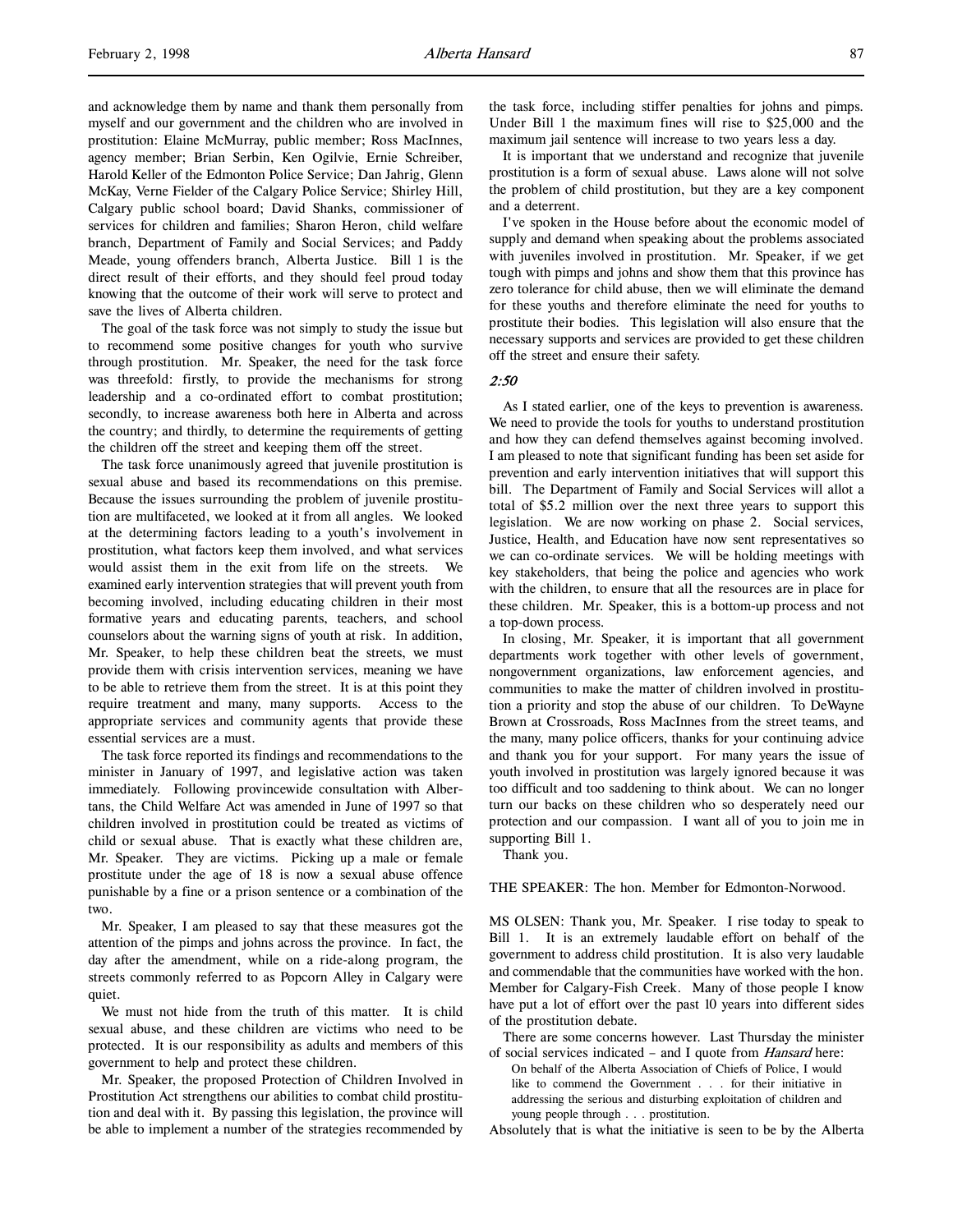Association of Chiefs of Police; however, there were five concerns outlined subsequent to that letter. I'm concerned that a number of those issues in the different communities have not yet been identified or necessarily dealt with.

I have tremendous concern with the direction this government is going with our children, and during the past five years the government has only talked about children's issues. The redesign of children's services is off the rails. Every volunteer group around this province that I have spoken to, who have donated countless volunteer hours, feels the government is not taking their efforts very seriously. They feel they are spinning their wheels.

You may wonder why I'm speaking to that issue while debating this bill. There is a strong correlation between what is not being done and what the government's abilities are to carry out the proposed programs, not yet identified within Bill 1.

I believe those who turn to the streets at such a young age are youth who perceive the world in which they live to be far more traumatic than trading their bodies for money from those predators who justify seeking sex from a child because the child is a prostitute, because the john is paying for the service. This legislation will not prevent a youth from becoming a child prostitute. Early intervention programs, such as Success by Six, education in the schools, especially schools where kids are more vulnerable due to poverty, and identifying those children who are already victims of physical and sexual abuse and helping them to know that there are choices – I remember an inner-city school where I worked where a student told me her sister was a prostitute and she couldn't wait to be one. She said that her sister got paid money and got to wear nice clothes. This was her role model.

Do I think legislation will stop this young child? No. But information about the effects of prostitution may. Knowledge about pimps, bad dates – and for those of you who don't know what a bad date is, it's when a prostitute gets picked up, raped, forced to perform sexual acts with this john who she thought was going to pay her. He then usually beats her, dumps her off somewhere on the side of the road and leaves her. These women get beaten beyond recognition in many instances, another scar to carry in their already tortured life. Information about drug abuse and sexually transmitted diseases and the fact that many of these women have died at the hands of the johns or pimps is the information that needs to go out to these kids. Most of these young girls require long-term counseling, addictions treatment, and safe houses, where they can get away from the evils that face them daily. These services are neither available to these youngsters, nor are they really available to the older women on the street. Older would mean 21 or 22 years old.

Let me tell you of a time when I was a police officer in downtown Edmonton, in the summer of 1976. I stopped a couple of young girls in the middle of the afternoon on a Saturday. They were working on 95th Street. One of them was 16 years old. I asked her why she was out working on a Saturday afternoon, a time not generally lucrative for prostitutes. She told me she had only been on the street for a couple of months. She was the child of professional parents, and she stated she didn't get along with her parents at home. I called child welfare and said that I was bringing a 16-year-old prostitute in. Guess what I was told? Don't bother; we have no place for her.

That's the kind of service that has been available to our young prostitutes in this province. I didn't blame the workers for this problem. They had no beds. I believe that unwritten policy on how to handle these cases is responsible for that. I say that because I don't believe this government would be up front enough

to have a written policy in relation to what to do to 16 and 17 year olds when the police drop them off at the front door down on 107th Street and they turn them out the back.

Will legislation fix this problem? No. A policy from this government that doesn't have to rely on legislation for programs and placements for these kids will. You see; you've abdicated your responsibilities enough. You have let down these kids enough. It is time this government changed policy, not introduced legislation that is cloaked in language that says you care about kids. Get on with the job.

I find it absolutely amazing that the government wants to take itself out of the role of looking after our young street kids. This is another one of those efforts to download to communities. The preamble states:

Whereas children engaged in prostitution are victims of sexual abuse and require protection; and

Whereas the Legislature of Alberta recognizes the responsi-

bility of families and communities to provide that protection; and Whereas the Government of Alberta is committed to

assisting families and communities in providing that protection.

What that tells me is that it's the municipalities' responsibility, not this government's responsibility, to look after these children, and if that isn't a statement of abdication, I don't know what is. How can anyone take this government seriously about protecting these kids when it constantly downloads its responsibility to everyone else and doesn't fund the programs that should be there?

The police get the total responsibility for implementing this new bill. I don't see anywhere where the child welfare worker or director assumes this responsibility. There is nowhere in the bill where it's delegated to the police, as under the Child Welfare Act. The government has removed itself totally. Along with this, the police departments of this province have not seen any direct funding to combat this problem. It's easier to pass it off. This government then gets to wash its hands of any accountability. And won't it be great? If and when the regional authorities are up and running, they'll be able to take this on as a community initiative. Funding will have to come from what limited resources they'll have.

Now, let's not forget about the amendments to the Child Welfare Act last year. It seems to me that last year this government passed legislation, that received unanimous support in this House, to have prostitution-related activities defined as sexual abuse under the Child Welfare Act. Well, we find that this government has obviously not marketed and tested that amendment as there have not been any arrests under this act or any youngsters apprehended. How can we trust the minister's comments about that particular amendment, setting the stage for this, when that act has not even been tested by one charge?

#### 3:00

Let's not forget about the sexual predator in all of this. Currently, charges under the Criminal Code bring about sentences up to five years for using or attempting to use the services of a person under 18 years old for prostitution. Those far exceed any legislated sanction that can be under a provincial legislation. We won't forget about the sentences for pimps who attempt to recruit or live off a person under the age of 18 years. These range from a minimum of five and maximum of 14 years. Using the Criminal Code for these sanctions then forces the offender to have his fingerprints and photograph taken. If convicted, he will have a criminal record as a sex offender. In the world of criminals this is not something a bad guy wants beside his name.

Instead of decriminalizing the offence, I believe it would be far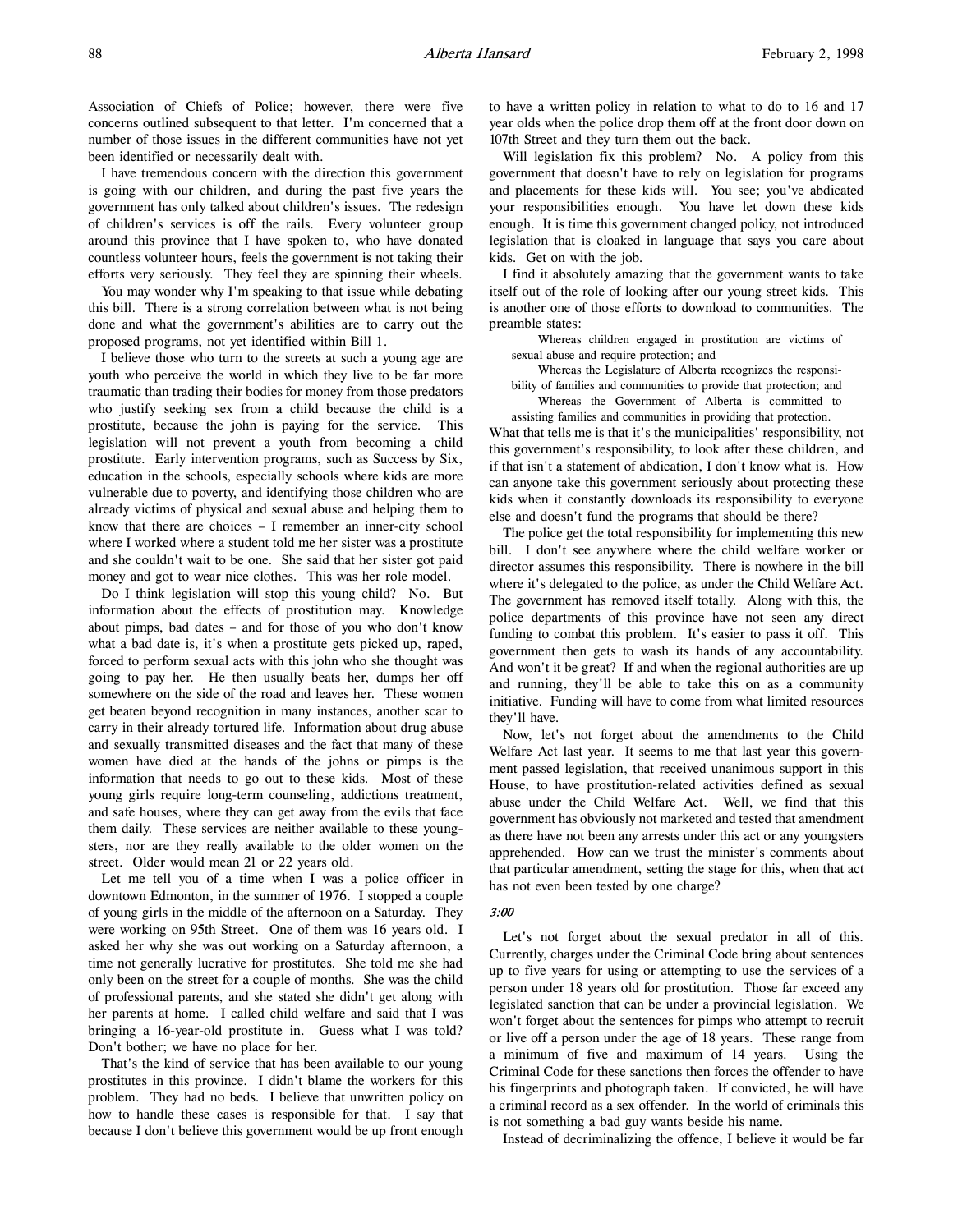better to work with the federal Justice minister to have communicating for the purpose of prostitution declared a dual procedure offence so that all these guys can be fingerprinted and photographed, working towards making it easier to convict for communicating, especially with children; to direct funding to police agencies in an effort to enforce the laws that exist as their primary role; to work towards making it easier for kids to testify against johns and pimps and ensure their safety after they do testify; and to dedicate funding for long-term programs aimed at not criminalizing the children by putting them in secure custody for 72 hours but to enhance their ability to make good choices through programs focusing on their real needs and concerns.

I'm not sure we need legislation to do this. This government just has to really care and not use kids for political posturing. The jury is still out. I have not yet decided if I will support this legislation. I'll be putting a number of amendments through at Committee of the Whole, and hopefully some of those amendments will be accepted so I can then support this bill.

Thank you.

MR. DOERKSEN: Mr. Speaker, I want to make a few comments about Bill 1 here in second reading and state from the outset that anything that we can do as a government or as people to reduce the amount of child prostitution is something we should all support. Is legislation going to solve all the problems? We all know that it's not going to solve all the problems, and we have to take whatever measures we can to hopefully address this situation.

I do want to raise one issue that I would like the mover of the bill to perhaps address, because I'm not a lawyer and I don't understand how this all fits together, but I think it's something that we need to talk about. I'm making reference to the Criminal Code of Canada, which I know is federal legislation. It defines the age of sexual consent as the age of 14. This bill classifies child prostitution for those children who are under the age of 18. I would hate to see a defence raised by the courts or by the people arguing the fact that this can somehow be used as a tool to prevent the effect of this bill taking place, removing the child prostitute from the situation. Possibly the argument could be raised under that particular provision that this was a matter of consent that was given for this sexual act. If that happens and it thwarts the intent of this bill, it will be an unfortunate, indeed, circumstance.

Again, I'm not sure how that all fits, but I would certainly encourage our Justice minister in his dealings with his federal counterpart and his provincial counterparts to look at that issue, the issue of sexual consent, and make some recommendations and some moves to have that age increased, also to look at it from the point of view that this could not be used as a defence to prevent this bill from having the effect that we intend in this Legislature.

So, Mr. Speaker, with those brief comments I do want to certainly thank the Member for Calgary-Fish Creek for her efforts behind this bill, for her intentions of trying to do something positive in the province of Alberta and for the children of our province. We must support it and do everything we can to eliminate this problem.

Thank you.

MR. SAPERS: Mr. Speaker, I too want to thank the Member for Calgary-Fish Creek for working so hard to keep this issue at the front door of the government and for being responsible, so I'm told, for having this bill come forward in the manner in which it has, gaining the prominence to be the Premier's number one bill for this session. That's an achievement that shouldn't go unremarked.

Mr. Speaker, I had the unfortunate experience of dealing with the issue of teenage prostitution, dealing with pimps and johns for some time before being a member of this Assembly, and one of the most frustrating experiences I have ever had, in fact, was the day that the case of a 15-year-old young woman came to my attention. Now, this was a 15-year-old prostitute in this city, the city of Edmonton, who was living with her pimp. One of the teachers of this young girl, before she stopped attending school, contacted me and asked me, begged me to try to do something, anything at all. She was at her wit's end, and none of the authorities seemed to be able to do anything about this circumstance of this 15 year old living with her pimp. So I started talking to the police and Crown prosecutors and people in Alberta Education and people in Alberta Social Services and people with the Edmonton public school board and people in church communities and other community organizations, and nobody had any kind of an answer of what to do about this circumstance.

As a member of the Mayor's Task Force on Safer Cities here in Edmonton I found myself in a position where I could convene a meeting of all the service-providing departments that may or may not have a role in resolving this kind of circumstance. So I called a meeting together of people from Education, Social Services, Health, Justice – at that time there was Attorney General and Solicitor General, and we had legal counsel from those departments – in a room with some of the policy people. We went around the table, and we explored what could be done and whether or not this particular case was a one-off or whether maybe it was symptomatic of something broader.

Everybody agreed that this was not a unique case, and everybody agreed that something ought to be done. Everybody agreed that it was somebody else's problem. The people in Justice didn't think it was their issue to be dealt with, that it was the people in Social Services. The people in Social Services thought it was maybe parental. The people representing Education thought maybe it was somebody else's responsibility. What it came down to is that nobody wanted to do a thing.

At that point I asked the question. I said: well, can't we simply go and apprehend this young girl? The policy person from Social Services said to me: look; it's not a matter of child protection. I didn't understand that. I said: say it again. They said: it's not a matter of child protection. I was in disbelief that a 15-year-old girl living with her pimp was not a matter of child protection, but it was explained to me that the girl wasn't lodging any complaint, the parents weren't lodging any complaint, the girl wasn't being pursued for being a truant from school, that even though she acknowledged that she was working as a prostitute and that he in fact was her pimp, it wasn't a matter for child protection. So I thought at that point that something had to be done. That was about 10 years ago, maybe about nine years ago.

I know that the big-city mayors have worked hard lobbying provincial governments and the federal government for policy and law changes. I know that the Mayor's Task Force on Safer Cities and the juvenile prostitution subcommittee and the Calgary violent crime task force and the safer cities task force in Calgary have all from time to time turned their attention to juvenile street prostitution and have urged the provincial government in particular to do something, to do anything to deal with this problem.

### 3:10

Now, Bill 1 is something. It is a step. In fact, I hold out some hope that Bill 1 will be helpful. Bill 1 does not treat the matter as a criminal matter; it treats the matter as a matter of child protection, child welfare. That's important, but it may not be the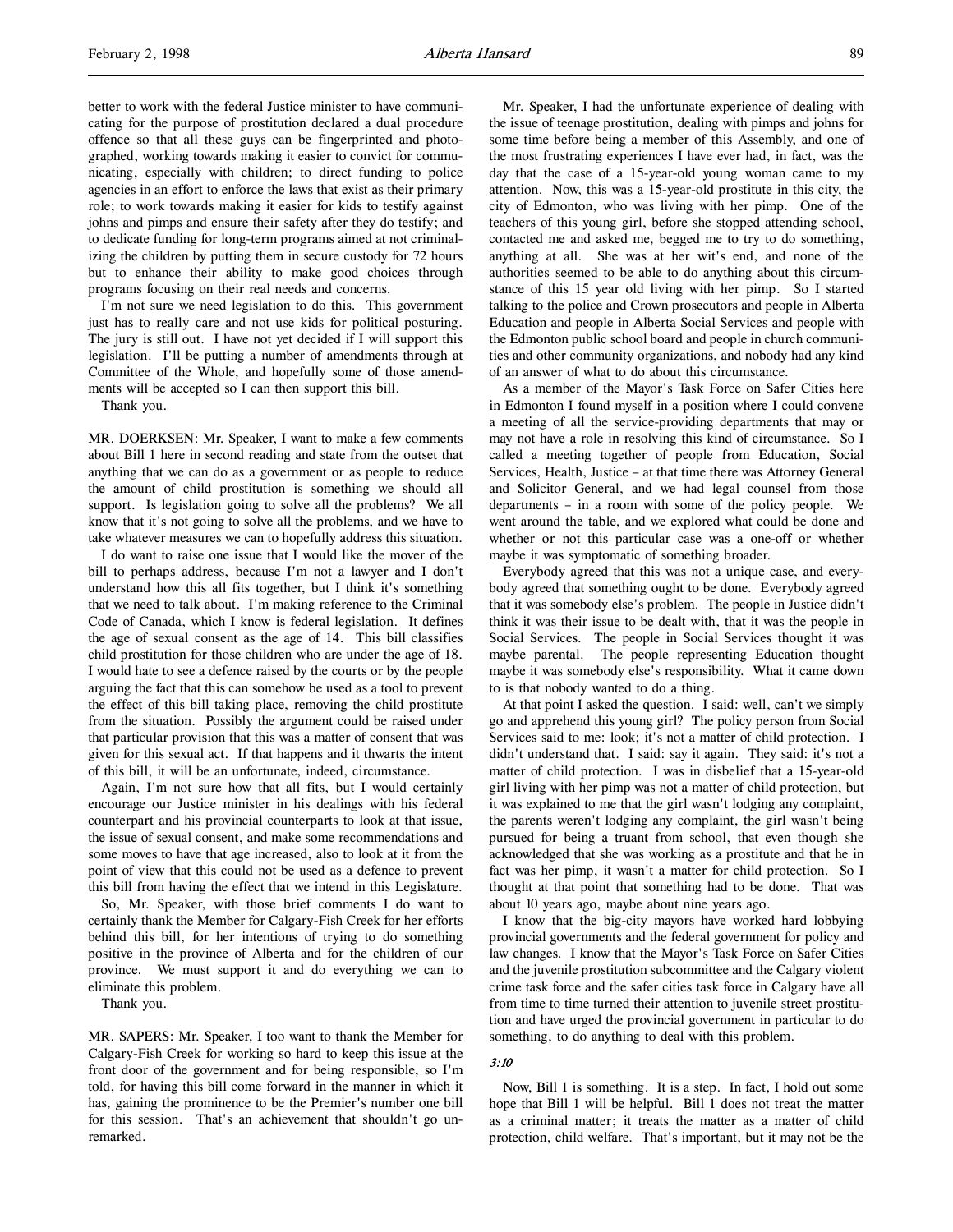only thing that has to change. Bill 1 recognizes that the children who are selling sex are themselves victims and the people that really deserve our wrath are not the children but the predators who either buy the sexual services or put these young people on the streets. So I do hold some hope that Bill 1 will address the needs that have been identified all these many years, but I also have some reservations, and I hope that during the fullness of debate that is going to develop around this bill, the government will not retreat into some sort of shell of self-protection around some of the criticisms and some of the suggestions that may be forthcoming.

I do not believe that there is one man or woman in this Assembly that is not adamant about a commitment to do something constructive for these young people or that there is one person amongst us who would not see the laws strengthened in this regard, but that doesn't mean that we should do anything at any cost without fully understanding the consequences. So while Bill 1 provides us a framework for action and while Bill 1 provides for us perhaps a springboard to do even more, I think there is more that can and must be done. As this Bill proceeds through the next couple of stages of debate, particularly in committee, I hope there will be robust debate about the pros and cons, and I hope that we can work together to make the best bill in this country so that Alberta can truly serve as a model for every other jurisdiction in this nation, so that people will be able to say that Alberta not only did it first but did it best and did it right.

Mr. Speaker, when you are talking about a bill that has such broad and immediate appeal as Bill 1, a bill dealing with juvenile prostitution, there's a danger that if you say anything negative, you'll be painted as somehow being in support of juvenile prostitution. Now, that's an absurdity. I can't imagine anybody being in support of it. Any comments that are made I think have to be heard in that light. They have to be heard as constructive. This is too important, this is too critical an issue for politics to be played around it. This is not a matter of the Liberals wanting one thing and the Conservatives wanting something else. It's not a matter of whose idea it was first. It's a matter of finally doing the right thing.

I am looking forward to the opportunity to get this bill into committee so that we can deal with some amendments, but I don't think we should necessarily rush there before people have an opportunity to talk clearly about the philosophy and clearly about the social importance of making a commitment for our children. The government has been criticized, Mr. Speaker, for not always doing enough for children, and the government unfortunately has made some decisions that in hindsight have been wrong-minded decisions for children. To the government's credit they have straightened some of those out. Now, I'm thinking of the decision to cut kindergarten funding as just one example. It was clearly the wrong policy to adopt. The government saw that and corrected it.

There are other examples where this government has made decisions which run contrary to their stated intention to do the best things for children. When a government cuts day care subsidies and at the same time says, "We want to do the best things for children," you have to wonder. When a government cuts funding for early intervention programs and then says, "We want to do the best things for children," you have to wonder. When classroom sizes are allowed to grow and grow and grow and then the government says that it wants to do the best things for children, you have to wonder.

So this is a test that we must face together as members in this House to ensure that the government will be accountable not only for putting money where its mouth is but for ensuring the political will and the commitment that goes along with a bill of such important and mammoth undertakings. The throne speech alludes to a sum of the nexus of \$5 million for programs and services. This is a good first step, but that \$5 million pales in comparison to the money that's been cut out in ECS, the money that's been cut out in day care, the money that's been cut out in early intervention, the money that's been cut out in social services. It's not a matter of saying: will this bill in and of itself solve the problem? It's a matter of ensuring that this bill forms part of a coherent strategy to serve children and to serve families at risk. It's a matter of making sure that we are straight on the philosophy and that we are clear on the intent.

That's why, Mr. Speaker, I'm hoping that we are going to hear more comments from both sides of the House at the second reading stage, at the principle stage. I think that Albertans want some assurance that it's not just words, that it's not just a slogan, that it's not just something for the throne speech and then to be in last week's news but that in fact it is a challenge to the government that they want to be reminded of, that it becomes an insistence in this House that we always review what it is we are doing through the filter of: is it the right thing to do for children, is it consistent with this bill, is it consistent with the preamble to the bill, and is it consistent with the words in the throne speech?

Teenage prostitution will not disappear when and if Bill 1 becomes law. The police will not be able to simply deal with pimps and johns as those who offend against child welfare bills. They will still be criminals, and they still must be dealt with as criminals. The Minister of Justice won't be able to say to the minister of social services: it's now your responsibility. The Minister of Justice must still have a coterie of well-trained, wellresourced Crown prosecutors supporting police throughout this province who want to conclude criminal investigations that will lead to provable charges in court so that those predators can be dealt with through the criminal justice process. Clearly, the emphasis of this legislation must be on the child protection side of the equation, and we must not be complacent, that simply because we've enhanced the child protection side, we can further abandon the criminal side.

So, Mr. Speaker, with those few remarks that for me encapsulate both my hopes and my concerns about Bill 1, I would like to hear some more comment, particularly from government members, about the kind of commitment, because we hear so often from the government that these kinds of policy discussions that deal with values happen in the government caucus, because they rarely happen on the floor of the Assembly. I call on some of the government members and the government supporters to bring some of that debate to the Assembly floor and share with all Albertans their views, their values, and their commitment to doing the right thing for children.

#### THE SPEAKER: The hon. Member for Calgary-Currie.

# 3:20

MRS. BURGENER: Thank you, Mr. Speaker. It is a privilege to stand as a member of government in support of Bill 1 and my colleague from Calgary-Fish Creek with respect to this initiative, and I think it's really important. I'm not particularly a negative person. People who know me would say that. But I have to dispel a myth that was raised by the previous speaker. The myth is that this is a poverty issue and that our young children who are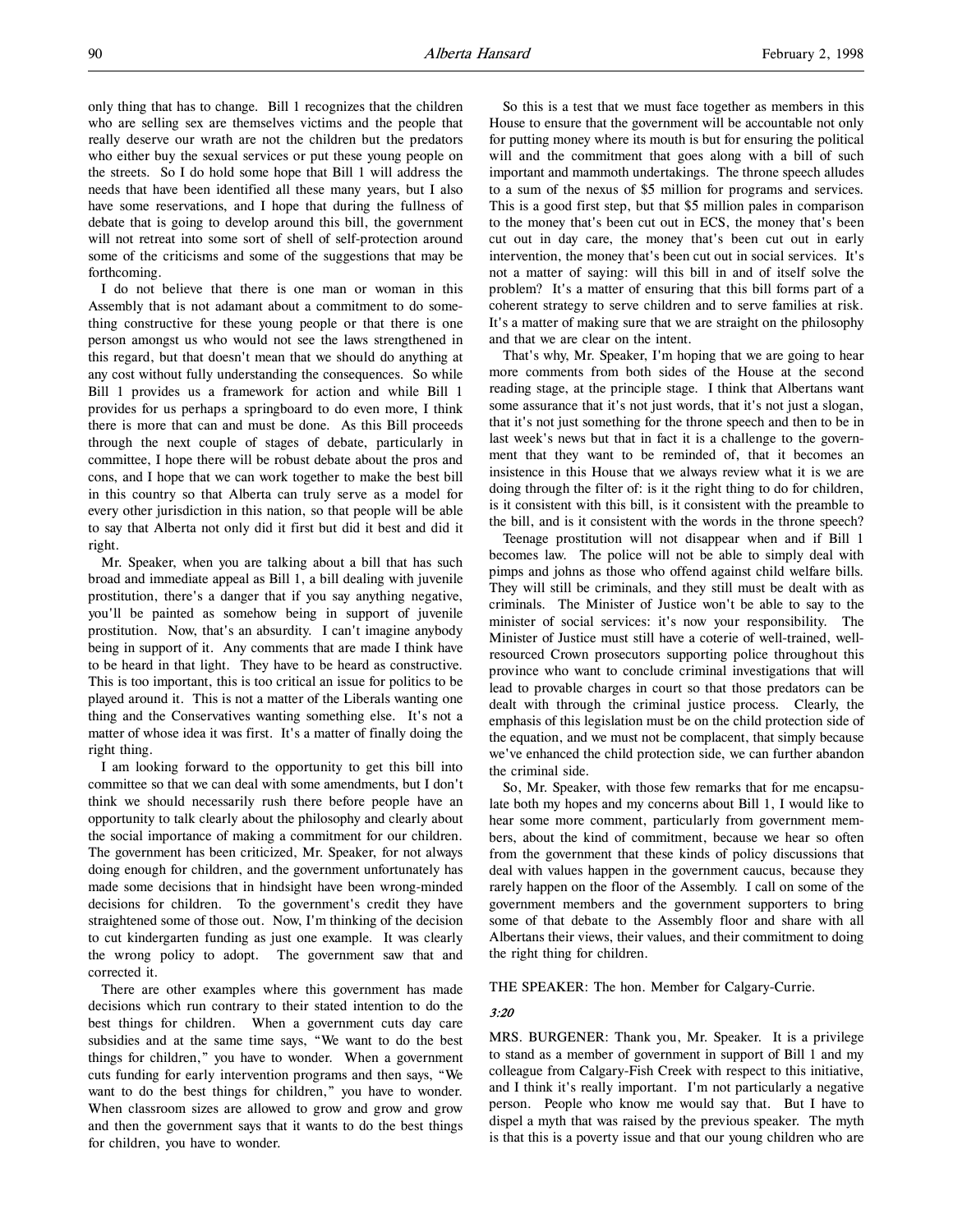engaged in prostitution are in that situation because of a lack of government resources or the economic strategies that their families have to deal with, and that's just not the case. I think that if you look at some of the research that initiated the member's work in this area, one of the tragedies is that the young children involved in this particular very serious activity come from all walks of life and from all levels of financial support, all levels of care, and there is no dividing line.

When a child is engaged in prostitution, it can be anything from an innocent rebellion, that is not atypical of young persons as they grow up, to a very systematic method of abduction that occurs within our very shopping centres and communities. So I think it's very important that as we debate the principles of this bill, we as the legislators of this Assembly recognize that this is not a poverty issue.

The other components I want to speak to draw on the fact there was some sense that there wasn't a government commitment, that we were perhaps just throwing a warm and fuzzy around a big problem and not walking with it in a particular way with dollars, resources, and commitment. I just want to identify a few initiatives that are in place. We have discussions around the issue of pornography. The hon. Member for Calgary-Cross is dealing with that very serious aspect of youth having access to pornography. That's another private initiative, but it reflects the fact that there is a large concern about this. We had announcements in January with respect to funding from Family and Social Services for increased shelter funding dealing with women in crisis, and I support the minister's initiative on that. But there is a policy and long-term government support to the long-range issue around our families and the families in destructive situations.

I would also suggest that we could go a little further back and look at mediation in settlements where there are custody battles, where the home does become destructive because of forces that are at play that the children have absolutely no part in, and the fact that we talked about mediation and support, particularly in Edmonton, where they have mediated settlements and a pilot program they're working on and how that's being looked at in other areas of the province. Those are a few that I'd like to just bring to the hon. members' attention. My own initiative with respect to following up on the family violence legislation that we are working through would also indicate that there's a very strong commitment not only to the children who find themselves in prostitution but to the issues within their families that perhaps lead them to the street.

Mr. Speaker, as chairman of AADAC I think it's absolutely essential to impress upon members here that the role of substance abuse in our families, particularly with our youth, is a significant issue. I can't speak highly enough about the various agencies who find themselves involved in this particularly tragic issue. I know just as recently as about two weeks ago when we met at the youth facilities in Calgary as the board of AADAC, we had a presentation from a group of young children who were in the treatment program. These young people are under the age of 17, and the number of young people in that program varies month to month. Over the course of a year they keep a number of statistics. What was really striking about the young people who presented to us, of that particular class that was going through, was that over about 70 percent had been involved in sexual abuse already prior to their arrival at treatment, and they were in treatment because of substance abuse.

Mr. Speaker, some of that is not learned behaviour. Obviously there is experimentation, and we as a society, not as government but as a society, have to look at how we condone the use of alcohol, how we accept the use of drugs, how we accept role models in our community that are tied to pornography, whether it's in our music industry or other forms of entertainment, whether it's our athletes. We as a society have set a framework where our young people feel safe to risk in these very, very serious ways.

Mr. Speaker, there is no doubt that the destruction and breakup within our families, augmented by substance abuse, creates an environment where young children feel not particularly safe in, and as a result they may turn to the street. The street is not a safe place. There's just no doubt in my mind when you talk to young children about where they want to go and be: they don't want to be beat up; they don't want to be in the ditch; they don't want to be prostituting. They would like to have opportunities to learn and to grow and to be safe, and as a community we have let them down.

We had our youth summit with about 50 young people in September in Calgary-Currie in anticipation of the Growth Summit. One of our topics was the health of our community, and the young people said to us that they had a couple of priorities. One of them was they looked to us as the guardians of the community to make laws tougher so that people like traffickers in drugs, that people like pimps, that people who prey on young people would be treated harshly in our court system. They felt that they should not have to have that risk. They were quite honest about saying that they were youthful and that they did believe they were absolutely safe in any environment, that they could experiment because they couldn't be harmed. They felt somewhat, I guess, a bit like Superman, but Mr. Speaker, what they did say is that when they are at risk of harm, they wanted society to care for them. I think that given their age and the confusion around what is right and wrong, we do have a responsibility as a society to speak to that issue. I know the Minister of Justice's initiative to look at some of the aspects of our court system is controversial, but our young people are also asking for clear and defined laws that prosecute people who prey on young people.

I want to also talk a little bit about the safe houses and the shelter supports that are there. I think there is some misconception – at least I gleaned this from the previous speaker – that by lacking in what was termed adequate funding for those programs, we were doing a disservice to the intent of this legislation and were perhaps not wholly committed. Mr. Speaker, no matter what we do for these young people, any halfway house, shelter, any type of counseling, any kind of support can only be seen as a portion of that long-range success of a child reaching its maturity with a healthy attitude and the attributes and skills that they need in life.

Mr. Speaker, those shelters and those halfway homes and those other opportunities are for assessment and, with hope, the support for families to maybe look at where they have neglected that young person, or perhaps that household itself has not got the resources at this time to deal with that particular child. But we should not in any way focus on the support of our interim shelter systems as the only solution. I think it's important that we don't focus the success of this legislation on the effectiveness of that interim treatment process.

We have particularly in our social services issues hundreds and hundreds of children who are in home situations that are not healthy, through no fault of their own. In talking to a police officer in my own research on family violence, he spoke of a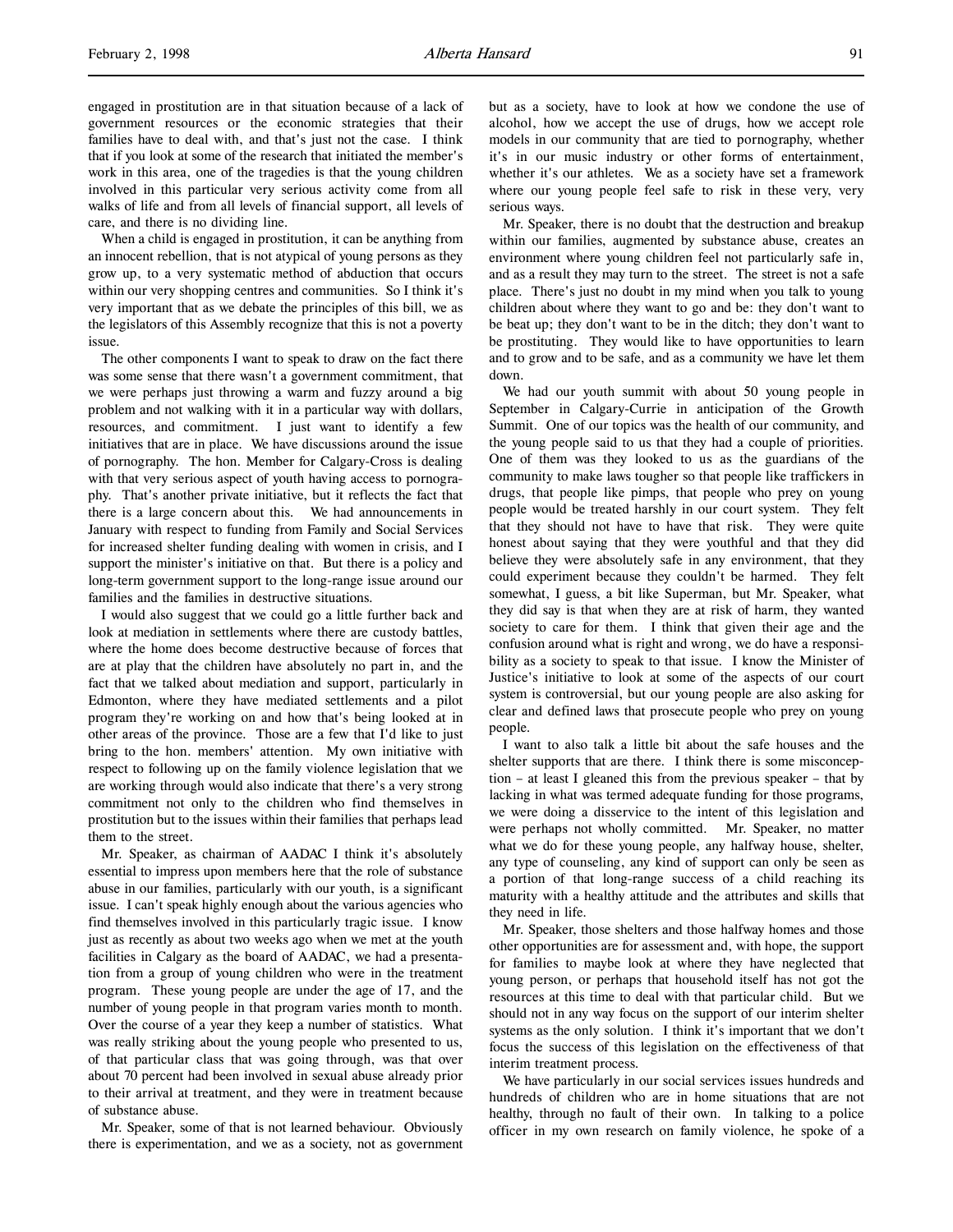situation where a three year old came to the door in diapers late at night to answer the policeman who had a call on a domestic dispute. When he went to the door and looked inside, there was unfortunately obviously a very difficult situation: strong evidence of alcohol abuse, beer cans, debris, a very filthy home. A little child standing there in a diaper yelled to his mom. He said: Mom, it's the cops again. Well, what help and what hope can that three year old have when the norm is, "Mom, it's the cops again"?

So, Mr. Speaker, I think that we have to look at the entire range of services within the community, not only government services but the support of our schools and our churches. Our chambers of commerce have to start taking an active interest in the health and safeguarding of our families. We can look at the stress level of single moms. We know that close to 25 percent of all the live births in the province of Alberta over the last year were to single-parent families. In no way is that a criticism of those women who made the decision to keep their child, but it does tell you that when you look at issues of poverty and you look at the issues of child neglect, we need to make sure that the women who make that decision have the supports they need.

We can look at the child versus what we call the cyclical thing in our shelters, where we're starting to see children of mothers returning to shelters as young abused women themselves. That is a very frightening scenario. Anything we can do to break that cycle should be considered as a heroic measure, and we should not stop in any way the activities we're pursuing.

## 3:30

In my colleague's bill, Mr. Speaker, there is some concern about the jurisdictional issues between our two levels of government. I don't think that when this country was founded and when our provinces entered into Confederation and we set up our various systems of law and jurisdiction, it was ever anticipated that we would have to have a legal battle about who owns our children. So I'm very hopeful that the support that my colleague has had across the country on this issue will be focused on the abuse of these children and their support and not on who owns the law and what toes are getting stepped on. It would do us a disservice as Canadians to think that that would happen.

Finally, Mr. Speaker, I would like the focus of this legislation to have a very strong educational impact. If we as a society don't speak to the issue of child prostitution in all its elements – in its preoccupation with pornography, in its consideration of the role of addictions and how they have contributed to the downfall of our society – to the role of our families in safeguarding and protecting our children, to the role of our business and industry and our community services to speak out and support our young children and our young families, to the issue of needing parental skills, which, by the way, are not a responsibility of the education system – we can augment it through whatever teaching we can, but they really do belong in the community.

So I'm hopeful, Mr. Speaker, in answer to the previous speaker's concerns that there wasn't a strategic role for this bill and an overall commitment to supporting our families and our young people, that by my very persuasive comments he will be assured that this is one of a number of initiatives and that we should not be bogged down in the whole debate of lack of resources but see this as an opportunity to bring all resources, not just financial, to bear on dealing with the serious issue of child prostitution.

Thank you, Mr. Speaker.

THE SPEAKER: The hon. Member for Edmonton-Mill Creek.

MR. ZWOZDESKY: Thank you, Mr. Speaker. I'm happy to rise this afternoon to speak to Bill 1, that being the Premier's flagship bill for this current session, entitled Protection of Children Involved in Prostitution Act.

#### [Mrs. Gordon in the chair]

I also want to take this opportunity to add my thanks also to the Member for Calgary-Fish Creek for her initiative in structuring the development of the bill and for actually bringing it to this crystalized stage for debate in the Assembly. We'll see how it gets received through the various stages.

I do want to say at the outset that the gist of this bill is something I have absolutely no problem in supporting. I understand that at this stage we're speaking in broad terms to the principle of the bill rather than to the detail, but I would like to say that children are indeed our most precious resource. If there's anyplace in this Legislative Assembly where we are going to place more emphasis on one area than another, I would suggest that it would be on the care, protection, and education of our children, who are our most precious resource as well as our future.

I look at the principle and the gist of this bill, and there are several things in the bill that I very much like on first glance. I want to preface some of my comments before getting into the actual debate, as it were, by reminding members and others who will be reading *Hansard* that I was a school teacher in Edmonton's inner city for a number of years. During that time, Madam Speaker, I had the great privilege of not only teaching a lot of students, but I also had the pleasure and sometimes displeasure of trying to act as a counselor for many of these young people, who at ages 14, 15, 16 are going through that special time of life that would see them becoming young adults. It was during that time that I first really became sharply aware of the problems that exist in areas like child prostitution. It was during that time that I also learned how many children were in fact involved in this, and I subsequently found out how many of them were dependent on the avails of prostitution for their form of livelihood.

We got into discussing with the children and with other counselors what it was that drove children to this type of illegal activity. We tried to understand what the causes were that would motivate a child at that young age to become involved in something so sinful and illegal and immoral. Among the many causes, as I reflect on them now, a number of the students involved cited a lack of money or coming from a broken home where there was a lack of support or perhaps coming from a home where there was abundant abuse of themselves and of others, including alcohol abuse, drug abuse, pornographic abuse, and – you name it – abuse of any kind. So we linked a lot of the problems to their upbringing, which I realize is what this bill is attempting to address, at least in part.

There was a second great cause that I recall, and that was on the part of the young people. That was a lack of acceptance and a lack of affection by their peers or by their families or, in some cases, by their elders. So that combination motivated a lot of the students to participate in prostitution. I should say, Madam Speaker, that there were also a number of pimps that were involved who weren't much older than the children. They, too, were living off these illegal avails.

There's something to be said for the fact that there is a link between what has happened on the home front, what has happened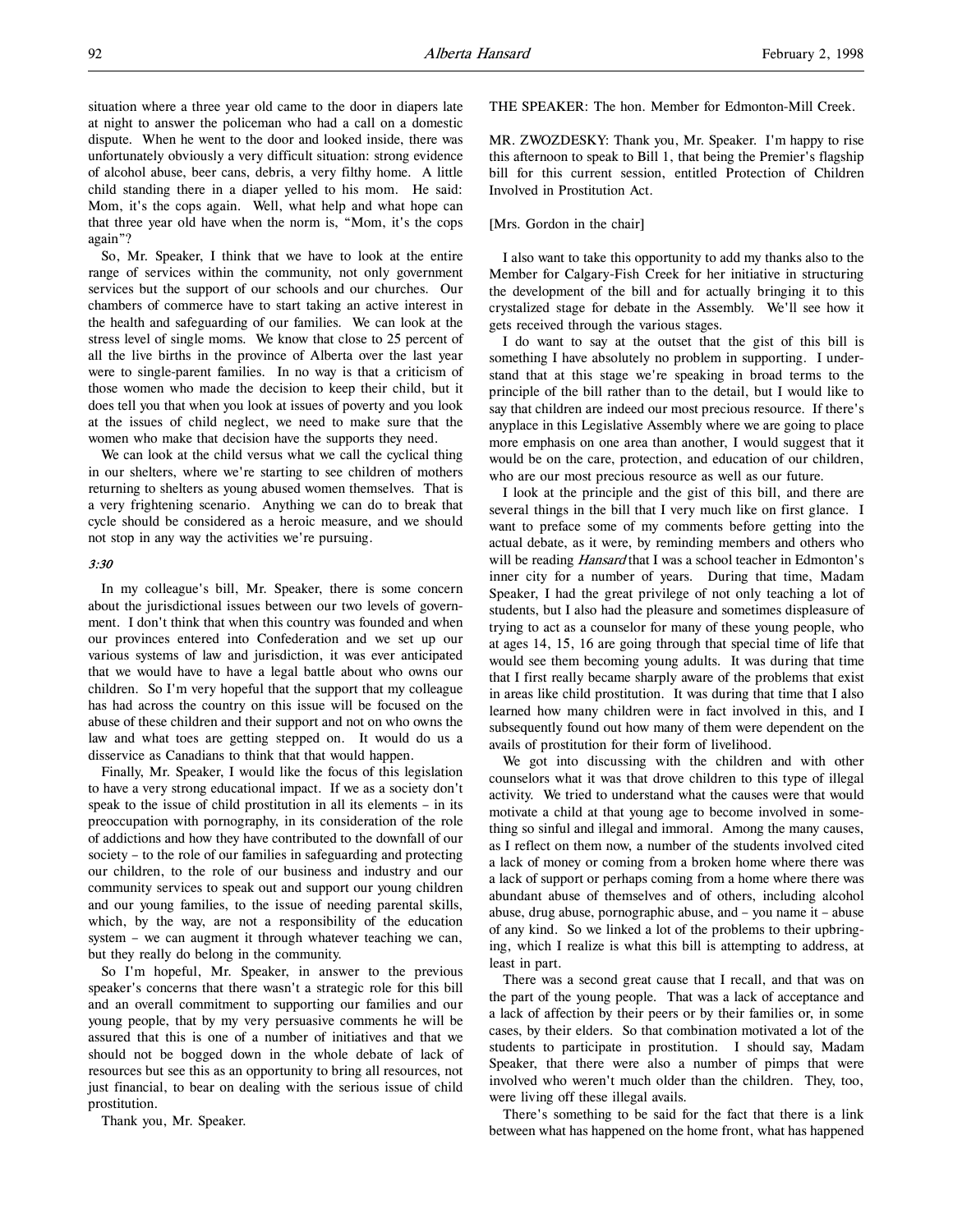on the street front, and in a general sense the issue of poverty, which, I would agree, has had some impact on some of the cases. However, underneath all of those examples of causes that I have just given, the single largest and most common denominator wasn't any one of those. The single largest common denominator of what propelled these young people into their habits of prostitution was basic lack of education: a lack of understanding, a lack of ability to think for themselves, a lack of knowledge, which then gave rise to low self-esteem, low self-awareness, and so on. I think the province is right in focusing attention on education throughout this next session. I spoke earlier last week about the initiatives in the throne speech and how closely we'll be monitoring those from Her Majesty's Loyal Opposition side to make sure they result in the kinds of achievements that the government is hoping for, again with specific emphasis directed at our children.

So the gist and the principle of this bill is something I find no difficulty in supporting. I like the fact that it addresses this huge and very growing problem of child abuse in the province of Alberta and attempts to do something about it. Because it's being brought forward by the Premier, I would expect it to receive very good and thorough debate, and perhaps with some minor amendments or alterations, if the government so chooses to support, it would even go through and become law in this province. We can't discuss the specifics during this stage of debate, but I will, I hope, be given the opportunity during the next committee stage to do that.

#### 3:40

In a general sense I would like to say that the principle of the bill that I'd like to support is that it attempts to provide swifter relief to children in need. I don't think it's an argument – at least it isn't for this member or for individuals on this side of the House – that children who are under the age of 18 that are involved in prostitution are in need in some form of help.

This bill, as I read it, on first glance at least, suggests that police will be given the ability to intervene much more readily and much more swiftly than has ever been the case up until now. As part of that earlier intervention on the part of the police I think they are also being given greater powers of intervention, and subsequently, I understand, there will be some larger deterrents built into the process as well. For example, stiffening the penalties I think is a good move, stiffening not only the penalties in terms of dollars, or what we call fines, but also stiffening the penalties in terms of jail time that would be served by the pimps, who, I think, lead these children to some extent into this illegal habit, certainly do a lot to encourage them to stay there, and eventually try to hook them to become even more dependent. That probably is one of the largest areas that the police will have to concentrate on. So I like those particular aspects.

I have dealt with a few of these cases as well since becoming an MLA, Madam Speaker, and it's with no pleasure at all that I tell you I have had some constituents come to me with children or grandchildren who are facing this particular problem and don't know where to turn to get off the program of prostitution. I have also done volunteer work with the Youth Emergency Shelter during my time as a community activist. There, too, I encountered a number of individuals, not only young Albertans but young and transient people from across Canada, who had no place to turn and wound up at the Youth Emergency Shelter, and we wound up speaking with them and trying to help them at that time. Their slogan at the Youth Emergency Shelter, as I recall, was and I think still is: where do you go when you can't go

home? That dilemma faces these young people very, very regularly.

If this bill can help prevent more children from coming on to the prostitution program, terrific. I hope it does. If this bill can make it easier for children to quit the program that they are on, then all power to the bill and all power to the Premier and the member for bringing it forward. However, if the bill winds up not having that kind of impact and that kind of enforcement capability, then it will have surely failed in protecting our most precious resource.

I think we all have a tremendous responsibility as legislators and as community citizens, as people concerned about the future of our Alberta, to promote causes that help enshrine protection for children. In that regard I'm going to be interested to see, when we get it to the committee stage, exactly where the responsibility for child protection is going to fall and how much of it will be proportionately balanced between, let's say, the Child Welfare Act, which is under the purview of the government, specifically Family and Social Services I believe, and how much of that responsibility will fall to the municipalities and, more importantly, to the police officers or the justices of the peace that are referred to in the bill. Those are some of the points, Madam Speaker, where it will be interesting to see how they are balanced as we try to resolve the question of whose responsibility it is to grow our children and to ensure them protection, care, and custody and, if necessary, to straighten them out on the road to a better life. Where will that protection fall, and to what degree will it unfold? So I'll be interested to see how the province accepts its role in this respect.

I'm also interested to know what it is that the province is going to do to back up the bill. To simply bring in a bill, as well intentioned as it is – and I believe it is well intentioned, Madam Speaker – is one thing; to watch its implementation throughout the system, throughout the bureaucracy, be it at the provincial level or at the municipal level, is totally another matter. Will there be sufficient funding to enforce and to enact the principles of this bill? Will there be sufficient money to not only combat the problem but perhaps eradicate it in the longer run? I would like to think that our larger purpose in ushering in a bill like this would be to eradicate the problem, not just to treat it but to just get rid of the whole darn mess.

I'm not sure if the penalties are stiff enough. I see they've gone up to something in the order of \$25,000 for offending pimps – is that about right? That's sort of the maximum – and something like a two-year jail term. If we're really serious about eradicating the problem as opposed to just treating the problem, maybe we should throw the book at them even harder. If you wanted to eliminate speeding, let's just say as an example, in the province of Alberta . . . [interjections] Which I recognize from the members opposite as being a big cash cow; I understand that. But just by example, if we were really intent on eliminating speeding so that no one would speed, we would bring in some pretty harsh measures, such as taking away a driver's licence forever perhaps, which I'm not advocating but as an example.

Now, if we were interested in eradicating the problem of childhood prostitution, maybe we should look at how stiff those penalties can be and recognize that putting a \$25,000 fine or a \$50,000 fine or a \$100,000 fine on a pimp is of no consequence because they don't have the money to pay for it anyway. But taking away their freedom for more than two years – I don't know; take 10, 20, 30 years – would really sound out a loud, loud ringing bell of alarm to those people. So I hope the province is considering some of that.

The issue of backing up the bill, then, comes down to a better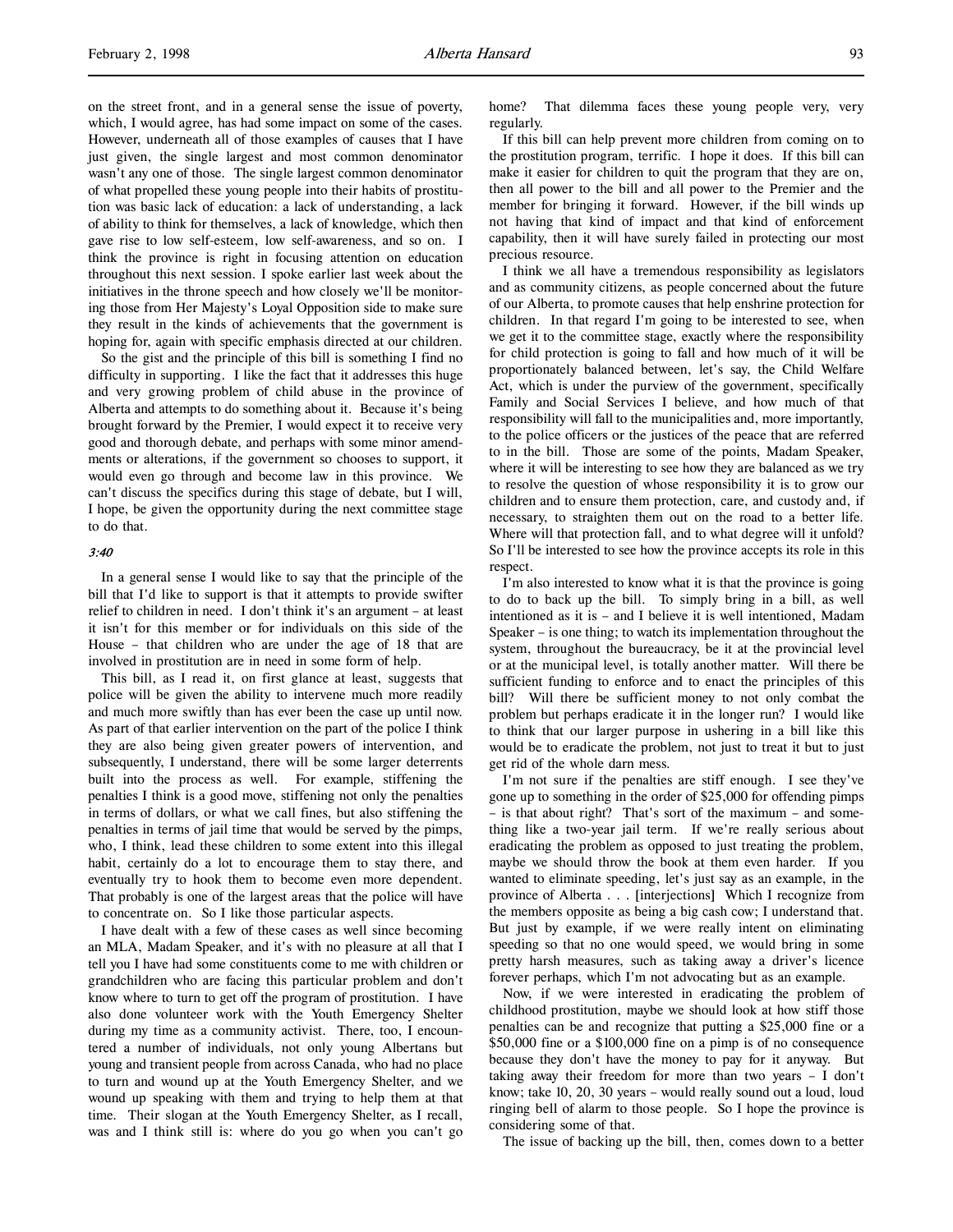understanding of what protective services are and what the role of these safe houses is going to be and the subsequent role of the directors who are given the power to assess these children over a period of 72 hours. In this bill, during that 72 hours, we're asking the director to determine whether the child is capable of being returned to someone's custody.

In particular, I noted on page 5, Madam Speaker, a question that I'll bring forward in greater detail when committee stage arrives, and that is that a police officer who apprehends a child under this section

must notify a director forthwith, and

- (b) on the child's being conveyed to a protective safe house, a director must . . .
	- (ii) release the child if in the opinion of the director the child is capable of providing for the child's own needs and safety.

Well, now there would be a highly judicious moment and a tremendous amount of responsibility on the director to determine if a child who has just been brought in for protective custody from a prostitution situation is able to provide for his or her own needs. It will be interesting to see how that gets applied. I find some difficulty with that, and perhaps later someone will explain what was intended by it. I have some great difficulty understanding how that amount of authority would be placed in the hands of "the director."

#### 3:50

The other aspect of backing up and supporting the bill would be with respect to the types of programs that are going to be made available for these young children and also the types of programs that are going to be available, let's say, perhaps through the school system as a preventative measure to educate our young people in advance of them stepping into this perilous line of duty. What programs will the government bring in with respect to addiction treatment to try and help these young people in advance? I will welcome more of those details as the committee continues its debate.

I'll just close by noting something that was brought to my attention a little earlier in the debate; that is, some of the initiatives that are occurring at the federal level with respect to child prostitution specifically, Madam Speaker. It seems to me that the feds in Ottawa have seen in their wisdom – and I congratulate them for this wisdom incidentally – to criminalize a wider range of conduct insofar as child prostitution is concerned. To quote the Justice minister in Ottawa as she was quoted in the Edmonton Journal on January 30 of this year:

It will be an offence not only to obtain the sexual services of someone under 18, but also to communicate for the purpose of obtaining those services. It won't be necessary to actually obtain the services.

What it suggests to me is that the federal government of Canada is also looking at stiffening the rules and provisions that are available to it to deter future participation in child prostitution and make it even harder on the people who are involved in encouraging that activity for our young children at this stage.

I was shocked, Madam Speaker, when I read a few years ago that the age of consent for sexual activity in this country is 14. Did you know that? I couldn't believe it when I saw that, and I thought: where have I been for 49 and a half years of my life? I just can't believe that that law is there. No wonder we have some of these difficulties. Perhaps we could ask our counterparts elsewhere to have a look at that particular aspect of the issue as well, because no doubt there's some type of congruency between the two.

Madam Speaker, I hear the bell going, which means my time is up, and with that, I look forward to more debate. Before passing judgment, I will wait for the committee stage, but at this time I would also take the liberty, at the request of the Government House Leader, to adjourn debate on this particular bill.

THE ACTING SPEAKER: Having heard the motion by the hon. Member for Edmonton-Mill Creek, does the Assembly agree with the motion?

HON. MEMBERS: Agreed.

THE ACTING SPEAKER: Opposed? Carried.

# Bill 2 Conflicts of Interest Amendment Act, 1998

MR. HAVELOCK: It is with pleasure that I move second reading of Bill 2, the Conflicts of Interest Amendment Act, 1998. The bill, Madam Speaker, is similar to Bill 20 which was introduced in 1997, the only significant difference being the deletion of the provision whereby a report exonerating an MLA did not have to be made public, assuming the MLA had made a formal complaint. The amendments are based on the Tupper report. There is also an amendment proposed by the Ethics Commissioner regarding extension of time and one by the Provincial Treasurer pertaining to reports filed by the Treasurer not including the specific amount of salary and benefits paid to persons associated with the member.

Overall, most of the Tupper report recommendations are dealt with in legislation, with the exception of senior officials, the registration of lobbyists, apparent conflicts, and the increase in the cooling-off period from six months to 12 months. Some of the recommendations of the Tupper report will be handled administratively. For example, the disclosure forms can be changed to provide for the inclusion of gifts and benefits received from a political party.

In conclusion, Madam Speaker, I urge all members of the Assembly to support Bill 2, and with that I would like to also move adjournment of debate.

THE ACTING SPEAKER: The hon. Government House Leader has moved second reading and adjourned debate on Bill 2. Does the Assembly concur with this?

SOME HON. MEMBERS: Agreed.

THE ACTING SPEAKER: Opposed?

SOME HON. MEMBERS: No. Opposed.

THE ACTING SPEAKER: It's carried.

## Bill 7 Rural Gas Amendment Act, 1998

THE ACTING SPEAKER: The hon. Member for West Yellowhead.

MR. STRANG: Thank you, Madam Speaker. I move second reading of Bill 7, being the Rural Gas Amendment Act, 1998.

The current act provides for the issuance and amendment of franchise area approvals, which generally gives a franchise holder the exclusive right to provide natural gas services to all consumers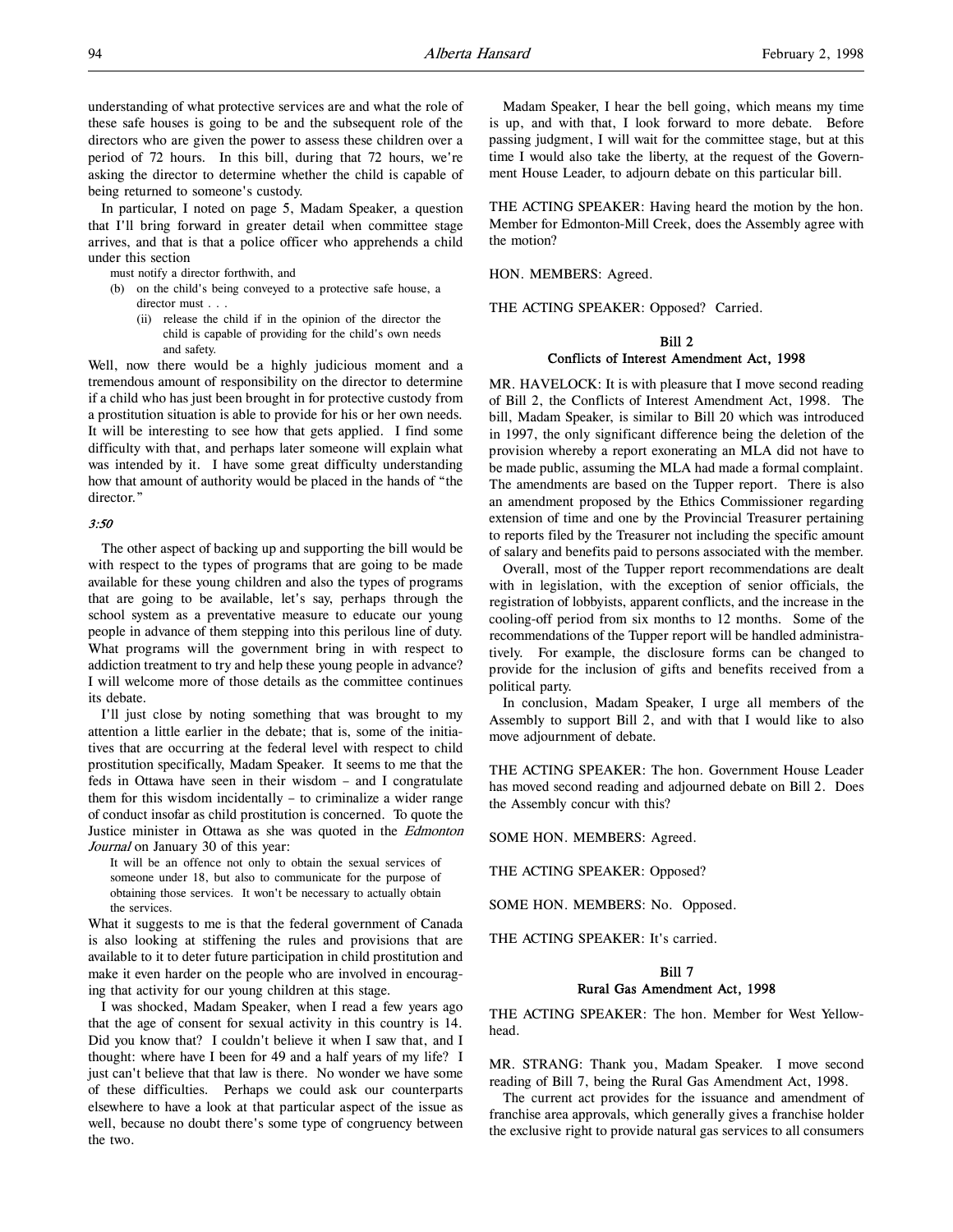within the franchise area. Further, the current act establishes the framework for Gas Alberta to provide gas brokerage services to rural gas co-operatives and municipal gas utilities. The current act also establishes the mechanics for the setting and enforcement of standards related to the design, construction, operation, and maintenance of rural gas utilities and the low-pressure distribution pipelines within rural areas.

Bill 7 proposes the following changes: to transfer Gas Alberta functions to the private sector; to transfer regulatory authorities for urban low-pressure distribution systems from Alberta Labour to Alberta Transportation and Utilities; also, to rename the Rural Gas Act as the Gas Distribution Act; as well, to take care of some minor housekeeping amendments.

The first change involves Gas Alberta. On October 7, 1997, cabinet granted approval for the Minister of Transportation and Utilities to finalize and execute agreement with an elected Gas Alberta board to privatize Gas Alberta brokerage operations effective July 1, 1998. To effect the privatization, relative sections of the act will be sunset under the transfer of Gas Alberta brokerage functions to the private sector. Other provisions include the mandatory requirement for rural gas co-operatives to purchase gas supplies from Gas Alberta and for owners of gas to sell gas to Gas Alberta until sunset after two years. This two-year period will provide the new, privatized Gas Alberta the opportunity to get established and demonstrate its viability to its clients, the rural gas distributors.

The second change involves low-pressure distribution systems. In January 1997 the Minister of Labour appointed staff from Alberta Transportation and Utilities to administer low-pressure natural gas distribution lines within urban municipalities. As Alberta Transportation and Utilities is already responsible for the administration of low-pressure natural gas pipelines in rural areas, the consolidation of this function within one department has resulted in greater efficiencies. The one-window approach is also supported by the industry. The Gas Distribution Act will provide formal legal authority for this administration consolidation.

The third change involves changing the name to the Gas Distribution Act. The name change of the Rural Gas Act to the Gas Distribution Act recognizes the increased scope of the act. Additional minor amendments are also being proposed which will correct previous oversights and increase administration efficiencies.

Madam Speaker, that concludes the majority areas of change that Bill 7, the Rural Gas Amendment Act, 1998, will address. At this time I move to adjourn debate.

THE ACTING SPEAKER: Having heard the motion by the hon. Member for West Yellowhead, does the Assembly agree with the motion?

HON. MEMBERS: Agreed.

THE ACTING SPEAKER: Opposed? Carried. 4:00

# head: Consideration of His Honour head: the Lieutenant Governor's Speech

Mr. Coutts moved:

That an humble address be presented to His Honour the Honourable the Lieutenant Governor as follows.

To His Honour the Honourable H.A. "Bud" Olson, Lieutenant Governor of the province of Alberta:

We, Her Majesty's most dutiful and loyal subjects, the Legislative Assembly, now assembled, beg leave to thank you, Your Honour, for the gracious speech Your Honour has been pleased to address to us at the opening of the present session.

[Debate adjourned January 29]

THE ACTING SPEAKER: The hon. Member for Edmonton-Castle Downs.

MRS. PAUL: Thank you, Madam Speaker. As the member representing Edmonton-Castle Downs, I am very pleased to rise today to respond to the Speech from the Throne. After hearing and then reading the throne speech, I am left with believing that there has only been one theme that's been projected throughout the speech, and that is: money first, people second. With that basic theme in mind, as the critic for career development and employment as well as economic development and tourism I will address each area with respect to the content found in the speech.

Having said that, it is very difficult for me to address Alberta's fourth largest industry in this province, which is tourism, because tourism has not been mentioned at all throughout the throne speech. I find this omission to be very alarming, as Alberta has become world renowned as a destination of choice. It generates a revenue for this province of \$3.5 billion, and it has a projection to generate \$4.4 billion by the year 2000. Where is this government's leadership for all the tourism operators in this province? We need to keep this industry viable, and the government must be committed to being an energetic and responsible partner in its efforts to promote Alberta throughout the world.

This metaphorical throne speech said that "children will come first in the house we call Alberta." However, the first initiative mentioned was the new debt retirement plan, which was quite skillfully placed under the subheading Developing People. The Alberta advantage is more than a set of economic indicators. It is also a set of human development and quality of life issues, which have again been put on the back burner by this government's preoccupation with the bottom line, the debt.

At the Alberta Growth Summit, Albertans told their government to respond to the pressures of growth and to develop the heart of the Alberta advantage, our people: your constituents, my constituents. Albertans have said they need a vision and a road map in order to sustain growth and to be competitive as we enter the new millennium. What I heard in the speech is a complete admission that the road traveled over the past five years has led to a dead end. I contend the time has come to find a new and productive route.

Poor economic indicators can be noted by looking at the issue of personal income, which, according to Alberta Economic Accounts 1996, has not kept pace with inflation. Personal disposable income per person increased by 4 percent between 1992 and 1996, while the level of inflation increased by 7.4 percent over the same period of time. The Alberta government Measuring Up report of 1997 stated that the average income for two-parent families with children declined by 7.9 percent between 1990 and 1995. The average family income for single-parent females declined by 6.7 percent during the same time period.

Alberta is one of only two provinces that imposes a health care tax on its people. We Albertans have experienced a 27.2 percent increase in user fees and premiums over the past four years.

Madam Speaker, these are just a few of the strong economic indicators which speak volumes that all is not well in Alberta. We must all recognize that an environment for sustained growth and the promotion of the Alberta advantage should mean the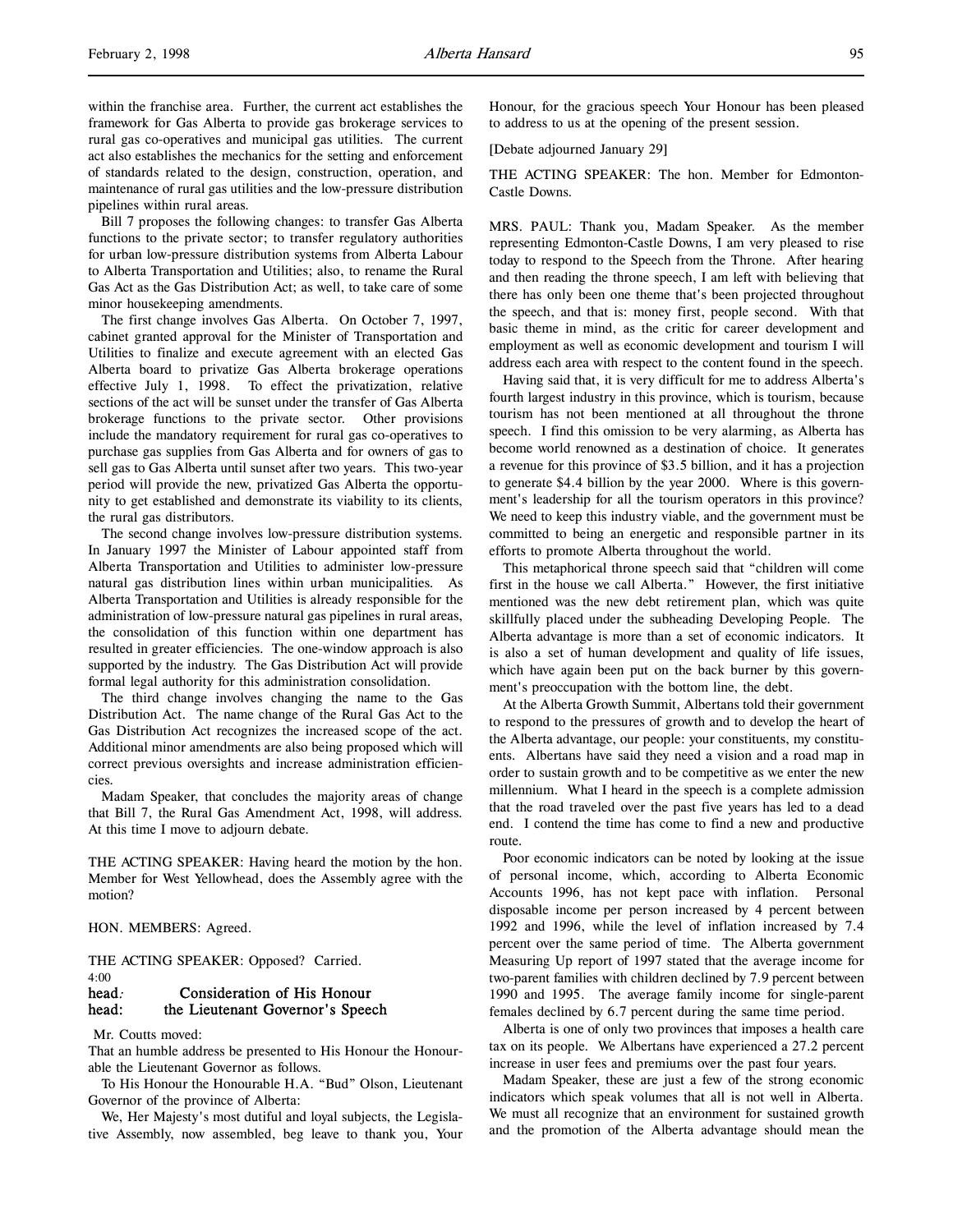development of policies that balance economics and human growth. Present employment criteria strategies are concentrated in the low-paying sectors that demand and need a flexible workforce. The majority of these positions are held by women, and there is very little employment creation in the new knowledged economy sectors. Alberta's economic growth remains based in resource production and export, where women are virtually excluded, and in low-paying services, where women are overrepresented. Until this government encourages businesses to adapt to the reality of women's lives by including on-site day cares, flexible work schedules, benefits for part-time workers, and pension plans that are portable and not income driven, Alberta will never gain access to all that women have to contribute to the commercial world.

I have heard Alberta's women voice their concern about the quality of day care in this province. A large number of women have encountered day care centres which lack safety standards, are rarely if ever inspected, and in which children are propped in front of a television for hours or forced to nap all day. We need to see day care assistance, which would allow women to have children without sacrificing careers and help them to balance the heavy demands of home and work. We need to see increased government regulation of day care staff training, workers' salaries, and staff-to-child ratios. This government should provide incentives to encourage businesses to explore innovative and expanded workplace arrangements that support women in their family responsibilities, possibly through the tax structure.

There is a need to have all government employment training programs assessed regularly so as to identify the individual circumstances and needs of women, and there is a need for continuing intervention and evaluation of their success rates in these programs. As well, these government training programs must take into account the specific situation of women who are abused and their material and nonmaterial needs over the duration of the program. We must work toward developing proactive proposals for changes to legislation and/or regulations to increase the inclusion of women's perspectives and roles in all aspects of government and Alberta society.

This government must be sensitive to the need to change its recruitment and appointment processes to substantially increase women's representation on the economic development authorities and all relevant boards, committees, deliveries of employment and training services, and in government policy units. Without the active participation of women and the incorporation of women's perspectives at all levels of decision-making, the goals of equality, development, and peace cannot be achieved.

Madam Speaker, what I have tried to highlight in my presentation are some of the present weaknesses in the areas of economic development, tourism, and career development. With this in mind, I believe that appropriate strategies must be developed so all Albertans have the opportunity to benefit from our economic prosperity, have the skills and the training to meet the demands of the new technology required to fulfill the labour demands, and have a wage that supports our families and allows us to live and to plan for the future.

Thank you.

THE ACTING SPEAKER: The hon. Member for West Yellowhead.

#### 4:10

MR. STRANG: Thank you, Madam Speaker. It is with distinct pleasure that I rise today to respond to the Speech from the

Throne. Along with other members of the Legislature, I wish to pay tribute to the Lieutenant Governor for his reading of the speech.

Madam Speaker, as the government Member for West Yellowhead it is my responsibility to see that the concerns of my constituents are heard and addressed in this Legislature. During the Alberta Growth Summit last year my constituents made it clear that they wanted this government to invest in people's development. People development includes things like education for both children and adults, health services, and other ways of increasing the Alberta advantage. To be sure, Madam Speaker, the Alberta advantage is now greater than ever, with 13 percent more funding for kindergarten to grade 12 education, 7 and a half percent more for Advanced Education and Career Development, and increased funding for Albertans through the departments of Health and Family and Social Services. It is obvious that this government is listening and responding to the needs of Albertans.

As we all know, rapid economic growth puts pressure on some government services and programs. Madam Speaker, I know that the recent funding increase will benefit the children of West Yellowhead by developing their skills and enhancing their education opportunities. Adults in West Yellowhead will benefit from the increased opportunities in advanced education and career training. All of my constituents will be even more secure with the new investments in Health and Family and Social Services.

Investment in people development does not only help Alberta's youth but Alberta's seniors too. An example of these benefits in West Yellowhead is the new Pine Valley senior citizens lodge which will open this month in Hinton, on February 13. The lodge was founded by seven municipalities and local donations and is administered by the Evergreen foundation. It is the second of its kind in West Yellowhead, and there are about 150 lodges across Alberta. The Pine Valley lodge will offer a variety of services and opportunities for our senior citizens, especially those in and around Hinton but also in the seven other participating municipalities.

However, there is an issue which deeply concerns the constituents of West Yellowhead. This is an increase in the education tax, which is based on the uniform provincial tax rate. I'm deeply concerned, Madam Speaker, that such issues as a tax increase at this time, when we are seriously talking of a possible tax review in Alberta, is certainly not the spirit of the Alberta advantage. These taxes may have a drastic effect on property market values and may force some individuals and families to leave their homes, since a lot of my constituents are seniors and have only grandchildren in the school system, especially in Jasper national park. Also, there are residents of Jasper in my constituency of West Yellowhead who risk being hit with exorbitant utility and property tax increases because of lease land rent which is controlled by Ottawa. Market value assessments should be reviewed in this controlled state.

Despite this, Alberta continues to have the lowest overall tax in Canada. This is the root of the Alberta advantage. Alberta enjoys some of the finest, most competitive government programs and services in the country, with the lowest tax.

In closing, Madam Speaker, I would like to say that the Speech from the Throne illustrates this government's solid record, this government's leadership, and this government's commitment to the future of West Yellowhead and indeed to all of Alberta.

Thank you.

THE ACTING SPEAKER: The hon. Member for Edmonton-Gold Bar.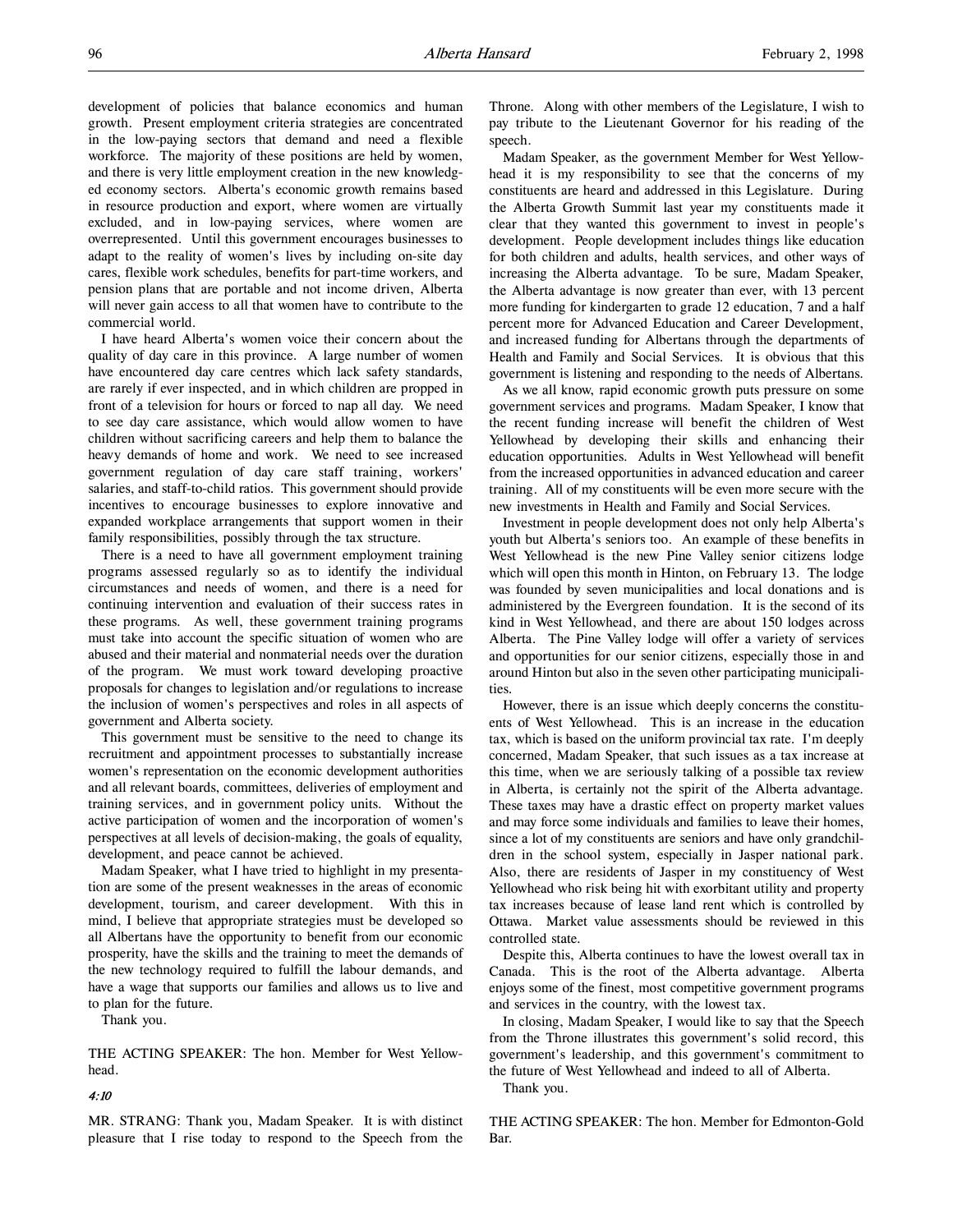MR. MacDONALD: Thank you, Madam Speaker. I was pleasantly surprised after listening to the throne speech to hear of this government's obligation to leave our children and our grandchildren a province that is even better than the one which was left to us.

Young people are the top priority. I hope this is not just a slogan. There is nothing in the throne speech to reduce the gap between general unemployment and youth unemployment. Youth unemployment, those between the ages of 15 and 24 years, is double the provincial average. Unemployment in Alberta has fallen to less than 6 percent, with some regions of the province enjoying rates as low as 3 percent. However, I caution this Assembly. I caution this Assembly about the importance of oil prices to job creation. When Saudi Arabia, the world's largest oil exporter, boosts production by 10 percent, the Alberta advantage can quickly become the Alberta disadvantage because we are so reliant on one industry, and one industry alone, for the majority of our job creation. As we speak, Lloydminster, the heavy oil capital of Alberta, is experiencing employee layoffs and economic uncertainty.

Job creation must be an important feature of any economy. Economic diversity is a goal we must achieve as we approach a new age. Food processing and, in particular, hog slaughtering and processing should exist in northern Alberta to prevent total dependence on just one industry, petroleum. That this government stood idle and allowed 2,200 hog processing jobs to leave this city displays a lack of commitment towards our long-term financial future.

The job creation figures that I mentioned earlier can be deceiving, because there is a gradual drift in our economy towards partial, temporary, and contract employment. In 1983, 59 percent of working-age adults were employed full time. Today, that figure has dropped to 54 percent. This employment pattern creates a climate of uncertainty and fear in the workplace. This uncertainty and fear grow even more when government members publicly advocate eliminating the minimum wage and reducing employment standards.

This government makes no reference to employment standards in this speech. In the complaint-driven system of employment standards now in place, workers are always at a disadvantage because they have to risk their job to try to enforce their right to minimum wages, overtime pay, and statutory holidays recognized. These standards should be a priority, a priority of a government which wants to develop the skills of its citizens to build a better province.

These renovations which government members are so proud of and they now say are complete – we are led to understand that the renovation is over, the foundation is built, the house is sound. The residents of this renovated house, however, have less to spend on payday. Personal income after taxes has not kept pace with inflation. Personal disposable income per person has increased by 4 percent between 1992 and 1996, while the level of inflation has increased by 7.4 percent over the same period. The average family income for two-parent families with children declined by 8 percent between 1990 and 1995. The average family income for single-parent families declined by 7 percent.

#### 4:20

There is no mention in this throne speech of the mistakes that this government has made with its reckless path towards privatization. We all know about the problems in the Department of Labour. Privatization and deregulation are not working. The creation of the DAOs, or delegated administrative organizations,

as they are called by the ministers who oversee them, should be called dangerous arm's-length organizations.

The annual report of the Auditor General of Alberta in 1996-97 made two recommendations about these DAOs. They are worth repeating, Madam Speaker, to this House. Recommendation 22:

It is recommended that the Department of Labour establish policies and procedures to more effectively monitor the performance of delegated entities based on an assessment of risks.

The Auditor General goes on to say:

The Department needs an effective monitoring system that can obtain performance information from delegated entities, identify signs of inadequate performance, encourage appropriate performance, and achieve the timely correction of identified problems. The extent of monitoring required should be determined by the risk of inadequate performance and the related public safety consequences.

To date, the Department has performed only limited monitoring of the safety services provided by delegated entities. Monitoring that has been carried out has lacked consistency and a clearly prescribed purpose and strategy. The Department has relied almost exclusively on compliance audits to identify inadequate performance by delegated entities. Many delegated entities, however, have not been audited, and for those entities that have been audited, intervals between audits have varied from one to three years. Further, there is no policy in place governing how, or within what timelines, there should be an audit follow-up to determine whether observed instances of inadequate performance have been corrected.

Recommendation 23 from the Auditor General's report on the dangerous arm's length organizations:

It is recommended that the Department of Labour, in conjunction with the Alberta Boilers Safety Association, take timely action to reduce the backlog of in-service inspections of pressure equipment.

The Auditor General goes on to say:

In 1995, the Department delegated safety services administration to the Alberta Boilers Safety Association (ABSA) in an effort to meet the demand for inspections on new pressure equipment and to reduce the backlog of overdue in-service inspections. To date, the Department has not achieved its objectives to reduce the backlog. In fact the backlog has grown. The overdue inspections may indicate a higher risk of boilers and pressure vessels performing below accepted safety standards.

Madam Speaker, there was a question in the Chamber this afternoon regarding sulphur emissions. This is a matter of public safety, and I hope the Department of Labour listens to the Auditor General and looks after these two recommendations, recommendations 22 and 23.

Madam Speaker, there is perception among Albertans that inside managers and directors cozy with the government are growing wealthy on privatization. Martha and Henry from Rimbey are forced to pay more for fishing licences, camping fees, driver's licences, and other premiums. They are very angry with these high fees. These privatized DAOs can exploit consumers and neglect public safety of all Albertans. There is no public accountability for these DAOs, particularly during times when this Assembly is not in session. The creation of these monopolies serves the interests of their owners, not ordinary Albertans like Martha and Henry from Rimbey.

Everyone is aware of this government's arrogance in canceling last fall's sitting of the Legislative Assembly. This choice to govern in secrecy is a sign of a government unsure of itself and uncomfortable with its own ideology. Between the middle of June, when the Legislative Assembly recessed, and the end of October, when another session should have been proclaimed, 256 orders in council were approved behind closed doors – 256 orders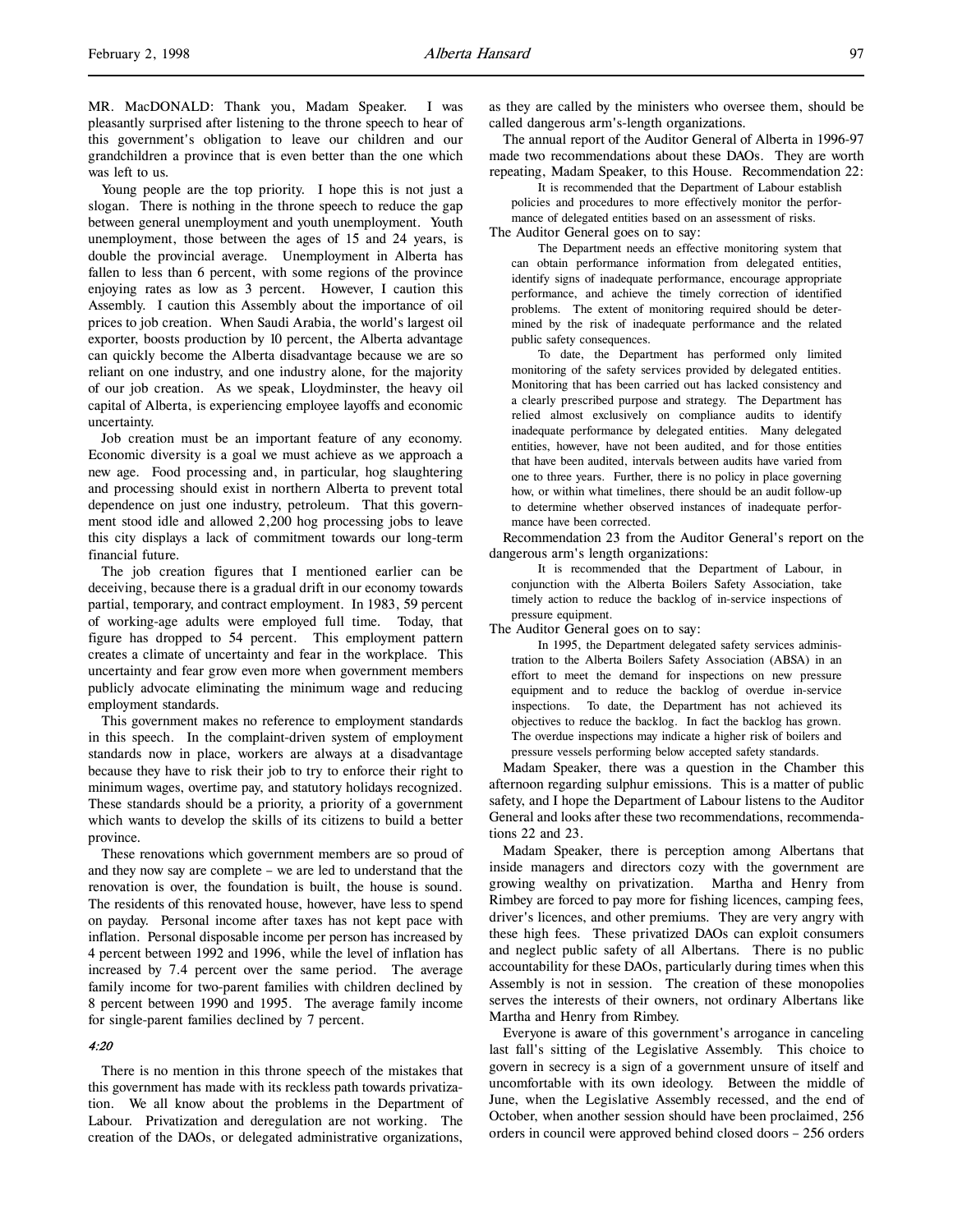in council, Madam Speaker. This democracy by decree is wrong. Our democratic system allows and promotes representation from all people. I believe I should remind certain members of this House: 48 percent of the voters disagreed with your ideas and your logic. These voters oppose a two-tiered province, one for the privileged and one for the rest of us. Healthy legislative debate will protect this province against a permanent secretive oligarchy.

This Speech from the Throne lists many government departments, all of which are managed by some kind of performance measure or another. Allow me, Madam Speaker, to talk about another kind of performance measure in this province.

The annual number of food hampers delivered by the Inter-faith Food Bank in Calgary in 1988, the Olympics year, was 14,880. The annual number of food hampers delivered by the same organization in 1995: 37,500. Percentage increase in food hamper deliveries from 1993 to 1995, when this government's cuts were at their worst and their most reckless: 26 percent. That's quite a performance measure for the city of Calgary.

Jumps in public school and postsecondary student enrollment between 1994-95 and '96-97: there was an increase of 14,000 students, Madam Speaker. However, there was a drop in the number of full-time teachers in those same institutions over the same period. The drop in number of full-time teachers was 720.

The number of video lottery terminals spinning in Alberta: 5,900. The amount spent on gambling per capita in Alberta: \$1,340. Fifty-nine percent of Alberta's gambling revenues are from VLTs.

These are performance measures also, and they are performance measures that I don't think we talk about often enough, Madam Speaker. These are performance measures that are embarrassing to the government, and they're performance measures that the government does not want to hear.

The number of contacts to women's shelters – we'll talk for a minute about women's shelters in this province – has increased by 91 percent between the years 1992 and 1997. That should tell you that there's something wrong.

Child apprehensions have increased by 30 percent – 30 percent – between 1992-93 and 1996-97. That's a performance measure that we should not be too proud of.

The recent review announced by the Department of Labour of employment standards and regulations, Madam Speaker, should be a concern to all Albertans. Acknowledgment of this concern was absent in this speech. Since 78 percent of Alberta's workforce earn their living without collective agreements, the Employment Standards Code is the only workplace protection that most Albertans have. Amazingly, this group had no representation at last fall's Growth Summit. It is not acceptable for this government to ignore them. They need strong employment regulations that will be enforced. I believe this government does not want to hear from Albertans who do not want these regulations relaxed. In fact, I encourage the hon. Member for Calgary-Varsity and his department to strengthen these regulations so that employees will be confident about their workplace rights. Last year over 5,500 complaints of labour violations were made by Albertans. Too many Albertans, especially those just joining the workforce – and this is very important, Madam Speaker – face the frustration of weak and poorly enforced employment standards. In many cases this unpleasant start in the workplace fosters mistrust and poor labour relations between employees and their employers throughout their entire working lives.

### 4:30

I saw in the Speech from the Throne a mention of a segment of the population in Alberta that hopefully we all want to stand up and speak out for, and that's the seniors. Alberta has a relatively low percentage of seniors in its population in comparison to other Canadian provinces and in comparison to many of the developed countries of the world. The aging of the population trend in Alberta will unfold slowly over the next three or four decades. Alberta's projected percentage of seniors for the year 2016 is in the 13 to 15 percent range, and this is a level that's already exceeded without crisis in a number of European countries, the state of Florida, the city of Victoria. This expected percentage of seniors is already equaled in the western provinces of Saskatchewan, Manitoba, and British Columbia. Additionally, the percentage of seniors or persons 85 years of age and older in Alberta – and these are seniors who are likely to require public assistance – is projected to increase from 1 percent to around 1.8 percent by the year 2016. While this is short of doubling, it is nevertheless only a small increase from one person per 100 to less than two persons per 100.

So why all the fuss over the aging of the population in Alberta? We seem to have two ideas about seniors, and that's that they're too rich and they're too sick. Various government documents, pronouncements, and policy changes suggest that Alberta faces a serious population aging problem, and that should not and cannot be ignored. There's no doubt that public opinion has been greatly influenced by this rhetoric, and Albertans, particularly those in my age group, believe there is or will be a population aging crisis in this province. The population aging crisis has been socially constructed largely outside of Alberta. Alberta's population is relatively youthful and is aging relatively slowly. The use of the crisis definition in Alberta has more to do with fiscal difficulties than with population aging. It is true that seniors are major beneficiaries of government programs, and while it is true that the population aging may make a bad situation worse, nevertheless in Alberta it cannot be argued that population aging caused the economic difficulties of the 1980s and early 1990s or will necessarily cause economic problems in the future. It is nevertheless a convenient explanation, given that the government may desire to cut back spending on seniors.

#### [The Deputy Speaker in the chair]

Let us consider the rising costs of health care. In Alberta, as elsewhere, seniors are disproportionate users of the health care system, and the rise in the proportion of seniors is therefore cited as the cause of increased health care. Indeed, the rhetoric often implies that the population aging is the major cause of rising health care costs. However, once again this rhetoric scapegoats seniors and creates a smoke screen that hides other and more important causes of rising health care costs. The truth is that per capita health care utilization has been increasing for both seniors and nonseniors alike, and in recent years per capita usage has often increased more for nonseniors than seniors. It is easier and more politically expedient to blame seniors than to look elsewhere for the sources of rising health care costs.

We are now four years into the reform of the health services here in Alberta. [Mr. MacDonald's speaking time expired]

THE DEPUTY SPEAKER: The hon. Member for Calgary-Egmont.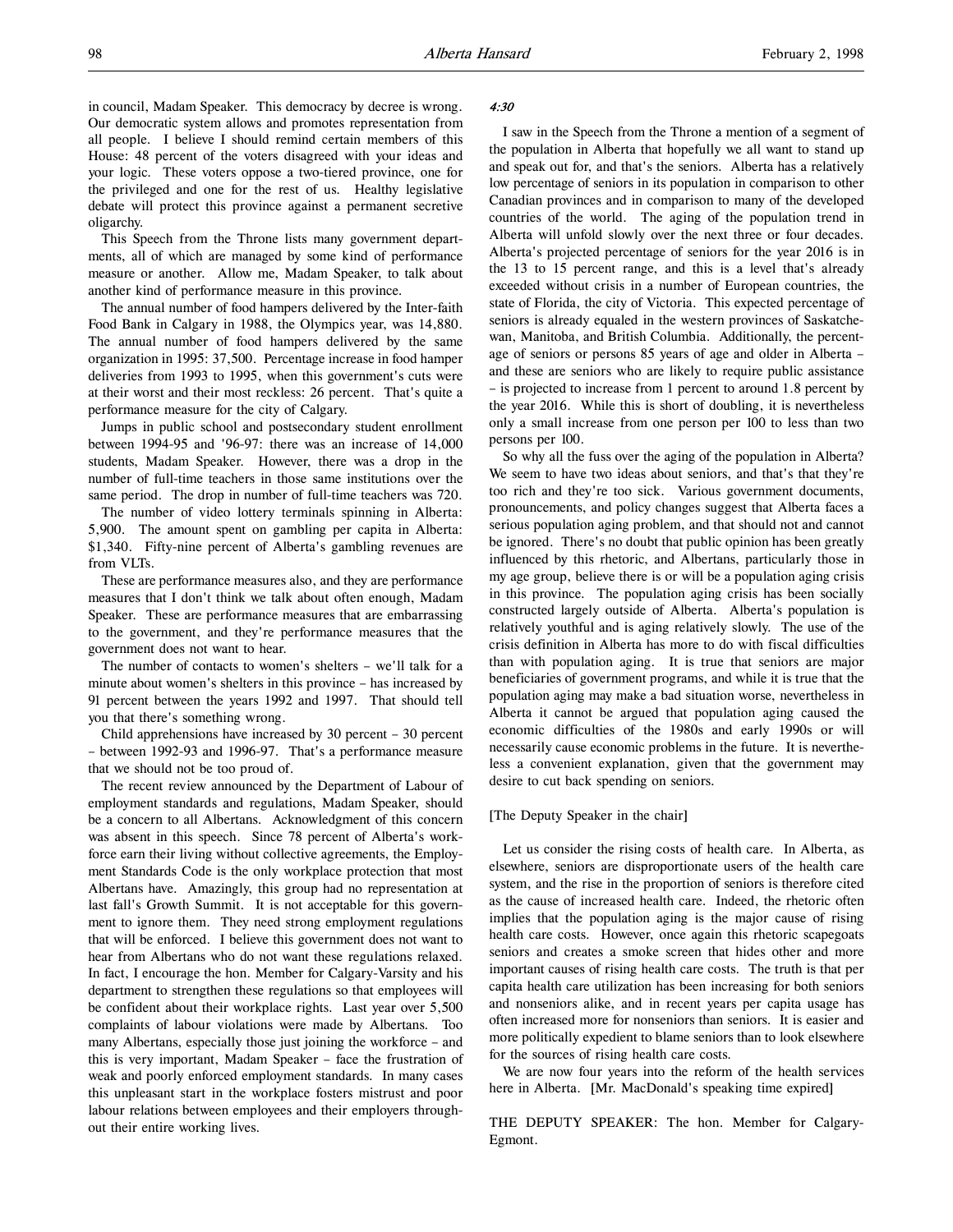MR. HERARD: Thank you, Mr. Speaker. It's indeed an honour to stand and speak in favour of the Speech from the Throne in this the Second Session of the 24th Alberta Legislature.

Before I get into the very positive actions that I think this speech speaks of, I can't help but make a few comments about what I'm hearing from the other side. I refer to some comments made by the hon. Member for Edmonton-Castle Downs, who was very critical of the fact that the very first thing that we deal with in the throne speech is the state of Alberta's debt and the fact that we still continue even today to spend a billion dollars a year on interest payments. I don't really understand why it is that they still don't get it that when you have a \$14 billion debt and you spend over a billion dollars in interest, debt reduction still has to be a major priority. You can't just spend and throw money at the situation.

What concerned me even more, Mr. Speaker, is that if I understood the hon. member correctly, I believe she said that she is the critic for Career Development. I'm not sure if that's right or not, but if she is, then she proceeded to use the rest of her speech to talk about women's issues. I don't think that bodes too well for the other half of the Alberta population, who happen to be male. [interjections]

# Speaker's Ruling Decorum

THE DEPUTY SPEAKER: Order. Sorry; we seem to have some people who want to enter debate. The hon. minister of science, research, and information technology has already spoken on the issue, and perhaps some of the others have as well. If not, then you'll have your turn. Right now the speaker is the hon. Member for Calgary-Egmont. I'd like to hear him and only him.

#### Debate Continued

MR. HERARD: Thank you, Mr. Speaker. At the Alberta Growth Summit, Albertans told their government to respond to the pressures of growth and to develop the heart of the Alberta advantage, which is our people, while remaining fiscally responsible. One of the things that came out of the Growth Summit which I thought was so important was that the private sector committed to being an energetic and responsible partner with government in efforts like work experience, apprenticeships, mentorships, internships, and the like. I think that's so important today. If we want to talk about developing our people first, people development, we have to recognize that today we have 60 to 65 percent of our high school graduates – those are the ones that graduate – that still default into the workplace and may work at many different kinds of jobs until they recognize that perhaps they need further training, and we find them back in our postsecondary system at age 27 as a first-year apprentice. Now, that isn't unique to Alberta. We're finding that throughout North America.

So I think one of the answers is to take the business community up on their offer to be an energetic partner in developing work experience, mentorships, apprenticeships, and so on. I know that the Minister of Education, the minister of advanced ed, and, yes, the Minister of Economic Development are currently looking at many types of programs that will take on the business community with respect to their offer, because we need to partner in order to solve these problems.

Another very exciting, I thought, challenge was talked about in the throne speech. It says:

Albertans want an education system that instills in our children the values that made our province strong: the values of selfreliance, self-discipline, respect for others, honesty, and industriousness.

I applaud that move. I really believe that, in this society, values and attitudes need to be put back into our education system.

## 4:40

It's interesting to note, Mr. Speaker, that many of our first-time employees, many of our children who go to their first job in this province don't survive that first job. It's not because they can't read, and it's not because they can't write. It's because they don't seem to have a work ethic, many of them. When you talk about work ethic, you have to talk about values and attitudes. So I applaud what was put into the throne speech with respect to values and attitudes, and I believe that there are initiatives under way and soon to be under way to achieve some of that. Again, the business community can partner by telling all of us and all of our students what's important to them as employers, what values and attitudes are important to them. Is it important, for example, to show up on time? Is it important to be able to deal with one's coworkers in a fair way? Is it important to be able to take criticism? Is it important to be able to work in groups? All of these issues speak to values.

The throne speech goes on to talk about some of the initiatives that will be taken with respect to the other end of the spectrum, which is, you know, the beginning student. There I applaud the increased funding for kindergarten to grade 12, about a 13 percent increase, or \$380 million, over the next three years, which is quite a large increase with respect to education.

I think the throne speech speaks well to the kinds of problems that exist in today's society. You know, the reading problems that we find in the lower grades are talked about in this throne speech, so something is being done to try to remedy that. English as a Second Language for Canadian-born citizens has been a problem. The throne speech speaks to those issues as well.

So to listen to people from the other side, where they see absolutely nothing positive in this throne speech, is just beyond belief.

The throne speech speaks as well to continuing the commitment to help students learn through the use of technology, and for the first time ever, the standard of knowledge and technical skills that students will be able to get in our system is finally now in place. We now have documents that show grades 3, 6, 9, and 12 the kinds of technical skills, technology skills, skills for the 21st century that they will now possess by the time they graduate, so I applaud that move as well.

With respect to Advanced Education and Career Development, the increase called for there is about 7 and a half percent, or \$95 million, between now and 2001. One of the big problems that we're going to face very, very soon in terms of advanced education is that we'll need more places, and that's precisely what the throne speech talks about. We have a higher number of high school graduates entering the postsecondary institutions. It will expand the apprenticeship programs as well, and I think that's so important at a time when our economy is employing an awful lot of people, but they're not necessarily Albertans because we can't find enough of the skills that are required in this province. We have to find them all over the rest of North America. So I say: let's train our young people first; let's employ Albertans first. That's what the throne speech talks about.

The other area that is, I think, a tremendous move is to create a \$30 million tuition bursary for students with the greatest financial need. I applaud and I agree with the move that essentially makes this a joint effort of the institutions and the government. Again, partnerships to solve problems.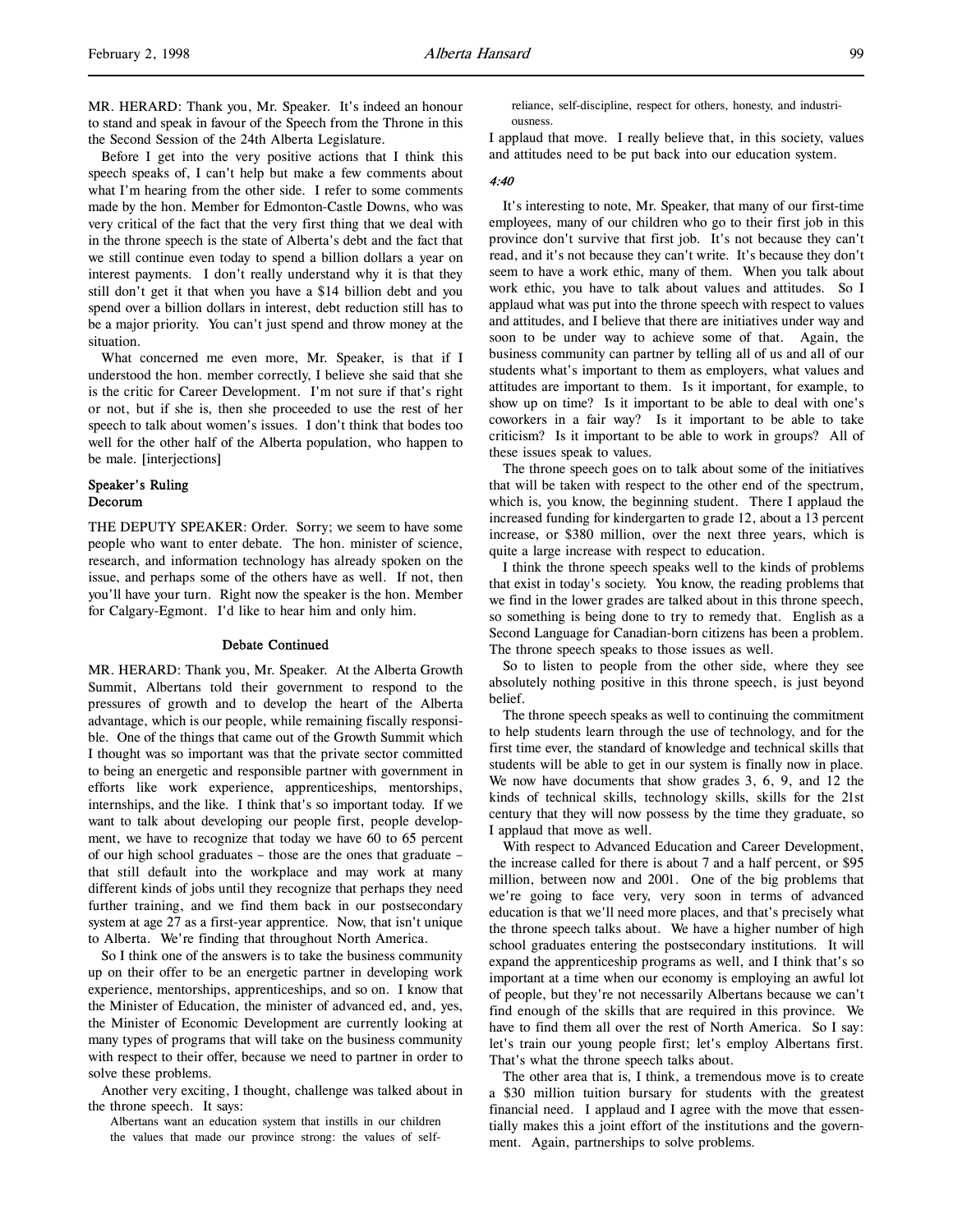In the area of career counseling and career information, we've seen over the last couple of years some innovations with regards to the information that is available for students. One of these systems is talked about in the throne speech. It says:

Our government will communicate these requirements through efforts like the Alberta learning information system, which gives young people details on opportunities for learning and careers.

I believe that that's extremely important as well, but that particular system deals primarily with what is available in our institutions with respect to known careers. I think there's also a need to look at having more career information available to our young people, particularly in a multimedia techno-lust sort of way to attract our young kids, not necessarily at the high school level but, more importantly I think, in grades 7, 8, and 9; you know, areas where if you can excite a child and give him a goal, then that child will certainly do much better than the child who does not have a goal. So I hope that these kinds of initiatives will in fact be worked on in this particular session.

Another area, of course, which is of concern to Advanced Education is rising tuition fees, so I applaud the speech when it talks about discussions with regards to capping tuition fees at 30 percent.

Mr. Speaker, there are many, many other initiatives with respect to people in this document. Just by looking at the speech, I see, for example, that in Social Services, their funding will go up by more than 5 percent, or about \$70 million. This primarily is looking at the growing caseload in child welfare. A lot of the initiatives that have been undertaken over the last four or five years have essentially changed the social services sort of area into an area of in fact employment and employment training. So a lot more of the people who formerly were on social services are now gainfully employed and proud contributors to the Alberta advantage.

Mr. Speaker, I could go on, but I believe that this agenda, this Speech from the Throne, certainly speaks to the priorities of this government, which are people and people development.

Thank you very much.

THE DEPUTY SPEAKER: The hon. Member for Calgary-Buffalo.

MR. DICKSON: Thank you very much, Mr. Speaker. There are indeed some very positive elements in the throne speech, and what I want to do, simply to disabuse members that the opposition is blinded to positive elements in the government initiative, is to highlight some of the things that I'm particularly encouraged by.

I want to start by saluting the government's recognition that the English as a Second Language requirement we had before, that you were ineligible for English as a Second Language instruction if you were native-born, regardless of your facility in English, regardless of your family's facility in English – I always found that such a preposterous situation. I've heard estimates of maybe as many as 3,000 Alberta children who would benefit from and required ESL instruction but had been previously ineligible to get instruction. I understand that in fact my number was too modest. It never made any sense to me, and so I was delighted when I heard the government announcement that they're going to change that rule. While they're at it, I'd encourage the Minister of Education to go the next step, which is to deal with the other problem with ESL instruction, which is that older children require more than three years of instruction. We ought to have more flexibility in the program so that in appropriate cases instead of simply three years of ESL instruction, older children would be

able to access four, maybe five years if that's what it takes to be able to achieve a level of academic proficiency.

#### 4:50

Something else that I found very positive: the recognition and the additional support for children with mild to moderate learning disabilities. I think that we in this province have been more focused on children with severe learning disabilities, and I think that in the past far too little attention was paid to children in the mild to moderate disabled category. So I'm very encouraged to see that provision in the throne speech as well.

While I see the Minister of Health here, I want to acknowledge that I think it was a very positive move for the government to recognize that Bill 30, the Health Information Protection Act, was badly flawed. Whether the minister will go that far, I think it was an extremely positive move that the government recognized that that bill had to be subject to much further discussion before the government made an attempt to actually have the thing debated and passed. So I think that was a very positive move on the part of the government as well.

I suppose at some point I daydream about the day when members in the opposition are going to be hard-pressed to find issues to raise in the throne speech and find that the throne speech has just hit so perfectly the issues that are top of mind for most Albertans that the opposition are left with two or three points to raise in a forum like this in debating the throne speech. We're some distance from that daydream being realized, Mr. Speaker, because I find when I go through the throne speech, notwithstanding some of the very positive elements that are included there, there are also a lot of other things that simply aren't reflective of what I hear from my constituents, that aren't reflective of what I hear, I read, I see, and that are important issues for so many Albertans. I'm always concerned, I suppose, when a government comes forward and outlines their agenda for a legislative program and I find so many things that either are not in harmony with what I believe Albertans are concerned about or, in some cases, what would be more distressing is when they're not mentioned at all.

Let me give you an example, Mr. Speaker. In Calgary right now there are probably only 350 to 500 vacant apartments in the entire city. In fact, some of those places are going to be high-end accommodation. So what you've got, certainly in my constituency in downtown Calgary, is a huge number of people who faced the maximum two rent increases in 1997, have now received a rent increase for the start of 1998, and I'm advised by the Calgary Apartment Association that we can expect rents overall to go up perhaps another 9 percent in 1998. What this means is that there are a lot of seniors living in my constituency and, I suspect, in many other constituencies as well who simply can no longer afford to live in the same building where they've been for 10, 12, 15 years. Many of these people are widows, senior women. Their entire network and life may be within a couple of floors of the same apartment building, maybe within the same block in a community. They now find they can't afford to continue living there anymore simply because of the combination of virtually no vacancy and escalating rents.

I understand landlords will say, "Well, that's fine; we're now getting to a point where we're finally realizing fair economic rents." But, you know, if you talk to a low-income individual in Brooks or Grande Prairie or Fort McMurray or downtown Calgary, one of those very hot economies in the province, you'll find that affordable, safe accommodation is a huge issue. One would have thought that a government that was listening and responding would have considered some kind of provision, some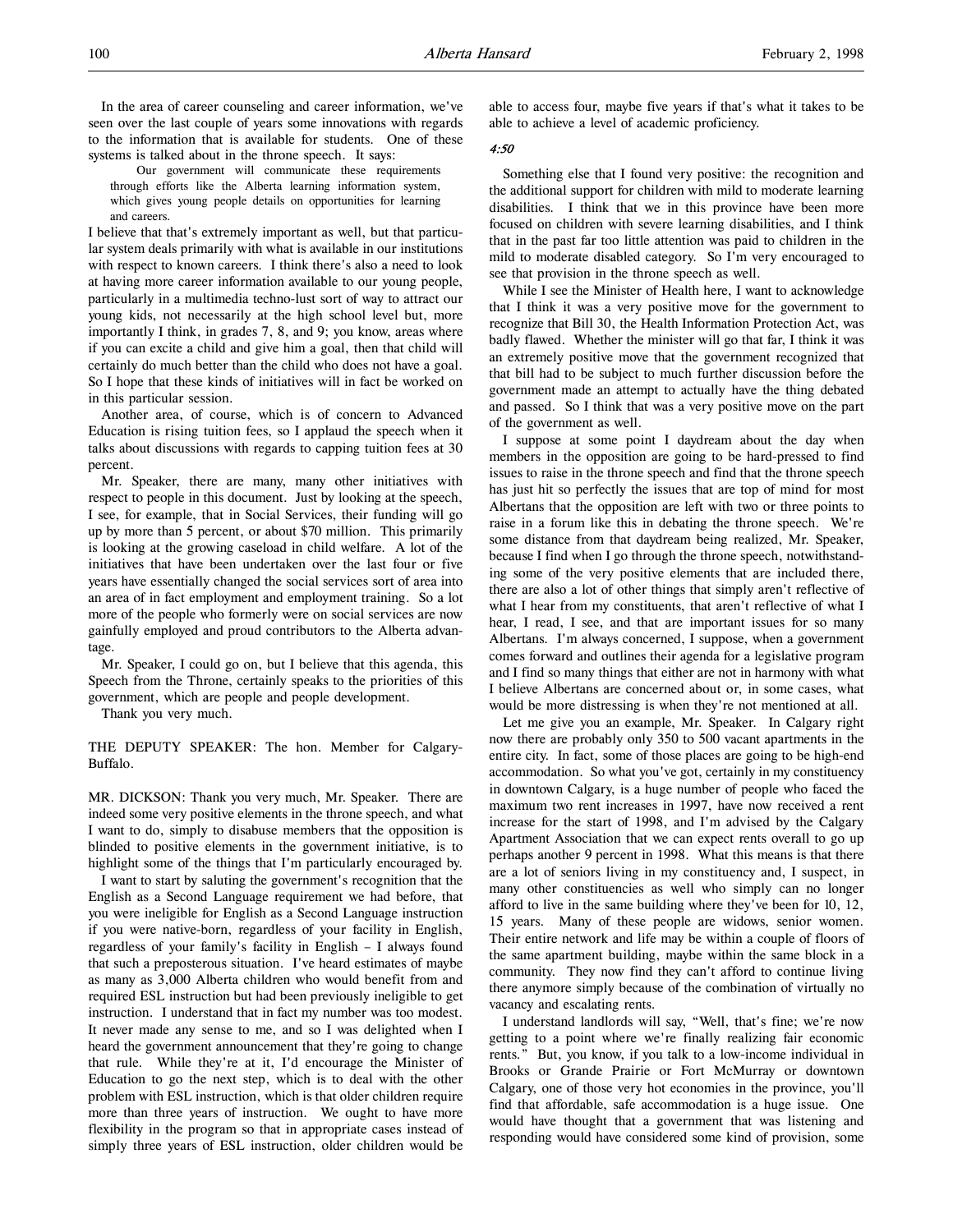sort of top-up, whether it was through the special assistance program run through Community Development for seniors or whether it was some kind of a program for people on AISH or people on supports for independence. In too many cases for people who are forced out of their existing accommodation, there's all kinds of dislocation that goes on with that.

Talking to senior women, widows in my constituency, the prospect of having to leave your apartment in downtown Calgary, where you have access to your doctor and services, and move to a place in Bowness or Forest Lawn or someplace that's fairly remote from your circle of friends and supports doesn't make real good sense. So I would have hoped there would have been some reflection of that very major issue in the throne speech, and it isn't there.

Mr. Speaker, the throne speech has a section entitled Listening to Albertans. There's reference made there to a review of the freedom of information act. When I read that, it makes me marvel yet again at this government's exceptional ability to be able to recycle an idea or an initiative or a promise so many times. There are some unsuspecting Albertans who may actually keep thinking these are new announcements. The very best example is that we have in the freedom of information act in section 91 a very specific statutory requirement that within three years after the freedom of information law comes into force, there has to be a review. Well, how do we go from that statutory requirement to the government patting itself on the back and boasting that they're going to respond to the concerns? "This year, an all-party committee of this Legislature will seek people's views on the Freedom of Information and Protection of Privacy Act." The obligation is already there. It's, I think, somewhat of a distortion to talk about that as listening to Albertans.

The reason I question the government's sincerity is that when I looked at the Premier's response on January 28 to a question in question period, when he was asked a question about MLA expenses and the freedom of information act, we had the Premier saying – and I quote, Mr. Speaker, from page 12 of *Hansard*. He was talking about this special committee that's going to look at the freedom of information act, and he said:

This is truly a matter for a committee of the Legislative Assembly to deal with. Here's a gorgeous opportunity for full participatory action to identify deficiencies in the legislation and correct those deficiencies, if necessary.

What I found so deliciously ironic about that is that the Premier seems to have completely forgotten that it was his government and this Assembly in 1994 that passed a law – Bill 18, the freedom of information act – that would indeed have required MLA expenses to be recorded and to have been accessed, and it was the government that then proceeded in 1995 to take that provision out. When the Premier is now questioned about it, he says: well, we may have to do some further consultation. So it seems to me that one can fairly ask whether the government is bona fide and genuine in terms of talking about consultation when it's clear that they haven't acted and responded to past instruction they got from all-party committees and all-party panels.

### 5:00

The health professions act is alluded to in that same section, Listening to Albertans, and it's curious to me, Mr. Speaker, that the government would cite that as evidence of their ability to listen to Albertans when in fact at least five of the major health professions have so many issues and problems with the new health professions act, which hasn't come into the Assembly yet but which has been circulated, that the government is now talking

about having to delay introduction of the bill. I understand now that the bill may not be introduced until at least March or maybe even April of this spring. So if that's the test we're to use in terms of measuring the government's responsiveness and their acuity when it comes to listening, then we find that the government is not listening and it's certainly not responsive.

Mr. Speaker, there are some other issues which I was particularly interested in. We've got reference to safe communities, and we've now got the government recycling what had been a Liberal promise in terms of more support to victims of family violence. Here it's interesting that the bill that's been circulated or distributed by the Member for Calgary-Currie and the Department of Justice to a whole range of groups has been found to be wanting in many serious elements. I think it's not simply enough to have a bill which purports to deal with domestic violence. The test is having a bill that's going to have an impact, making a law that's going to make women safer from men that don't know how to manage their anger, an act that's going to provide children with the kind of safety they don't have now, and the reality, Member for Calgary-Currie, through the Speaker, is that the latest iteration of your bill doesn't meet the test. So once we get past bill titles and we start looking at the substance of what the government puts forward as a legislative program, we find plenty of issues.

I can't resist making comment about the task force on provincial court judges. This is another great trick that the government has, Mr. Speaker. Not only are they remarkably adept at recycling promises, but they're also very good at creating a task force with one set of instructions, with one kind of a mandate and then massaging that, distorting it to give people a very different impression. The best example is a task force set up to deal with a big problem in this province, which is that we appoint Provincial Court judges not on the basis of excellence but on the basis of a much lower threshold. So what we've got is a task force that's going to review that process, which is fine on its face, but what we've got is the Minister of Justice, who attempts to pass that off as in fact a task force which is complicit in his campaign to demonstrate that the justice system isn't working for Albertans.

There's provision in reference to infrastructure in the throne speech, but you know the reality, Mr. Speaker, is that if the government were really interested and concerned about infrastructure, they might be responsive to the city of Calgary's request to take the very huge sum of money that comes from Calgarians and Calgary in terms of the provincial fuel tax and look at refunding at least half of that money to the city of Calgary to fund the major infrastructure requirements of that city. You know, Calgary is growing so quickly that it requires some extraordinary attention on the part of the Provincial Treasurer, some extraordinary attention on the part of the provincial government to address those needs. We see no acknowledgement of that in the throne speech, no recognition of that very major problem.

Mr. Speaker, there were some positive things in terms of education but some very disappointing elements too. We still have a Minister of Education who remains unconvinced, apparently, that classroom size is critically important in the quality of education of Alberta children. We still have an Education minister whose response to classroom overcrowding tends to be "Let's hire some teachers' aides," people with not a great deal of training. That's going to be this provincial government's answer to overcrowded classrooms instead of saying: let's have an adequate number of properly certified qualified teachers. That continues to be a problem in terms of the people that I hear from.

In terms of health care lots of concerns. Mr. Speaker, I had a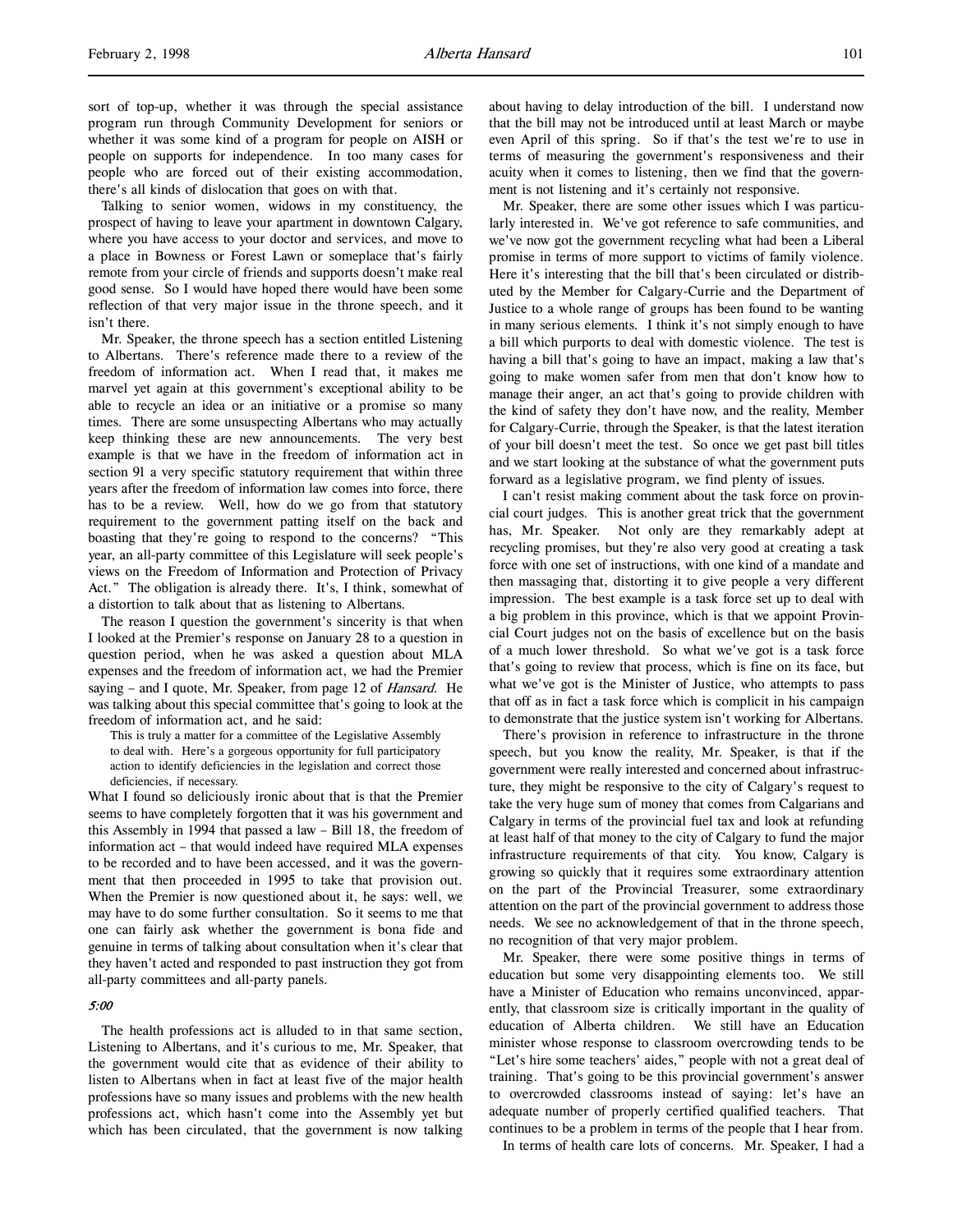chance this autumn to do some traveling and do my own little health tour. I went to Grande Prairie, Fort McMurray, Red Deer, Medicine Hat, Lethbridge, and made it to places like Innisfail and Beaverlodge and had a chance in each of those areas to talk to physicians, nurses, people involved with agencies, involved with the mental health population. There were a whole lot of concerns I heard. One of the major ones is the concern we have with physician compensation. There's a very major problem in terms of the way we pay, the way we fund health care professionals, and I'm not referring only to physicians there. We've got major, major concerns.

We'll have to, I suppose, wait until we see the budget and the detail in terms of what Alberta Health is going to provide in this regard. We'll also have to see what comes from the ongoing fee negotiation, which I understand is some distance from resolution. I think it's important that the Minister of Health knows and I think it's important that the provincial government knows that there are some very serious issues that have to be addressed, that require I think a much fuller response than anything we've seen.

We talk about health care funding. I had the opportunity, which the Minister of Health perhaps did not, to go to the Calgary regional health authority news conference that was held immediately after the minister's announcement of \$106 million in health care funding. I can tell you, Mr. Speaker, and the Minister of Health that the Calgary regional health authority had in good conscience, in good faith prepared a modest budget which they believed recommended their core needs to be able to provide the kinds of services the people in the Calgary region required. To find that the provincial government's commitment was \$33 million short, \$33 million deficient in terms of what that Calgary regional health authority requires, is a major concern.

Fortunately, it will be a long session, Mr. Speaker, and I'm sure I'll have further opportunity to raise some of the other concerns I have with the government's legislative plan.

Thank you.

THE DEPUTY SPEAKER: The hon. Member for Calgary-Montrose.

MR. PHAM: Thank you, Mr. Speaker. It is my honour today to join the debate on the Speech from the Throne delivered by His Honour the Honourable "Bud" Olson. When I read the Speech from the Throne, I am very proud to be a member of the government that put our young people as a top priority. Our commitment to leave our children and our grandchildren with a province even better than the one that was left to us is reconfirmed through the Speech from the Throne. We begin by setting our goal: to build a strong foundation for the future generation.

# 5:10

I cannot help but think back to what a difference four and a half years makes. In 1994 when the Speech from the Throne was delivered, our government and our province faced a financial crisis. We had a serious deficit and a huge accumulated debt, and now, four and a half years later, with many hard choices and with a lot of hard work from all Albertans, we enjoy the highest employment rate in Canada and the highest forecast of economic growth in the country. Not only that, this year's surplus will be around \$2 billion. Because of this hard work and because of the success, where we as a government and all Albertans have stuck together, and because of the unexpected high revenue from oil and gas, we are now in a position where we can afford to spend more money in the high-needs areas, in the areas that Albertans told us

that they want to see more money being spent in.

Last September at the Alberta Growth Summit Albertans from every walk of life got together and built an agenda that they would like to see our government respond to, and that's exactly what we are doing in this throne speech. Developing people is set as the number one priority. Education is an important element, and I think it's the most important element of this developing people agenda.

As a government we are going to spend close to \$380 million more in the next three years. That is a 12 or 13 percent increase compared to what we are spending today. That is a major, major expenditure. This government will continue its commitment to have students learn through the use of technology, and for the first time we will outline a standard of knowledge and technical skills that we expect our students to acquire. This is very different from what has been done in the past. In the past whenever we threw money at technology, it was something considered as nice to have, but we did not have a clearly identified goal that we expected our students to achieve by learning and by using more technology. Now by doing this, we will see the benefit that this additional money we are going to put into technology will bring for our students.

In advanced education we are going to spend another 7.5 percent, or \$95 million, between now and the year 2001. It is a very important area, because as our economy grows, our young people need the skills and the education to take advantage of those opportunities.

In social services we realize that even in a prosperous atmosphere like we have today in Alberta, there are still those who need our help, and we are going to spend more than 5 percent, or about \$70 million, to handle growing caseloads in child welfare and handicapped children's services and to fund women's shelters and family and community support services. One important element of social services that we have to look at is not only the people who are on welfare today but the low- and middle-income families in Alberta, because these are the people who truly need the money so they can spend it on the children. That is where the Alberta family employment tax credit program kicks in, and I'm proud to say that every low-income family working in Alberta will receive a total of about a thousand dollars in the year 1998.

Health and seniors and community infrastructure, economic development, agriculture, science and research, and the environment: all these areas have been outlined as important elements of our agenda, and as a government we will continue to move forward in those areas.

I think that it is very important to distinguish between wise investment and blindly throwing money at a problem. We have heard many criticisms in the past few months that we are not putting enough money in our programs and that we should move faster at reinvestment in Alberta. It is very ironic to see that many of the same people who are criticizing us for moving too slowly today are the same people who criticized us four and a half years ago when they said that we moved too fast. They fail to realize one very important thing: you cannot spend money that you don't have. It's as simple as that. Four years ago when we were faced with the choice to deal with our deficit, we had no choice but to move fast. Today as we get out of the deficit financing era, we have to learn something from those mistakes in the 1980s.

If you just got out of bankruptcy and you just earned a huge amount of money, I bet you would be very careful in spending the extra money that you have today. As a politician nothing is easier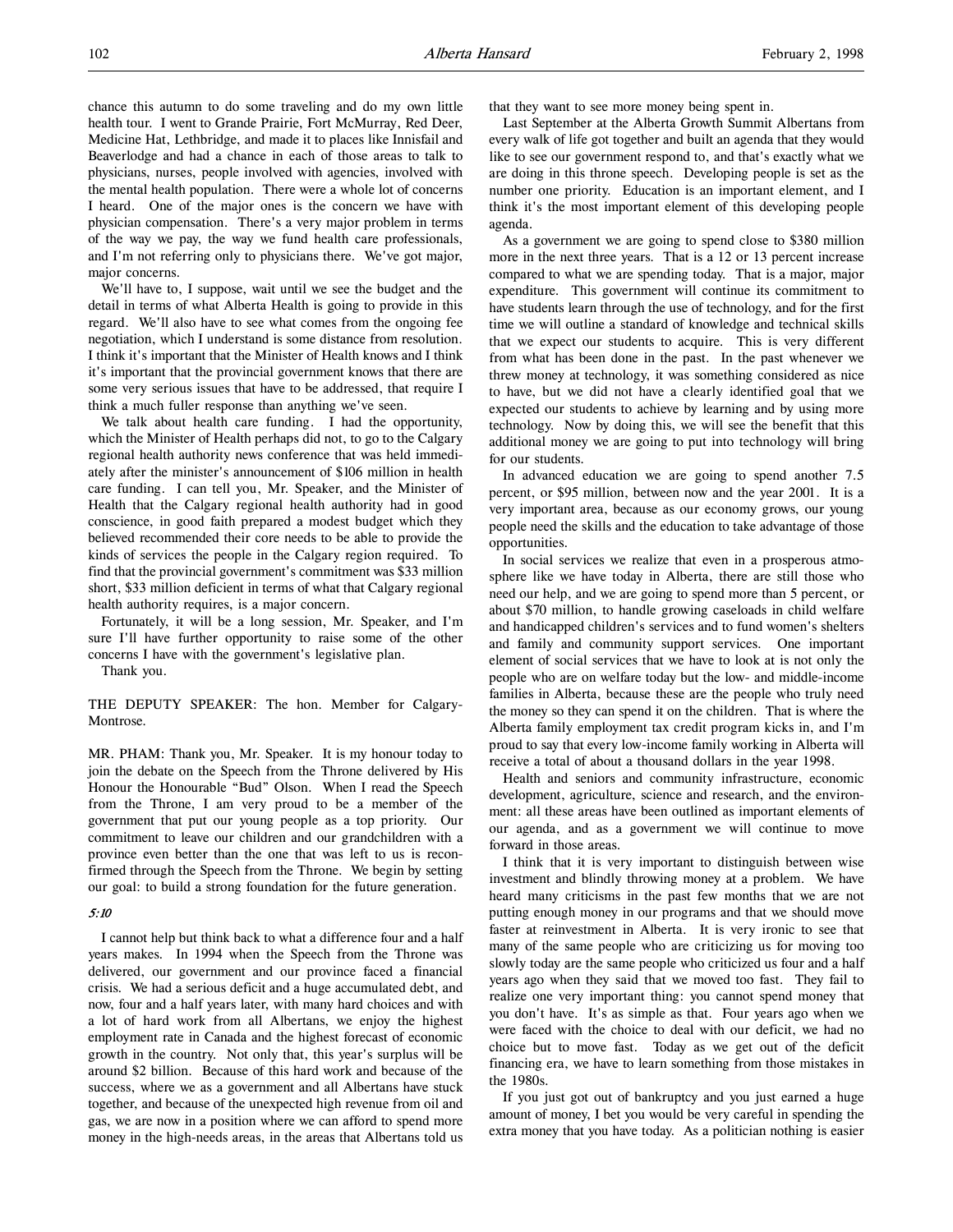than spending money, because when you spend money, you make people happy, and you can win more votes that way. But we have made the hard choice we did in the past that we would put the saving of money that we have into building a strong foundation for our children. The key word that I think every Member of the Legislative Assembly today should always keep in mind – and I think all members from the government side do have this word in our minds – is sustainable. We cannot just develop a program and hope that it will work and hope that we will be able to sustain it. We have to have program spending that is sustainable, that we can afford not only in the good times but in the bad times as well.

Another very important difference between us and the opposition is that we believe that the government cannot be responsible for every aspect of people's lives. People should be allowed to make responsible choices for themselves. The other day I read in the newspaper about a woman who complained that she spent \$300,000 on VLTs, a highly educated teacher who spent \$300,000 on VLTs for the past three years. She appeared in front of the city council of Calgary wearing a borrowed suit from her sister. She still couldn't kick the habit and was asking councillors to hold a plebiscite, hoping that somehow the government or somebody will make the decision that she cannot make herself. That is very, very ironic.

I for one strongly believe that our role is to defend the weak, the ones who cannot fend for themselves, the sick, the old, and the poor, but I cannot for a minute believe it is our role to tell people how to live. We have to be very, very clear on that. If a woman decides to go and spend \$300,000 on a machine, knows that is her problem and does not know how to get help but is blaming the machine, then I feel it is not my responsibility, because everybody every day of their life has to make decisions. When we ride down the road, the car is a means to get us from where we live to where we work, but if we drive it carelessly, it can become a lethal weapon to kill people. By itself a VLT machine is just a machine. Today you can stack 10 million machines surrounding me, and if I don't want to play, I will not play those machines. It's as simple as that. And people who are blaming the machines and forget to do soul-searching and blame themselves for their own weakness or their own mistakes are just passing the buck. You can never correct the problem until you identify the problem and look the problem straight in the eye and say: "I'm going to kick my habit. I'm the only person responsible for my personal choices, and nobody can do it for me."

Another thing that has been raised repeatedly by many of the opposition members from last fall until now is that we don't have a fall sitting of the Legislature. I have never received one complaint from any of my constituents about that at all. We have to be honest with ourselves. This institution is a very, very fine institution. We can make it work as efficiently as we want it to. Unfortunately over the past several years, at least ever since I have been associated with this institution, I have never seen so many talented people wasting so much time as I see in this institution. That is the truth, and I can stand up and defend that in front of all my constituents because we have an opposition party that exaggerates everything – four and a half years.

# 5:20

MR. BONNER: That's the point of democracy.

MR. PHAM: One member from the opposition was right on when he said it is part of the opposition, but I think that we have two ways of criticizing things. Being so negative about everything can easily lead to losing all our credibility. I saw that when we brought in the motion to adjourn the House and said that we may or may not come back in the fall, depending on the amount of work that the government has to do. I saw members of the opposition who stood up at that time, gave speeches, and said that democracy would stop in Alberta if we didn't have a fall sitting. Mr. Speaker, we didn't have a fall sitting. We didn't have a full fall sitting, and here in this House, to the best of my knowledge, the sky is still blue and Alberta is leading the country in every aspect of life.

I will tell the opposition members this. We may not sit in the House, but we don't have to sit in this House to work. Those people forgot that during that time. As opposition members they can go out, talk to their constituents, solicit their ideas, and then bring those ideas, channel those ideas into government. As government members we were busy preparing our budget for this year, preparing the three-year business plans. As chairman of the Heritage Savings Trust Fund Committee, we traveled across the province, listened to people. There were so many things going on during that time, and I tell you, I can achieve a lot more in those two months when we don't have to sit in this House than otherwise.

I want to move on to another topic that has been raised recently. It is the freedom of information issue and the MLA expense issue. After I witnessed MLAs from the opposition stand up and file their expenses, I understood why the public opinion of politicians is not very high these days. We have to remember one thing, one very important thing: you cannot win the respect of other people if you do not respect yourselves. When you see one member after another stand up and file the expense claim forms as a performance that they are proud of showing, it's beyond me. If they want to file them, get together all the forms, give them to the Opposition House Leader, file all of them at the same time. Why did you have to make a big thing out of it?

I think that everything has its due course. Later on this year we are going to have a review of the freedom of information act. If it's the wisdom of the committee at that time that MLA expenses should be released, then do it. We don't have to jump every time there is an issue in the media. When we do that, you will not gain any respect from the public at all. You have to remember that we are elected to run a province with over a \$12 billion budget. If you cannot manage your own expenses of \$55,000 or \$56,000, how can you expect the public to trust you to run a budget of \$12 billion? It's very, very sick to see people who take political opportunities to jump up and down grandstanding. I think that it is very, very sad to see.

We are having a very, very special time in Alberta today. Everything seems to go right for us, and because of that it is even more important for all of us, not only from the opposition but from the government side as well, not to forget those people who are less fortunate, those who may be falling through the cracks. People in this House know how important it is for me to stand up and defend those who cannot defend themselves. That is why the issue of WCB remains very important and very close to my heart. Many of the injured workers, especially the longtime injured workers, are falling into the category where they cannot fend for themselves. Behind every case there is an injured worker. Behind every injured worker there is a family of young children, a wife, a financial obligation. These things can be forgotten easily.

I appreciate the effort that the Minister of Labour has put into solving this problem. I can say this with a hundred percent respect. He has been very, very helpful and very understanding